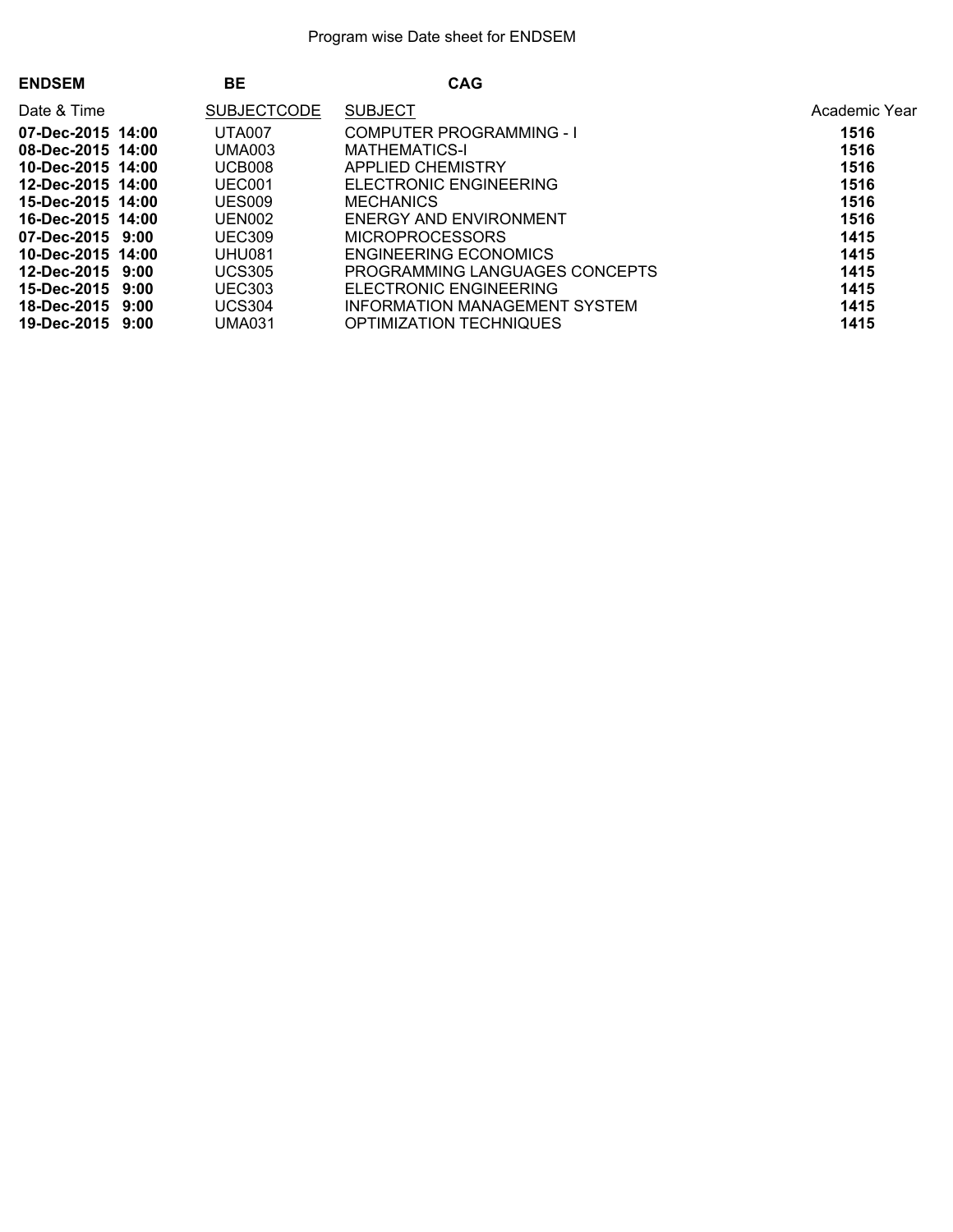| <b>ENDSEM</b>                         | BE                             | <b>CHE</b>                                                                                                                                                                                                                                                               |               |
|---------------------------------------|--------------------------------|--------------------------------------------------------------------------------------------------------------------------------------------------------------------------------------------------------------------------------------------------------------------------|---------------|
| Date & Time                           | <b>SUBJECTCODE</b>             | CHE<br>SUBJECT<br>COMPUTER PROGRAMMING - I<br>MATHEMATICS-I<br>APPLIED PHYSICS<br>ENGINEERING DESIGN - I<br>PROFESSIONAL COMMUNICATION<br>ELECTRICAL ENGINEERING<br>CHEMICAL TECHNOLOGY-I<br>PROCESS FLUID MECHANICS<br>ORGANIC CHEMISTRY<br>INTRODU                     | Academic Year |
| 07-Dec-2015 14:00                     | <b>UTA007</b>                  |                                                                                                                                                                                                                                                                          | 1516          |
| 08-Dec-2015 14:00                     | <b>UMA003</b>                  |                                                                                                                                                                                                                                                                          | 1516          |
| 09-Dec-2015 14:00                     | <b>UPH004</b>                  |                                                                                                                                                                                                                                                                          | 1516          |
| 10-Dec-2015 14:00                     | <b>UTA008</b>                  |                                                                                                                                                                                                                                                                          | 1516          |
| 12-Dec-2015 14:00                     | UHU003                         |                                                                                                                                                                                                                                                                          | 1516          |
| 17-Dec-2015 9:00                      | <b>UEE001</b>                  |                                                                                                                                                                                                                                                                          | 1516          |
| 07-Dec-2015 9:00                      | <b>UCH304</b>                  |                                                                                                                                                                                                                                                                          | 1415          |
| 09-Dec-2015 9:00                      | <b>UCH302</b>                  |                                                                                                                                                                                                                                                                          | 1415          |
| 11-Dec-2015 9:00                      | <b>UCB005</b>                  |                                                                                                                                                                                                                                                                          | 1415          |
| 12-Dec-2015 9:00                      | UDP001                         |                                                                                                                                                                                                                                                                          | 1415          |
| 14-Dec-2015 9:00                      | <b>UHU031</b>                  |                                                                                                                                                                                                                                                                          | 1415          |
| 15-Dec-2015 9:00                      | <b>UCH303</b>                  |                                                                                                                                                                                                                                                                          | 1415          |
| 18-Dec-2015 9:00                      | <b>UCH301</b>                  |                                                                                                                                                                                                                                                                          | 1415          |
| 19-Dec-2015 9:00                      | <b>UMA031</b>                  |                                                                                                                                                                                                                                                                          | 1415          |
| 07-Dec-2015 14:00                     | <b>UCH501</b>                  |                                                                                                                                                                                                                                                                          | 1314          |
| 09-Dec-2015 14:00                     | UCH506<br>UCH506               |                                                                                                                                                                                                                                                                          | 1314          |
| 12-Dec-2015 14:00                     | <b>UCH504</b>                  |                                                                                                                                                                                                                                                                          | 1314          |
| 14-Dec-2015 14:00                     | <b>UCH502</b>                  |                                                                                                                                                                                                                                                                          | 1314          |
| 15-Dec-2015 14:00                     | <b>UCH505</b>                  |                                                                                                                                                                                                                                                                          | 1314          |
| 16-Dec-2015 14:00                     | <b>UCH503</b>                  |                                                                                                                                                                                                                                                                          | 1314          |
| 18-Dec-2015 9:00                      | <b>UCH301</b>                  |                                                                                                                                                                                                                                                                          | 1314          |
| 07-Dec-2015 9:00                      | <b>UCH304</b>                  |                                                                                                                                                                                                                                                                          | 1213          |
| 08-Dec-2015 9:00                      | <b>UCH701</b>                  |                                                                                                                                                                                                                                                                          | 1213          |
| 09-Dec-2015 14:00                     | <b>UCH506</b>                  |                                                                                                                                                                                                                                                                          | 1213          |
| 10-Dec-2015 9:00                      | <b>UCH721</b>                  |                                                                                                                                                                                                                                                                          | 1213          |
| 11-Dec-2015 9:00                      | UCB005                         |                                                                                                                                                                                                                                                                          | 1213          |
| 12-Dec-2015 9:00                      | <b>UCH712</b>                  |                                                                                                                                                                                                                                                                          | 1213          |
| 12-Dec-2015 14:00                     |                                |                                                                                                                                                                                                                                                                          | 1213          |
| 14-Dec-2015 9:00                      | UCH715<br>UES001               |                                                                                                                                                                                                                                                                          | 1213          |
| 16-Dec-2015 9:00                      | <b>UMA032</b>                  |                                                                                                                                                                                                                                                                          | 1213          |
| 16-Dec-2015 14:00                     | <b>UCH503</b>                  |                                                                                                                                                                                                                                                                          | 1213          |
| 17-Dec-2015 9:00                      | <b>UHU032</b>                  |                                                                                                                                                                                                                                                                          | 1213          |
| 18-Dec-2015 9:00                      | <b>UCH301</b>                  |                                                                                                                                                                                                                                                                          | 1213          |
| 07-Dec-2015 14:00                     | <b>UCH501</b>                  |                                                                                                                                                                                                                                                                          | 1112          |
| 08-Dec-2015 9:00                      | <b>UCH701</b>                  |                                                                                                                                                                                                                                                                          | 1112          |
| 09-Dec-2015 14:00                     | <b>UPH001</b>                  |                                                                                                                                                                                                                                                                          | 1112          |
| 10-Dec-2015 9:00                      | <b>UCH721</b>                  |                                                                                                                                                                                                                                                                          | 1112          |
| 11-Dec-2015 9:00                      | <b>UCB005</b>                  |                                                                                                                                                                                                                                                                          | 1112          |
|                                       |                                | <b>DISTILLATION PROCESSES</b>                                                                                                                                                                                                                                            | 1112          |
| 12-Dec-2015 9:00<br>12-Dec-2015 14:00 | <b>UCH712</b><br><b>UCH504</b> | ORGANIC CHEMISTRY<br>INCOLORENT CHEMICAL ENGINEERING<br>ORGANIZATIONAL BEHAVIOUR<br>CHEMICAL ENGINEERING THERMODYNAMICS<br>CHEMICAL ENGINEERING THERMODYNAMICS<br>OPTIMIZATION TECHNIQUES<br>CHEMICAL REACTION ENGINEERING-1<br>CHEMICAL REA<br><b>ENERGY TECHNOLOGY</b> | 1112          |
|                                       |                                | <b>MASS TRANSFER-I</b>                                                                                                                                                                                                                                                   | 1112          |
| 14-Dec-2015 14:00                     | <b>UCH502</b>                  |                                                                                                                                                                                                                                                                          |               |
| 15-Dec-2015 9:00                      | <b>UCH303</b>                  | CHEMICAL ENGINEERING THERMODYNAMICS                                                                                                                                                                                                                                      | 1112          |
| 15-Dec-2015 14:00                     | <b>UCH505</b>                  | PROCESS EQUIPMENT DESIGN-I                                                                                                                                                                                                                                               | 1112          |
| 16-Dec-2015 14:00                     | <b>UCH503</b>                  | INDUSTRIAL POLLUTION ABATEMENT                                                                                                                                                                                                                                           | 1112          |
| 17-Dec-2015 9:00                      | UHU032                         | HUMAN VALUES, ETHICS AND IPR                                                                                                                                                                                                                                             | 1112          |
| 18-Dec-2015 9:00                      | <b>UCH301</b>                  | MATERIAL AND ENERGY BALANCES                                                                                                                                                                                                                                             | 1112          |
| 19-Dec-2015 9:00                      | <b>UMA031</b>                  | OPTIMIZATION TECHNIQUES                                                                                                                                                                                                                                                  | 1112          |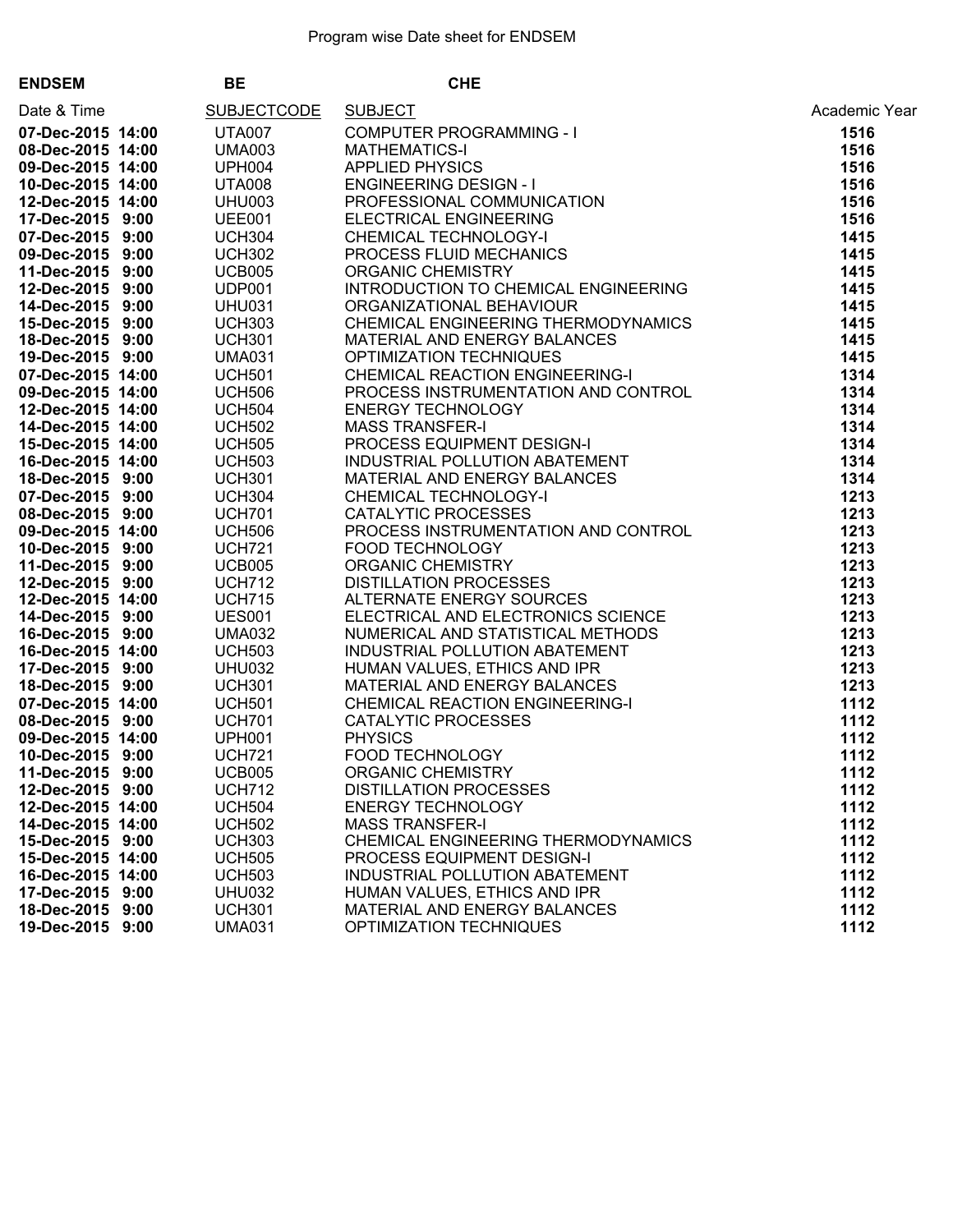| <b>ENDSEM</b>     | <b>BE</b>          | <b>CIE</b>                                                                                                                                                                                                                                         |               |
|-------------------|--------------------|----------------------------------------------------------------------------------------------------------------------------------------------------------------------------------------------------------------------------------------------------|---------------|
| Date & Time       | <b>SUBJECTCODE</b> | CIE<br>SUBJECT<br>COMPUTER PROGRAMMING - I<br>MATHEMATICS-I<br>APPLIED PHYSICS<br>ENGINEERING DESIGN - I<br>PROFESSIONAL COMMUNICATION<br>ENCITICAL ENGINEERING<br>ENVIRONMENTAL STUDIES<br>ARCHITECTURE AND BUILDING DRAWINGS<br>STRUCTURAL ANALY | Academic Year |
| 07-Dec-2015 14:00 | <b>UTA007</b>      |                                                                                                                                                                                                                                                    | 1516          |
| 08-Dec-2015 14:00 | <b>UMA003</b>      |                                                                                                                                                                                                                                                    | 1516          |
| 09-Dec-2015 14:00 | <b>UPH004</b>      |                                                                                                                                                                                                                                                    | 1516          |
| 10-Dec-2015 14:00 | <b>UTA008</b>      |                                                                                                                                                                                                                                                    | 1516          |
| 12-Dec-2015 14:00 | <b>UHU003</b>      |                                                                                                                                                                                                                                                    | 1516          |
| 17-Dec-2015 9:00  | <b>UEE001</b>      |                                                                                                                                                                                                                                                    | 1516          |
| 07-Dec-2015 9:00  | <b>UEN003</b>      |                                                                                                                                                                                                                                                    | 1415          |
| 09-Dec-2015 9:00  | <b>UCE302</b>      |                                                                                                                                                                                                                                                    | 1415          |
| 11-Dec-2015 9:00  | <b>UES031</b>      |                                                                                                                                                                                                                                                    | 1415          |
| 15-Dec-2015 9:00  | <b>UCE303</b>      |                                                                                                                                                                                                                                                    | 1415          |
| 16-Dec-2015 9:00  | <b>UMA032</b>      |                                                                                                                                                                                                                                                    | 1415          |
| 17-Dec-2015 9:00  | <b>UHU034</b>      |                                                                                                                                                                                                                                                    | 1415          |
| 18-Dec-2015 9:00  | <b>UCE301</b>      |                                                                                                                                                                                                                                                    | 1415          |
| 07-Dec-2015 14:00 | <b>UCE504</b>      |                                                                                                                                                                                                                                                    | 1314          |
| 09-Dec-2015 14:00 | <b>UCE501</b>      |                                                                                                                                                                                                                                                    | 1314          |
| 11-Dec-2015 14:00 | <b>UCE505</b>      |                                                                                                                                                                                                                                                    | 1314          |
| 12-Dec-2015 14:00 | <b>UCE502</b>      |                                                                                                                                                                                                                                                    | 1314          |
| 15-Dec-2015 14:00 | <b>UCE503</b>      |                                                                                                                                                                                                                                                    | 1314          |
| 18-Dec-2015 14:00 | <b>UCE506</b>      |                                                                                                                                                                                                                                                    | 1314          |
| 07-Dec-2015 14:00 | <b>UCE504</b>      |                                                                                                                                                                                                                                                    | 1213          |
| 09-Dec-2015 9:00  | <b>UCE722</b>      | CONSTRUCTION MATERIALS AND TECHNIQUES                                                                                                                                                                                                              | 1213          |
| 09-Dec-2015 14:00 | <b>UCE501</b>      |                                                                                                                                                                                                                                                    | 1213          |
| 11-Dec-2015 14:00 | <b>UCE505</b>      |                                                                                                                                                                                                                                                    | 1213          |
| 12-Dec-2015 14:00 | <b>UCE502</b>      |                                                                                                                                                                                                                                                    | 1213          |
| 15-Dec-2015 9:00  | <b>UCE701</b>      |                                                                                                                                                                                                                                                    | 1213          |
| 15-Dec-2015 14:00 | <b>UCE503</b>      |                                                                                                                                                                                                                                                    | 1213          |
| 16-Dec-2015 9:00  | <b>UMA032</b>      |                                                                                                                                                                                                                                                    | 1213          |
| 18-Dec-2015 14:00 | <b>UCE506</b>      |                                                                                                                                                                                                                                                    | 1213          |
| 07-Dec-2015 14:00 | <b>UCE504</b>      | CONSTRUCTION MATERIALS AND TECHNIQUES<br>SOIL MECHANICS<br>TRANSPORTATION ENGINEERING - I<br>WATER SUPPLY ENGINEERING<br>GROUND IMPROVEMENT<br>ADVANCED STRUCTURAL ANALYSIS<br>NUMERICAL AND STATISTICAL METHODS<br>CONSTRUCTION MANAGEMENT<br>    | 1112          |
| 09-Dec-2015 14:00 | <b>UCE501</b>      |                                                                                                                                                                                                                                                    | 1112          |
| 11-Dec-2015 14:00 | <b>UCE505</b>      |                                                                                                                                                                                                                                                    | 1112          |
| 12-Dec-2015 14:00 | <b>UCE502</b>      |                                                                                                                                                                                                                                                    | 1112          |
| 15-Dec-2015 14:00 | <b>UCE503</b>      |                                                                                                                                                                                                                                                    | 1112          |
| 18-Dec-2015 14:00 | <b>UCE506</b>      |                                                                                                                                                                                                                                                    | 1112          |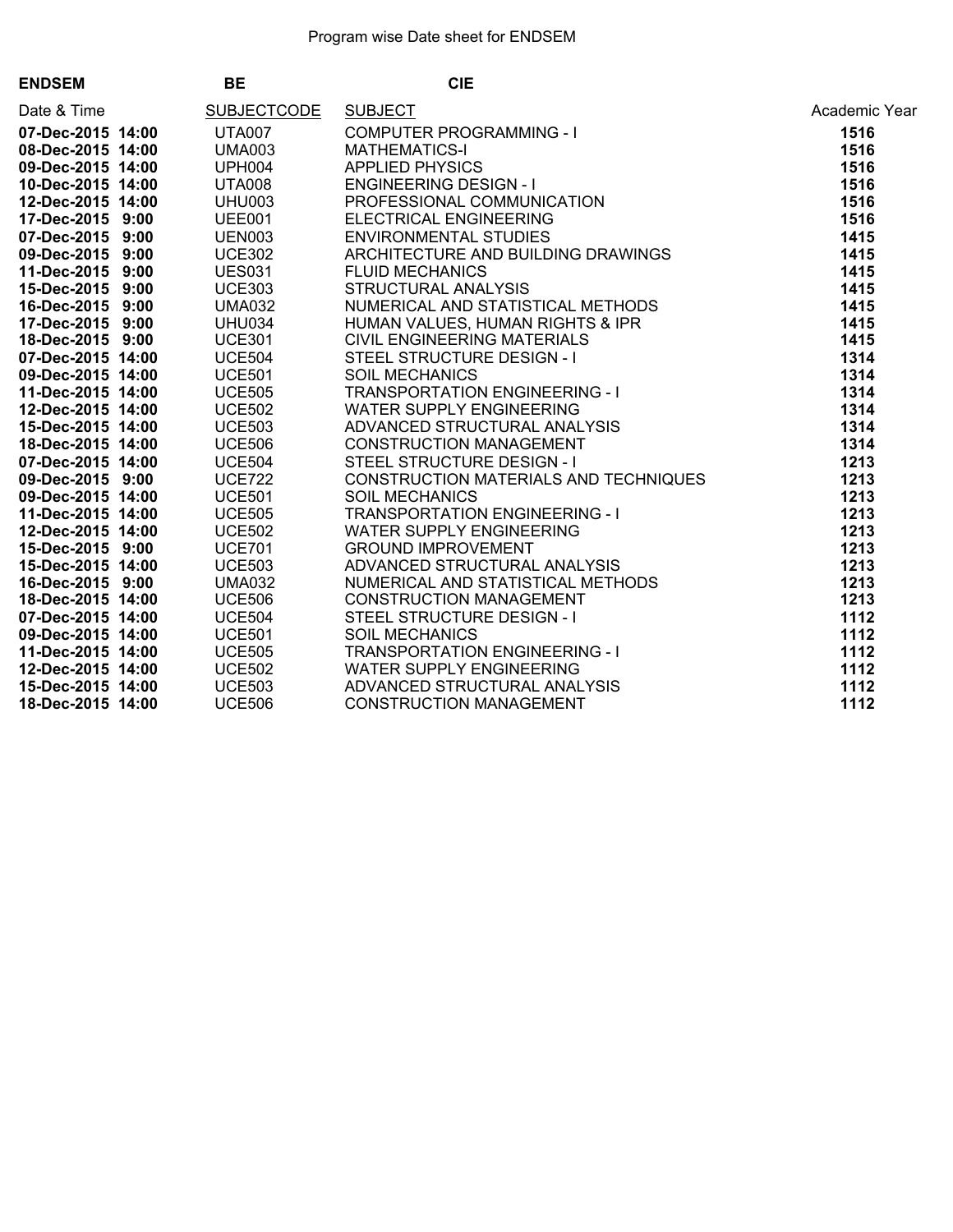| <b>ENDSEM</b>         | BE                 | <b>CML</b>                     |               |
|-----------------------|--------------------|--------------------------------|---------------|
| Date & Time           | <b>SUBJECTCODE</b> | <b>SUBJECT</b>                 | Academic Year |
| 07-Dec-2015 14:00     | <b>UTA007</b>      | COMPUTER PROGRAMMING - I       | 1516          |
| 08-Dec-2015 14:00     | UMA003             | <b>MATHEMATICS-I</b>           | 1516          |
| 10-Dec-2015 14:00     | UCB008             | APPLIED CHEMISTRY              | 1516          |
| 12-Dec-2015 14:00     | UEC001             | ELECTRONIC ENGINEERING         | 1516          |
| 15-Dec-2015 14:00     | UES009             | <b>MECHANICS</b>               | 1516          |
| 16-Dec-2015 14:00     | UEN002             | ENERGY AND ENVIRONMENT         | 1516          |
| 07-Dec-2015 9:00      | <b>UEC309</b>      | <b>MICROPROCESSORS</b>         | 1415          |
| 10-Dec-2015 14:00     | <b>UHU081</b>      | ENGINEERING ECONOMICS          | 1415          |
| $12$ -Dec-2015 $9:00$ | <b>UCS305</b>      | PROGRAMMING LANGUAGES CONCEPTS | 1415          |
| 15-Dec-2015 9:00      | <b>UEC303</b>      | ELECTRONIC ENGINEERING         | 1415          |
| 18-Dec-2015 9:00      | <b>UCS304</b>      | INFORMATION MANAGEMENT SYSTEM  | 1415          |
| 19-Dec-2015 9:00      | UMA031             | OPTIMIZATION TECHNIQUES        | 1415          |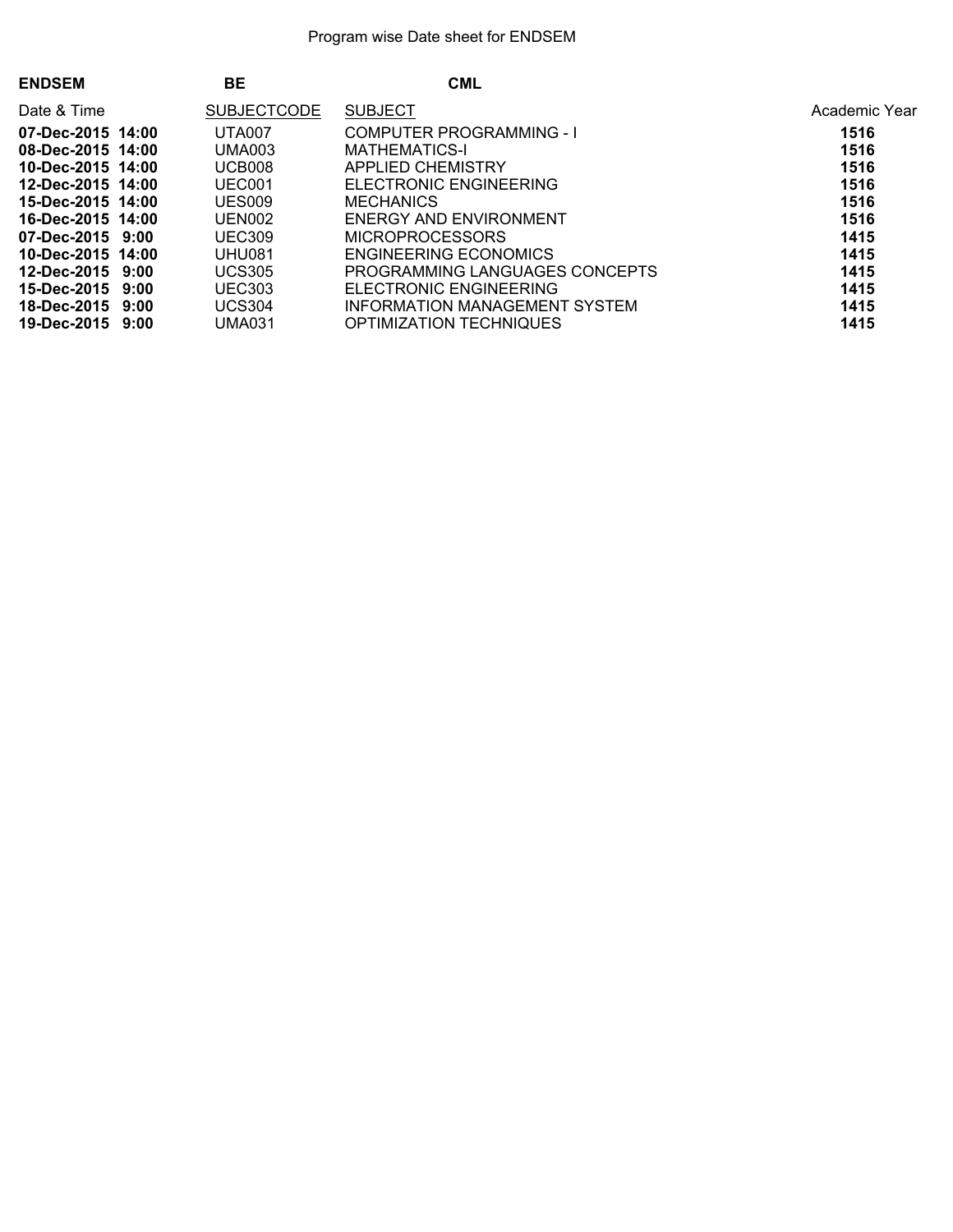| <b>ENDSEM</b>     | <b>BE</b>          | <b>COE</b>                                                                                                                                                                                                                                               |               |
|-------------------|--------------------|----------------------------------------------------------------------------------------------------------------------------------------------------------------------------------------------------------------------------------------------------------|---------------|
| Date & Time       | <b>SUBJECTCODE</b> | COE<br>COMPUTER PROGRAMMING - I<br>MATHEMATICS-I<br>MATHEMATICS-I<br>MECHANICS<br>ELECTRONIC ENGINEERING<br>ENERGY AND ENVIRONMENT<br>MICROPROCESSORS<br>PHYSICS<br>PHYSICS<br>PHYSICS<br>FRIGINEERING ECONOMICS<br>ENGINEERING TEMPOOTAMICS<br>PROGRAMM | Academic Year |
| 07-Dec-2015 14:00 | <b>UTA007</b>      |                                                                                                                                                                                                                                                          | 1516          |
| 08-Dec-2015 14:00 | <b>UMA003</b>      |                                                                                                                                                                                                                                                          | 1516          |
| 10-Dec-2015 14:00 | UCB008             |                                                                                                                                                                                                                                                          | 1516          |
| 12-Dec-2015 14:00 | UEC001             |                                                                                                                                                                                                                                                          | 1516          |
| 15-Dec-2015 14:00 | <b>UES009</b>      |                                                                                                                                                                                                                                                          | 1516          |
| 16-Dec-2015 14:00 | <b>UEN002</b>      |                                                                                                                                                                                                                                                          | 1516          |
| 07-Dec-2015 9:00  | <b>UEC309</b>      |                                                                                                                                                                                                                                                          | 1415          |
| 09-Dec-2015 14:00 | <b>UPH001</b>      |                                                                                                                                                                                                                                                          | 1415          |
| 10-Dec-2015 14:00 | <b>UHU081</b>      |                                                                                                                                                                                                                                                          | 1415          |
| 11-Dec-2015 9:00  | <b>UES008</b>      |                                                                                                                                                                                                                                                          | 1415          |
| 12-Dec-2015 9:00  | <b>UCS305</b>      |                                                                                                                                                                                                                                                          | 1415          |
| 15-Dec-2015 9:00  | <b>UEC303</b>      |                                                                                                                                                                                                                                                          | 1415          |
| 18-Dec-2015 9:00  | <b>UCS304</b>      |                                                                                                                                                                                                                                                          | 1415          |
| 19-Dec-2015 9:00  | <b>UMA031</b>      |                                                                                                                                                                                                                                                          | 1415          |
| 07-Dec-2015 9:00  | <b>UEC504</b>      |                                                                                                                                                                                                                                                          | 1314          |
| 08-Dec-2015 14:00 | <b>UMA001</b>      |                                                                                                                                                                                                                                                          | 1314          |
| 09-Dec-2015 14:00 | <b>UCS502</b>      |                                                                                                                                                                                                                                                          | 1314          |
| 11-Dec-2015 14:00 | <b>UCS505</b>      |                                                                                                                                                                                                                                                          | 1314          |
| 12-Dec-2015 14:00 | <b>UCS504</b>      |                                                                                                                                                                                                                                                          | 1314          |
| 14-Dec-2015 14:00 | <b>UCS501</b>      |                                                                                                                                                                                                                                                          | 1314          |
| 18-Dec-2015 14:00 | <b>UCS515</b>      |                                                                                                                                                                                                                                                          | 1314          |
| 19-Dec-2015 9:00  | <b>UMA031</b>      |                                                                                                                                                                                                                                                          | 1314          |
| 07-Dec-2015 9:00  | <b>UCS803</b>      | ARTIFICIAL INTELLIGENCE AND APPLICATIONS                                                                                                                                                                                                                 | 1213          |
| 08-Dec-2015 14:00 | <b>UMA001</b>      | <b>MATHEMATICS - I</b>                                                                                                                                                                                                                                   | 1213          |
| 09-Dec-2015 9:00  | <b>UCS852</b>      | SOFTWARE VERIFICATION AND VALIDATION                                                                                                                                                                                                                     | 1213          |
| 09-Dec-2015 14:00 | <b>UCS502</b>      | DATA BASE MANAGEMENT SYSTEMS                                                                                                                                                                                                                             | 1213          |
| 11-Dec-2015 9:00  | <b>UCS872</b>      | NETWORK SECURITY AND CRYPTOGRAPHY                                                                                                                                                                                                                        | 1213          |
| 12-Dec-2015 9:00  | <b>UCS863</b>      | PARALLEL AND DISTRIBUTED COMPUTING<br>SOFTWARE QUALITY MANAGEMENT<br>COMPILER CONSTRUCTION<br>ENVIRONMENTAL STUDIES<br>CAPSTONE PROJECT                                                                                                                  | 1213          |
| 14-Dec-2015 9:00  | <b>UCS854</b>      |                                                                                                                                                                                                                                                          | 1213          |
| 15-Dec-2015 9:00  | <b>UCS802</b>      |                                                                                                                                                                                                                                                          | 1213          |
| 16-Dec-2015 14:00 | <b>UEN001</b>      |                                                                                                                                                                                                                                                          | 1213          |
| 18-Dec-2015 9:00  | <b>UCS793</b>      |                                                                                                                                                                                                                                                          | 1213          |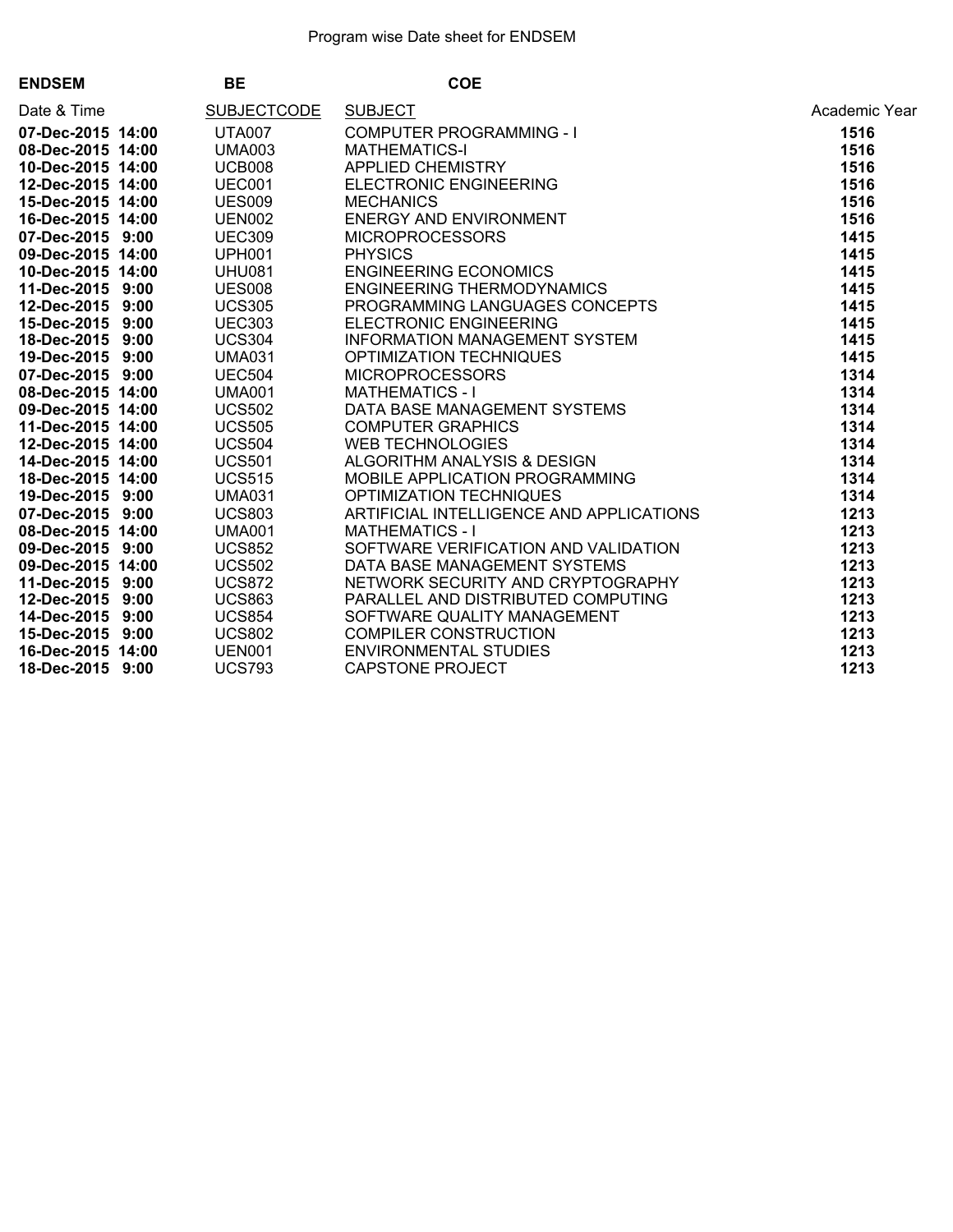| <b>ENDSEM</b>     | BE |                    | <b>ECE</b>                                                                                                                                                                                                                                          |               |
|-------------------|----|--------------------|-----------------------------------------------------------------------------------------------------------------------------------------------------------------------------------------------------------------------------------------------------|---------------|
| Date & Time       |    | <b>SUBJECTCODE</b> | SUBJECT<br>COMPUTER PROGRAMMING - I<br>MATHEMATICS-I<br>APPLIED CHEMISTRY<br>ELECTRONIC ENGINEERING<br>MECHANICS<br>ENERGY AND ENVIRONMENT<br>SEMICONDUCTOR DEVICES<br>ANALOG COMMUNICATION SYSTEMS<br>FLECTPOMAGNETIC FIELD THEOPY AND TRANSMIS    | Academic Year |
| 07-Dec-2015 14:00 |    | <b>UTA007</b>      |                                                                                                                                                                                                                                                     | 1516          |
| 08-Dec-2015 14:00 |    | <b>UMA003</b>      |                                                                                                                                                                                                                                                     | 1516          |
| 10-Dec-2015 14:00 |    | <b>UCB008</b>      |                                                                                                                                                                                                                                                     | 1516          |
| 12-Dec-2015 14:00 |    | <b>UEC001</b>      |                                                                                                                                                                                                                                                     | 1516          |
| 15-Dec-2015 14:00 |    | <b>UES009</b>      |                                                                                                                                                                                                                                                     | 1516          |
| 16-Dec-2015 14:00 |    | <b>UEN002</b>      |                                                                                                                                                                                                                                                     | 1516          |
| 07-Dec-2015 9:00  |    | <b>UES007</b>      |                                                                                                                                                                                                                                                     | 1415          |
| 09-Dec-2015 9:00  |    | <b>UEC401</b>      |                                                                                                                                                                                                                                                     | 1415          |
| 11-Dec-2015 9:00  |    | <b>UEC307</b>      | ELECTROMAGNETIC FIELD THEORY AND TRANSMISSION LINE                                                                                                                                                                                                  | 1415          |
| 14-Dec-2015 9:00  |    | <b>UHU031</b>      |                                                                                                                                                                                                                                                     | 1415          |
| 15-Dec-2015 9:00  |    | <b>UEC404</b>      |                                                                                                                                                                                                                                                     | 1415          |
| 18-Dec-2015 9:00  |    | <b>UEC308</b>      |                                                                                                                                                                                                                                                     | 1415          |
| 08-Dec-2015 14:00 |    | <b>UEC613</b>      |                                                                                                                                                                                                                                                     | 1314          |
| 09-Dec-2015 14:00 |    | <b>UEC506</b>      |                                                                                                                                                                                                                                                     | 1314          |
| 11-Dec-2015 14:00 |    | <b>UEC502</b>      |                                                                                                                                                                                                                                                     | 1314          |
| 12-Dec-2015 14:00 |    | <b>UEC501</b>      |                                                                                                                                                                                                                                                     | 1314          |
| 14-Dec-2015 14:00 |    | <b>UEC402</b>      |                                                                                                                                                                                                                                                     | 1314          |
| 16-Dec-2015 14:00 |    | <b>UEN001</b>      |                                                                                                                                                                                                                                                     | 1314          |
| 18-Dec-2015 14:00 |    | <b>UEC505</b>      |                                                                                                                                                                                                                                                     | 1314          |
| 07-Dec-2015 9:00  |    | UEC804             |                                                                                                                                                                                                                                                     | 1213          |
| 08-Dec-2015 9:00  |    | <b>UEC503</b>      |                                                                                                                                                                                                                                                     | 1213          |
| 09-Dec-2015 9:00  |    | <b>UEC802</b>      |                                                                                                                                                                                                                                                     | 1213          |
| 10-Dec-2015 14:00 |    | <b>UHU081</b>      |                                                                                                                                                                                                                                                     | 1213          |
| 11-Dec-2015 9:00  |    | <b>UEC801</b>      |                                                                                                                                                                                                                                                     | 1213          |
| 12-Dec-2015 9:00  |    | <b>UEC853</b>      |                                                                                                                                                                                                                                                     | 1213          |
| 14-Dec-2015 14:00 |    | <b>UEC402</b>      |                                                                                                                                                                                                                                                     | 1213          |
| 15-Dec-2015 9:00  |    | <b>UEC803</b>      |                                                                                                                                                                                                                                                     | 1213          |
| 18-Dec-2015 9:00  |    | <b>UEE302</b>      |                                                                                                                                                                                                                                                     | 1213          |
| 19-Dec-2015 9:00  |    | <b>UMA031</b>      |                                                                                                                                                                                                                                                     | 1213          |
| 08-Dec-2015 9:00  |    | <b>UEC503</b>      |                                                                                                                                                                                                                                                     | 1112          |
| 09-Dec-2015 14:00 |    | <b>UEC506</b>      |                                                                                                                                                                                                                                                     | 1112          |
| 11-Dec-2015 14:00 |    | <b>UEC502</b>      |                                                                                                                                                                                                                                                     | 1112          |
| 12-Dec-2015 14:00 |    | <b>UEC501</b>      |                                                                                                                                                                                                                                                     | 1112          |
| 14-Dec-2015 14:00 |    | <b>UEC402</b>      |                                                                                                                                                                                                                                                     | 1112          |
| 18-Dec-2015 14:00 |    | <b>UEC505</b>      |                                                                                                                                                                                                                                                     | 1112          |
| 07-Dec-2015 9:00  |    | <b>UEC804</b>      |                                                                                                                                                                                                                                                     | 1011          |
| 09-Dec-2015 14:00 |    | <b>UEC506</b>      |                                                                                                                                                                                                                                                     | 1011          |
| 10-Dec-2015 14:00 |    | <b>UHU081</b>      |                                                                                                                                                                                                                                                     | 1011          |
| 12-Dec-2015 14:00 |    | <b>UEC501</b>      |                                                                                                                                                                                                                                                     | 1011          |
| 14-Dec-2015 14:00 |    | <b>UPH062</b>      |                                                                                                                                                                                                                                                     | 1011          |
| 15-Dec-2015 9:00  |    | <b>UEC803</b>      |                                                                                                                                                                                                                                                     | 1011          |
| 16-Dec-2015 9:00  |    | <b>UMA032</b>      |                                                                                                                                                                                                                                                     | 1011          |
| 18-Dec-2015 14:00 |    | <b>UEC505</b>      |                                                                                                                                                                                                                                                     | 1011          |
| 19-Dec-2015 9:00  |    | <b>UMA031</b>      | ANALOG COMMUNICATION SYSTEMS<br>ELECTROMAGNETIC FIELD THEORY AND TRANSMISSION LINE<br>ORGANIZATIONAL BEHAVIOUR<br>SIGNALS & SYSTEMS<br>NETWORK ANALYSIS AND SYNTHESIS<br>NETWORK ANALYSIS AND SYNTHESIS<br>MICROELECTRONICS - IC DESIGN AND FAB<br> | 1011          |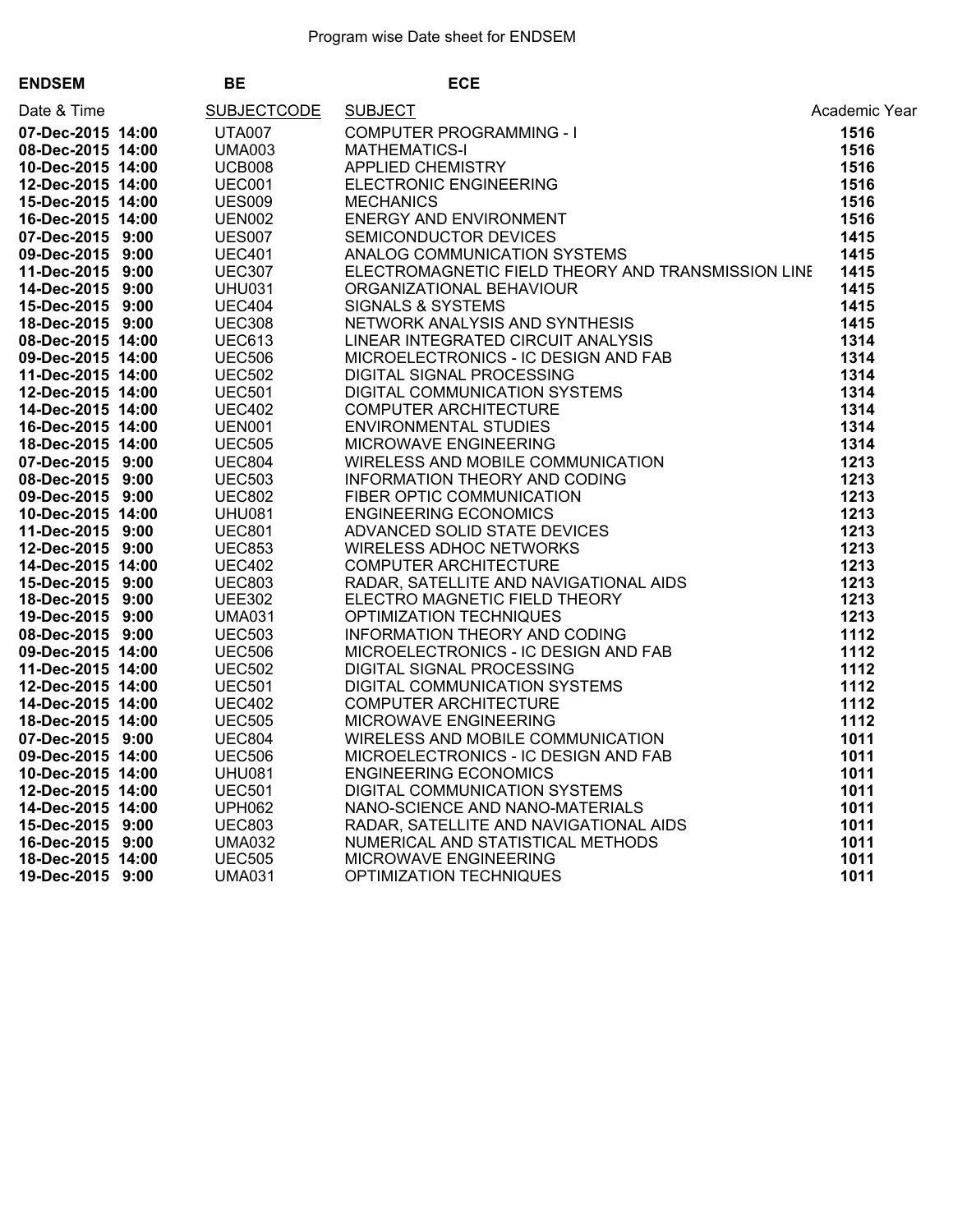| <b>ENDSEM</b>     | <b>BE</b>                  | <b>EIC</b>                                                                                                                                                                                                                                          |               |
|-------------------|----------------------------|-----------------------------------------------------------------------------------------------------------------------------------------------------------------------------------------------------------------------------------------------------|---------------|
| Date & Time       | <b>SUBJECTCODE</b>         | EIC<br>EIC<br>COMPUTER PROGRAMMING - I<br>MATHEMATICS-I<br>APPLIED PHYSICS<br>ENGINEERING DESIGN - I<br>PROFESSIONAL COMMUNICATION<br>PROFESSIONAL COMMUNICATION<br>TECHNIQUES ON SIGNALS AND SYSTEMS<br>ANALOG ELECTRONIC DEVICES AND CIRCUITS<br> | Academic Year |
| 07-Dec-2015 14:00 | <b>UTA007</b>              |                                                                                                                                                                                                                                                     | 1516          |
| 08-Dec-2015 14:00 | UMA003<br>UPH004           |                                                                                                                                                                                                                                                     | 1516          |
| 09-Dec-2015 14:00 |                            |                                                                                                                                                                                                                                                     | 1516          |
| 10-Dec-2015 14:00 | <b>UTA008</b>              |                                                                                                                                                                                                                                                     | 1516          |
| 12-Dec-2015 14:00 | <b>UHU003</b>              |                                                                                                                                                                                                                                                     | 1516          |
| 17-Dec-2015 9:00  | UEE001                     |                                                                                                                                                                                                                                                     | 1516          |
| 07-Dec-2015 9:00  | <b>UEI303</b>              |                                                                                                                                                                                                                                                     | 1415          |
| 08-Dec-2015 14:00 | <b>UMA001</b>              |                                                                                                                                                                                                                                                     | 1415          |
| 09-Dec-2015 9:00  | UEI301<br>UEI301<br>UEI300 |                                                                                                                                                                                                                                                     | 1415          |
| 11-Dec-2015 9:00  |                            |                                                                                                                                                                                                                                                     | 1415          |
| 15-Dec-2015 9:00  | <b>UEI302</b>              |                                                                                                                                                                                                                                                     | 1415          |
| 16-Dec-2015 9:00  | <b>UMA032</b>              |                                                                                                                                                                                                                                                     | 1415          |
| 17-Dec-2015 9:00  | <b>UHU034</b>              |                                                                                                                                                                                                                                                     | 1415          |
| 18-Dec-2015 9:00  | <b>UCS401</b>              |                                                                                                                                                                                                                                                     | 1415          |
| 07-Dec-2015 14:00 | <b>UEE504</b>              |                                                                                                                                                                                                                                                     | 1314          |
| 08-Dec-2015 14:00 |                            |                                                                                                                                                                                                                                                     | 1314          |
| 09-Dec-2015 14:00 |                            |                                                                                                                                                                                                                                                     | 1314          |
| 12-Dec-2015 14:00 | UMA001<br>UEI502<br>UEI504 |                                                                                                                                                                                                                                                     | 1314          |
| 14-Dec-2015 14:00 | <b>UEI503</b>              |                                                                                                                                                                                                                                                     | 1314          |
| 15-Dec-2015 14:00 | <b>UEI501</b>              |                                                                                                                                                                                                                                                     | 1314          |
| 17-Dec-2015 9:00  | <b>UHU032</b>              |                                                                                                                                                                                                                                                     | 1314          |
|                   | <b>UHU033</b>              |                                                                                                                                                                                                                                                     | 1314          |
| 18-Dec-2015 14:00 |                            |                                                                                                                                                                                                                                                     |               |
| 19-Dec-2015 9:00  | <b>UMA031</b>              |                                                                                                                                                                                                                                                     | 1314          |
| 07-Dec-2015 9:00  | <b>UE1842</b>              |                                                                                                                                                                                                                                                     | 1213          |
| 07-Dec-2015 14:00 | <b>UEE504</b>              |                                                                                                                                                                                                                                                     | 1213          |
| 08-Dec-2015 14:00 | <b>UMA001</b>              |                                                                                                                                                                                                                                                     | 1213          |
| 09-Dec-2015 14:00 | <b>UEI502</b>              |                                                                                                                                                                                                                                                     | 1213          |
| 10-Dec-2015 14:00 | <b>UHU081</b>              |                                                                                                                                                                                                                                                     | 1213          |
| 11-Dec-2015 9:00  | UE1803<br>UE1801<br>UE1503 |                                                                                                                                                                                                                                                     | 1213          |
| 12-Dec-2015 9:00  |                            |                                                                                                                                                                                                                                                     | 1213          |
| 14-Dec-2015 14:00 |                            | DIGITAL SIGNAL PROCESSING AND APPLICATIONS<br>INSTRUMENTATION SYSTEM DESIGN                                                                                                                                                                         | 1213          |
| 16-Dec-2015 9:00  | <b>UE1802</b>              | <b>INSTRUMENTATION SYSTEM DESIGN</b>                                                                                                                                                                                                                | 1213          |
| 18-Dec-2015 14:00 | <b>UEI511</b>              |                                                                                                                                                                                                                                                     | 1213          |
| 19-Dec-2015 9:00  | <b>UEE832</b>              |                                                                                                                                                                                                                                                     | 1213          |
| 07-Dec-2015 9:00  | <b>UE1842</b>              |                                                                                                                                                                                                                                                     | 1112          |
| 07-Dec-2015 14:00 | <b>UEE504</b>              | <b>PRINCIPLES OF COMMUNICATION ENGINEERING<br/>DIGITAL IMAGE PROCESSING<br/>BIO-MEDICAL DSP<br/>POWER ELECTRONICS<br/>DATA ACQUISITION SYSTEMS<br/>DIGITAL ELECTRONICS</b>                                                                          | 1112          |
| 09-Dec-2015 14:00 | <b>UEI502</b>              |                                                                                                                                                                                                                                                     | 1112          |
| 11-Dec-2015 9:00  | <b>UEI301</b>              | <b>DIGITAL ELECTRONICS</b>                                                                                                                                                                                                                          | 1112          |
| 12-Dec-2015 14:00 | <b>UEI504</b>              | MICROPROCESSORS AND APPLICATIONS                                                                                                                                                                                                                    | 1112          |
| 14-Dec-2015 9:00  | <b>UEE101</b>              | <b>ELECTRICAL SCIENCE</b>                                                                                                                                                                                                                           | 1112          |
| 14-Dec-2015 14:00 | <b>UEI503</b>              | DIGITAL SIGNAL PROCESSING AND APPLICATIONS                                                                                                                                                                                                          | 1112          |
| 15-Dec-2015 14:00 | <b>UEI501</b>              | <b>CONTROL SYSTEMS</b>                                                                                                                                                                                                                              | 1112          |
| 16-Dec-2015 9:00  | <b>UMA032</b>              | NUMERICAL AND STATISTICAL METHODS                                                                                                                                                                                                                   | 1112          |
| 18-Dec-2015 9:00  | <b>UCS401</b>              | COMPUTER SYSTEM ARCHITECTURE                                                                                                                                                                                                                        | 1112          |
| 18-Dec-2015 14:00 | <b>UEI511</b>              | PRINCIPLES OF COMMUNICATION ENGINEERING                                                                                                                                                                                                             | 1112          |
| 19-Dec-2015 9:00  | <b>UMA031</b>              | OPTIMIZATION TECHNIQUES                                                                                                                                                                                                                             | 1112          |
| 19-Dec-2015 14:00 | <b>UEE522</b>              | <b>ENERGY AUDITING AND MANAGEMENT</b>                                                                                                                                                                                                               | 1112          |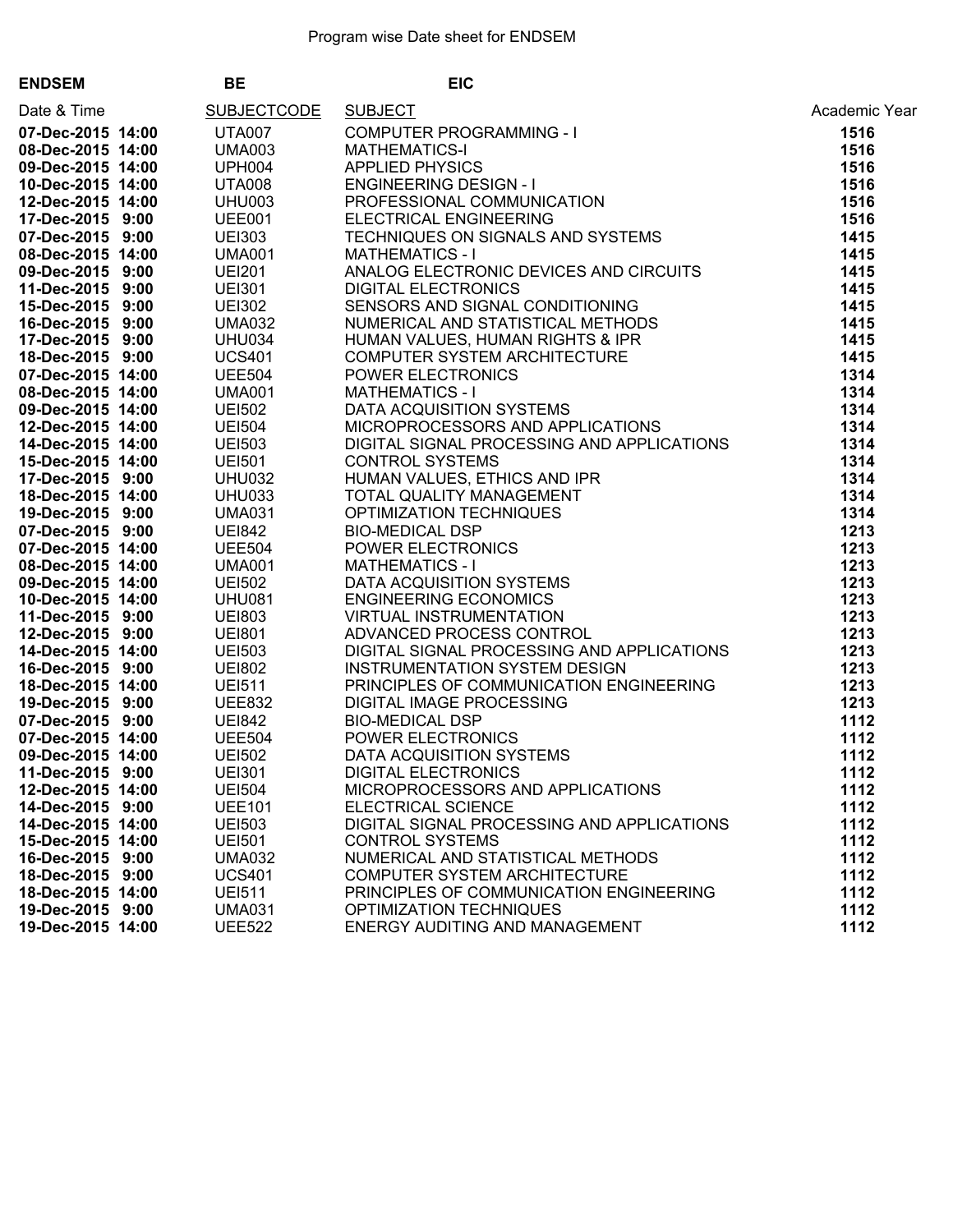| <b>ENDSEM</b>            | BE                         | <b>ELE</b>                                                                                                                                                                                                                                     |               |
|--------------------------|----------------------------|------------------------------------------------------------------------------------------------------------------------------------------------------------------------------------------------------------------------------------------------|---------------|
| Date & Time              | SUBJECTCODE SUBJECT        | ELE COMPUTER PROGRAMMING - I<br>MATHEMATICS-1<br>MATHEMATICS - AND MORE CONDUCATION<br>AND MERICULATION DESIGN - I<br>AND MERICING DESIGN - I<br>THE CERVICAL ENGINEERING<br>COMPUTER PROGRAMMING - I<br>MATHEMATICS-1<br>COMPUTER PROGRAMMING | Academic Year |
| 07-Dec-2015 14:00 UTA007 |                            |                                                                                                                                                                                                                                                | 1516          |
| 08-Dec-2015 14:00        | <b>UMA003</b>              |                                                                                                                                                                                                                                                | 1516          |
| 09-Dec-2015 14:00        |                            |                                                                                                                                                                                                                                                | 1516          |
| 10-Dec-2015 14:00        |                            |                                                                                                                                                                                                                                                | 1516          |
| 12-Dec-2015 14:00        | UPH004<br>UTA008<br>UHU003 |                                                                                                                                                                                                                                                | 1516          |
| 17-Dec-2015 9:00         | <b>UEE001</b>              |                                                                                                                                                                                                                                                | 1516          |
| 07-Dec-2015 9:00         | UEI303<br>UTA007<br>UMA003 |                                                                                                                                                                                                                                                | 1415          |
| 07-Dec-2015 14:00        |                            |                                                                                                                                                                                                                                                | 1415          |
| 08-Dec-2015 14:00        |                            |                                                                                                                                                                                                                                                | 1415          |
| 09-Dec-2015 9:00         | <b>UEI201</b>              |                                                                                                                                                                                                                                                | 1415          |
| 09-Dec-2015 14:00        |                            |                                                                                                                                                                                                                                                | 1415          |
| 10-Dec-2015 14:00        | UPH004<br>UTA008<br>UEE301 |                                                                                                                                                                                                                                                | 1415          |
| 11-Dec-2015 9:00         |                            |                                                                                                                                                                                                                                                | 1415          |
| 12-Dec-2015 9:00         | <b>UHU002</b>              |                                                                                                                                                                                                                                                | 1415          |
| 12-Dec-2015 14:00        | UHU003<br>UHU031           |                                                                                                                                                                                                                                                | 1415          |
| 14-Dec-2015 9:00         |                            |                                                                                                                                                                                                                                                | 1415          |
| 15-Dec-2015 9:00         | <b>UEE303</b>              |                                                                                                                                                                                                                                                | 1415          |
| 17-Dec-2015 9:00         | <b>UEE001</b>              |                                                                                                                                                                                                                                                | 1415          |
| 18-Dec-2015 9:00         |                            |                                                                                                                                                                                                                                                | 1415          |
| 19-Dec-2015 9:00         | UEE302<br>UMA031<br>UEE504 |                                                                                                                                                                                                                                                | 1415          |
| 07-Dec-2015 14:00        |                            |                                                                                                                                                                                                                                                | 1314          |
| 10-Dec-2015 14:00        | <b>UEE501</b>              |                                                                                                                                                                                                                                                | 1314          |
| 12-Dec-2015 14:00        | UEE502<br>UEI501<br>UEE503 |                                                                                                                                                                                                                                                | 1314          |
| 15-Dec-2015 14:00        |                            |                                                                                                                                                                                                                                                | 1314          |
| 17-Dec-2015 14:00        |                            |                                                                                                                                                                                                                                                | 1314          |
| 18-Dec-2015 9:00         | <b>UEE302</b>              |                                                                                                                                                                                                                                                | 1314          |
| 19-Dec-2015 14:00        | UEE522<br>UEI303<br>UEE843 |                                                                                                                                                                                                                                                | 1314          |
| 07-Dec-2015 9:00         |                            |                                                                                                                                                                                                                                                | 1213          |
| 09-Dec-2015 9:00         |                            |                                                                                                                                                                                                                                                | 1213          |
| 10-Dec-2015 14:00        | <b>UHU081</b>              |                                                                                                                                                                                                                                                | 1213          |
| 11-Dec-2015 9:00         | UEE802<br>UEE801<br>UEI503 |                                                                                                                                                                                                                                                | 1213          |
| 12-Dec-2015 9:00         |                            |                                                                                                                                                                                                                                                | 1213          |
| 14-Dec-2015 14:00        |                            |                                                                                                                                                                                                                                                | 1213          |
| 16-Dec-2015 14:00        | <b>UEN001</b>              |                                                                                                                                                                                                                                                | 1213          |
| 17-Dec-2015 9:00         | UHU032<br>UEE804           |                                                                                                                                                                                                                                                | 1213          |
| 18-Dec-2015 9:00         |                            |                                                                                                                                                                                                                                                | 1213          |
| 11-Dec-2015 9:00         | <b>UES031</b>              |                                                                                                                                                                                                                                                | 1112          |
| 14-Dec-2015 14:00        | <b>UPH062</b>              |                                                                                                                                                                                                                                                | 1112          |
| 16-Dec-2015 9:00         | <b>UMA032</b>              |                                                                                                                                                                                                                                                | 1112          |
| 18-Dec-2015 9:00         | <b>UEE804</b>              |                                                                                                                                                                                                                                                | 1112          |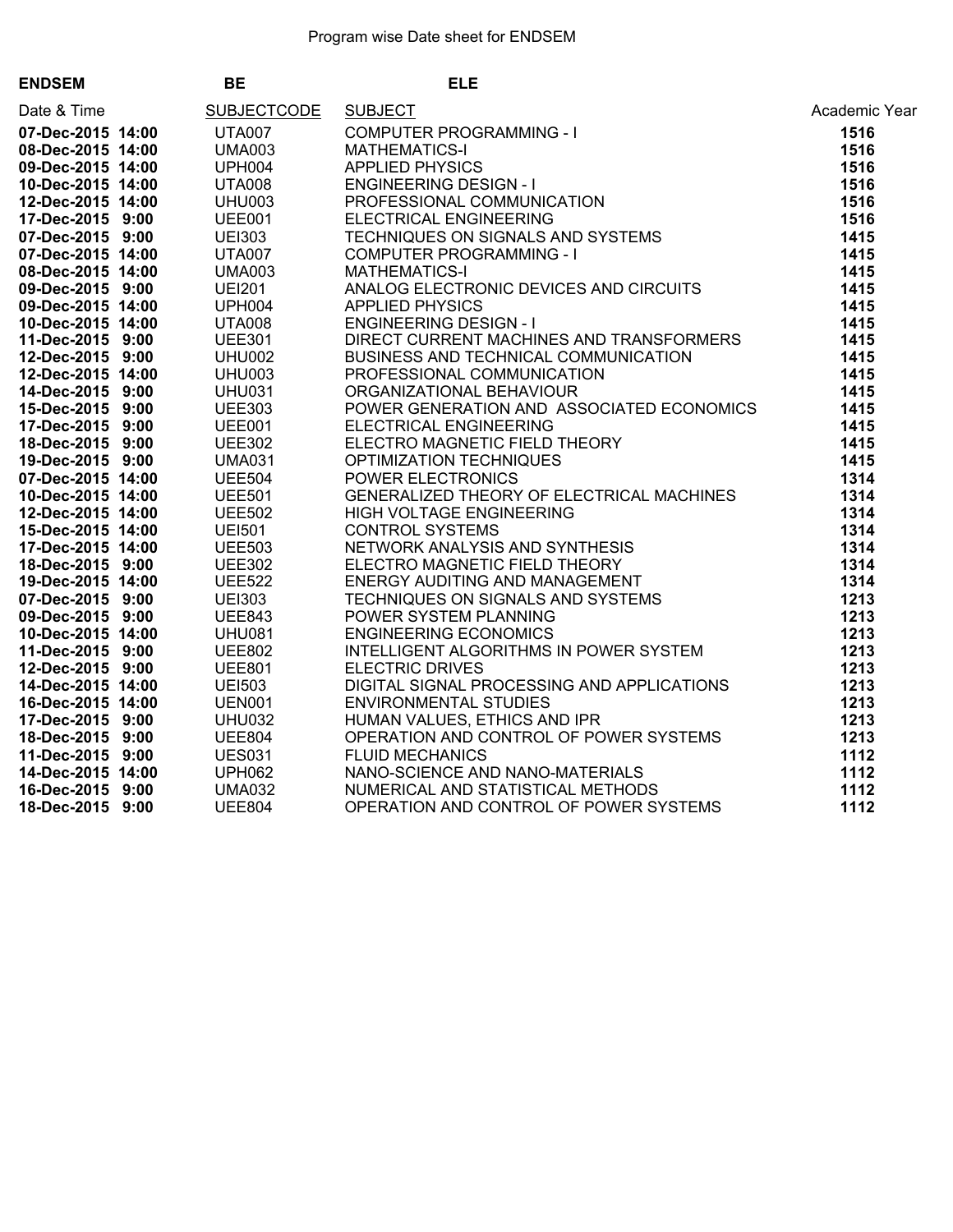| <b>ENDSEM</b>     | BЕ                 | <b>ENC</b>                      |               |
|-------------------|--------------------|---------------------------------|---------------|
| Date & Time       | <b>SUBJECTCODE</b> | <b>SUBJECT</b>                  | Academic Year |
| 07-Dec-2015 14:00 | UTA007             | <b>COMPUTER PROGRAMMING - I</b> | 1516          |
| 08-Dec-2015 14:00 | <b>UMA003</b>      | <b>MATHEMATICS-I</b>            | 1516          |
| 10-Dec-2015 14:00 | <b>UCB008</b>      | APPLIED CHEMISTRY               | 1516          |
| 12-Dec-2015 14:00 | UEC001             | ELECTRONIC ENGINEERING          | 1516          |
| 15-Dec-2015 14:00 | UES009             | <b>MECHANICS</b>                | 1516          |
| 16-Dec-2015 14:00 | UEN002             | <b>ENERGY AND ENVIRONMENT</b>   | 1516          |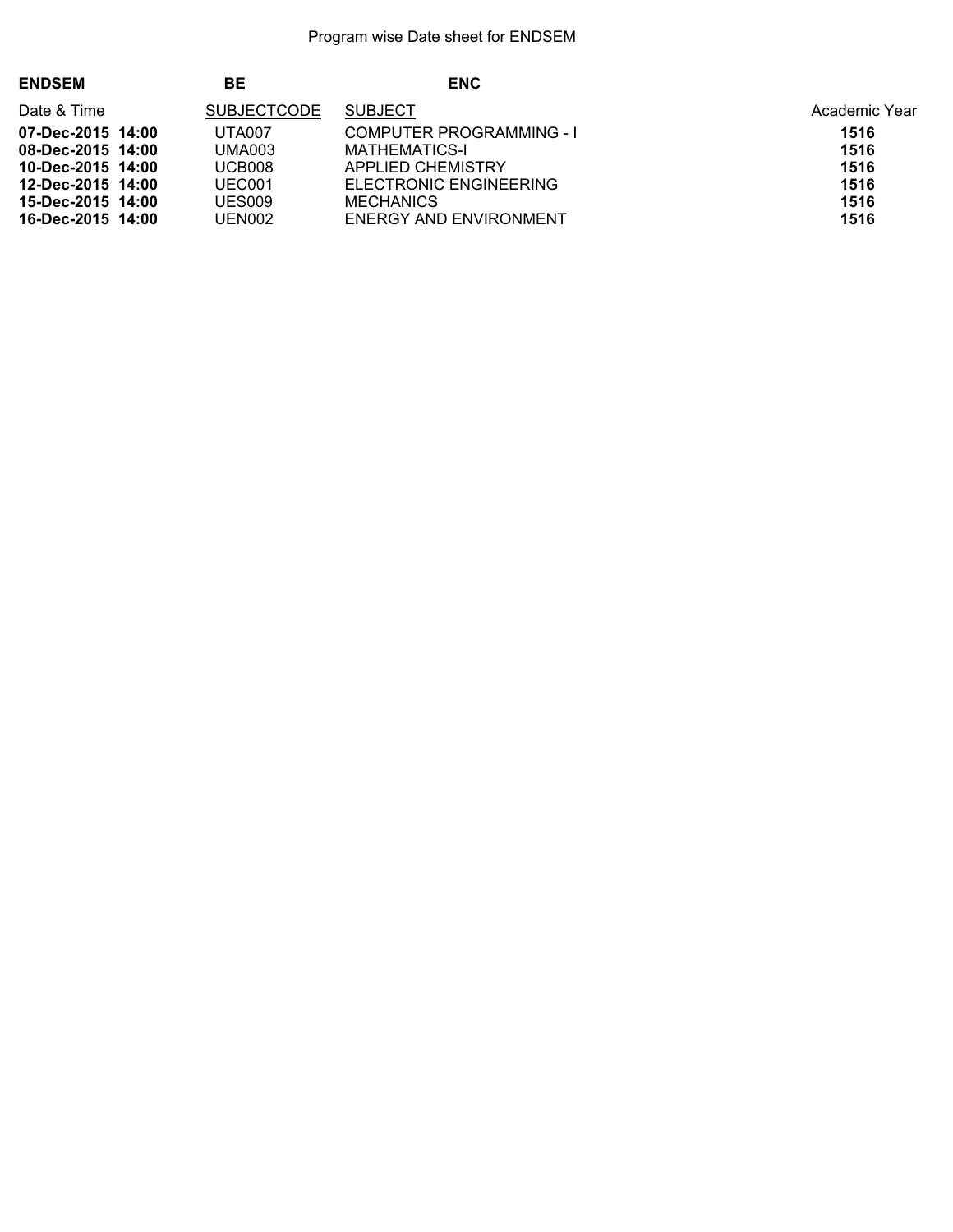| <b>ENDSEM</b>     | BE                 | <b>MEC<br/> MEC<br/> COMPUTER PROGRAMMING - I<br/> MATHEMATICS-I<br/> APPLIED PHYSICS<br/> ENGINEERING DESIGN - I<br/> PROFESSIONAL COMMUNICATION<br/> FLECTRICAL ENGINEERING</b> |               |
|-------------------|--------------------|-----------------------------------------------------------------------------------------------------------------------------------------------------------------------------------|---------------|
| Date & Time       | <b>SUBJECTCODE</b> |                                                                                                                                                                                   | Academic Year |
| 07-Dec-2015 14:00 | UTA007             |                                                                                                                                                                                   | 1516          |
| 08-Dec-2015 14:00 | <b>UMA003</b>      |                                                                                                                                                                                   | 1516          |
| 09-Dec-2015 14:00 | UPH004             |                                                                                                                                                                                   | 1516          |
| 10-Dec-2015 14:00 | UTA008             |                                                                                                                                                                                   | 1516          |
| 12-Dec-2015 14:00 | <b>UHU003</b>      |                                                                                                                                                                                   | 1516          |
| 17-Dec-2015 9:00  | UEE001             |                                                                                                                                                                                   | 1516          |
| 07-Dec-2015 9:00  | <b>UMT302</b>      | MECHATRONICS MEASUREMENT SYSTEM                                                                                                                                                   | 1415          |
| 09-Dec-2015 9:00  | <b>UEC304</b>      | ELECTRONIC DEVICES AND CIRCUITS<br>KINEMATICS OF MACHINES<br>ORGANIZATIONAL BEHAVIOUR<br>SIGNALS & SYSTEMS                                                                        | 1415          |
| 10-Dec-2015 9:00  | <b>UME302</b>      |                                                                                                                                                                                   | 1415          |
| 14-Dec-2015 9:00  | <b>UHU031</b>      |                                                                                                                                                                                   | 1415          |
| 15-Dec-2015 9:00  | <b>UEC404</b>      |                                                                                                                                                                                   | 1415          |
| 18-Dec-2015 9:00  | <b>UES032</b>      | MATERIALS SCIENCE AND ENGINEERING                                                                                                                                                 | 1415          |
| 19-Dec-2015 9:00  | <b>UMA031</b>      | OPTIMIZATION TECHNIQUES                                                                                                                                                           | 1415          |
| 07-Dec-2015 9:00  | <b>UEC504</b>      | MICROPROCESSORS                                                                                                                                                                   | 1314          |
| 09-Dec-2015 14:00 | <b>UME504</b>      | <b>MACHINE DESIGN</b>                                                                                                                                                             | 1314          |
| 11-Dec-2015 14:00 | <b>UEC502</b>      | DIGITAL SIGNAL PROCESSING                                                                                                                                                         | 1314          |
| 12-Dec-2015 14:00 | <b>UMT501</b>      | SIGNAL CONDITIONING AND DATA ACQUISITIONING SYSTEM                                                                                                                                | 1314          |
| 15-Dec-2015 14:00 | <b>UEI501</b>      | <b>CONTROL SYSTEMS</b>                                                                                                                                                            | 1314          |
| 16-Dec-2015 14:00 | <b>UME502</b>      | <b>AUTOMOBILE ENGINEERING</b>                                                                                                                                                     | 1314          |
| 07-Dec-2015 14:00 | <b>UEE504</b>      | <b>POWER ELECTRONICS</b>                                                                                                                                                          | 1213          |
| 08-Dec-2015 9:00  | <b>UMT721</b>      | MODELING AND SIMULATION OF PHYSICAL SYSTEM                                                                                                                                        | 1213          |
| 11-Dec-2015 9:00  | <b>UEC742</b>      | <b>MEMS</b>                                                                                                                                                                       | 1213          |
| 12-Dec-2015 9:00  | <b>UME702</b>      | COMPUTER AIDED MANUFACTURING<br>ORGANIZATIONAL BEHAVIOUR<br>MECHANICAL VIBRATIONS<br>AUTOMOBILE ENGINEERING                                                                       | 1213          |
| 14-Dec-2015 9:00  | <b>UHU031</b>      |                                                                                                                                                                                   | 1213          |
| 15-Dec-2015 9:00  | <b>UME706</b>      |                                                                                                                                                                                   | 1213          |
| 16-Dec-2015 14:00 | <b>UME502</b>      |                                                                                                                                                                                   | 1213          |
| 18-Dec-2015 14:00 | <b>UEI511</b>      | PRINCIPLES OF COMMUNICATION ENGINEERING                                                                                                                                           | 1213          |
| 19-Dec-2015 9:00  | <b>UMA031</b>      | <b>OPTIMIZATION TECHNIQUES</b>                                                                                                                                                    | 1213          |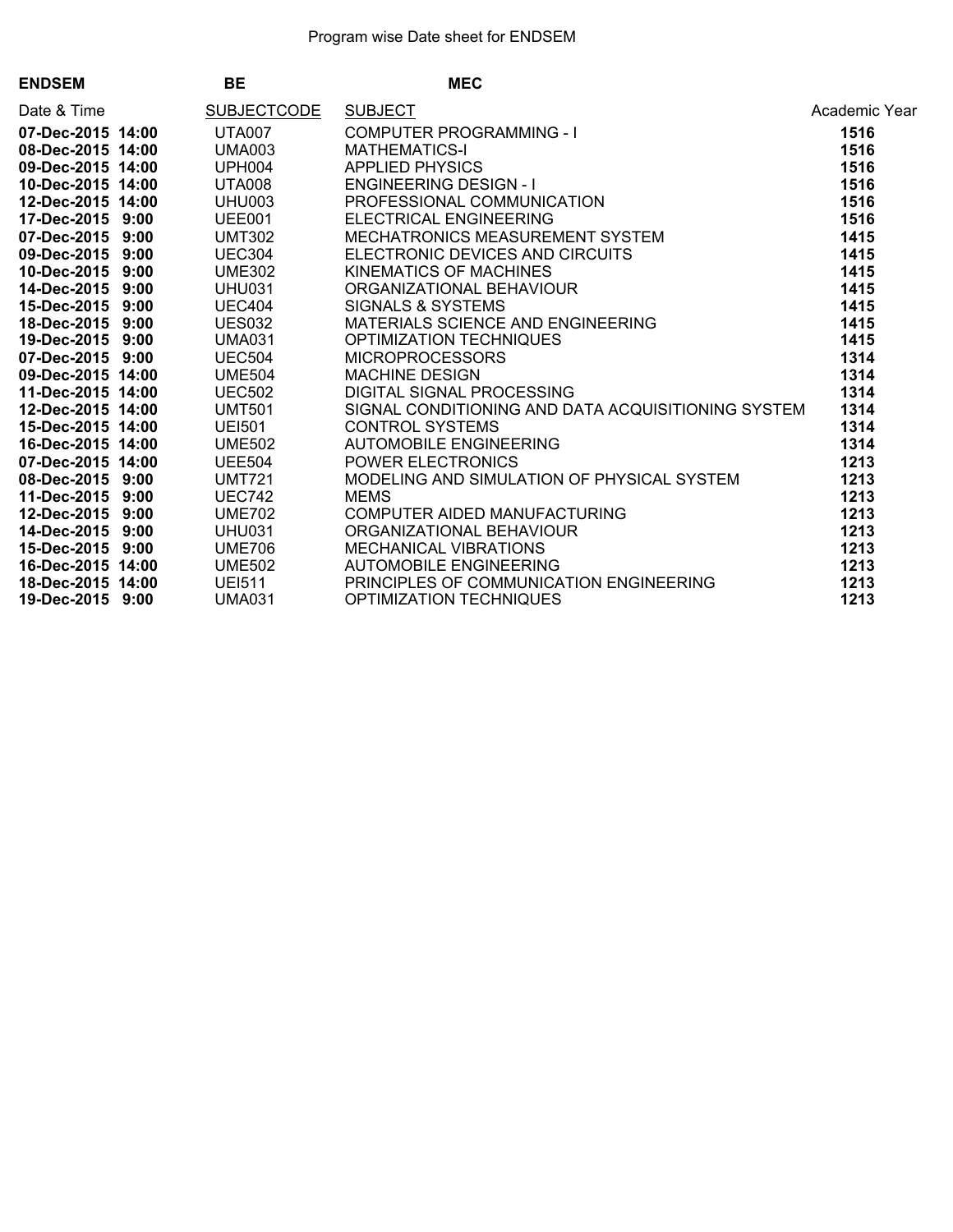| <b>ENDSEM</b>     | <b>BE</b>          | <b>MEE</b>                                                                                                                                                                                                                                           |               |
|-------------------|--------------------|------------------------------------------------------------------------------------------------------------------------------------------------------------------------------------------------------------------------------------------------------|---------------|
| Date & Time       | <b>SUBJECTCODE</b> | SUBJECT<br>COMPUTER PROGRAMMING - I<br>MATHEMATICS-I<br>APPLIED PHYSICS<br>APPLIED PHYSICS<br>ENGINEERING DESIGN - I<br>PROFESSIONAL COMMUNICATION<br>ELECTRICAL ENGINEERING<br>ENVIRONMENTAL STUDIES<br>MATHEMATICS - I<br>MACHINE DRAWING<br>FLUID | Academic Year |
| 07-Dec-2015 14:00 | <b>UTA007</b>      |                                                                                                                                                                                                                                                      | 1516          |
| 08-Dec-2015 14:00 | <b>UMA003</b>      |                                                                                                                                                                                                                                                      | 1516          |
| 09-Dec-2015 14:00 | <b>UPH004</b>      |                                                                                                                                                                                                                                                      | 1516          |
| 10-Dec-2015 14:00 | <b>UTA008</b>      |                                                                                                                                                                                                                                                      | 1516          |
| 12-Dec-2015 14:00 | UHU003             |                                                                                                                                                                                                                                                      | 1516          |
| 17-Dec-2015 9:00  | UEE001             |                                                                                                                                                                                                                                                      | 1516          |
| 07-Dec-2015 9:00  | <b>UEN003</b>      |                                                                                                                                                                                                                                                      | 1415          |
| 08-Dec-2015 14:00 | <b>UMA001</b>      |                                                                                                                                                                                                                                                      | 1415          |
| 09-Dec-2015 9:00  | <b>UME305</b>      |                                                                                                                                                                                                                                                      | 1415          |
| 10-Dec-2015 9:00  | <b>UME302</b>      |                                                                                                                                                                                                                                                      | 1415          |
| 11-Dec-2015 9:00  | <b>UES031</b>      |                                                                                                                                                                                                                                                      | 1415          |
| 15-Dec-2015 14:00 | <b>UME501</b>      |                                                                                                                                                                                                                                                      | 1415          |
| 16-Dec-2015 9:00  | <b>UMA032</b>      |                                                                                                                                                                                                                                                      | 1415          |
| 17-Dec-2015 9:00  | UHU034             |                                                                                                                                                                                                                                                      | 1415          |
| 08-Dec-2015 14:00 | <b>UMA001</b>      |                                                                                                                                                                                                                                                      | 1314          |
| 09-Dec-2015 14:00 | <b>UME504</b>      |                                                                                                                                                                                                                                                      | 1314          |
| 11-Dec-2015 14:00 | <b>UME503</b>      |                                                                                                                                                                                                                                                      | 1314          |
| 12-Dec-2015 14:00 | <b>UPH061</b>      | <b>MODERN PHYSICS</b>                                                                                                                                                                                                                                | 1314          |
| 14-Dec-2015 14:00 | <b>UPH062</b>      | NANO-SCIENCE AND NANO-MATERIALS<br>APPLIED THERMODYNAMICS<br>AUTOMOBILE ENGINEERING<br>MANUFACTURING TECHNOLOGY<br>FLUID MACHINERY<br>HEAT AND MASS TRANSFER<br>ADVANCE MACHINE DESIGN                                                               | 1314          |
| 15-Dec-2015 14:00 | <b>UME501</b>      |                                                                                                                                                                                                                                                      | 1314          |
| 16-Dec-2015 14:00 | <b>UME502</b>      |                                                                                                                                                                                                                                                      | 1314          |
| 18-Dec-2015 14:00 | <b>UME505</b>      |                                                                                                                                                                                                                                                      | 1314          |
| 07-Dec-2015 9:00  | <b>UME703</b>      |                                                                                                                                                                                                                                                      | 1213          |
| 08-Dec-2015 9:00  | <b>UME704</b>      |                                                                                                                                                                                                                                                      | 1213          |
| 09-Dec-2015 9:00  | <b>UME701</b>      |                                                                                                                                                                                                                                                      | 1213          |
| 11-Dec-2015 14:00 | <b>UME503</b>      | INDUSTRIAL METALLURGY AND MATERIALS<br>COMPUTER AIDED MANUFACTURING<br>ORGANIZATIONAL BEHAVIOUR<br>MECHANICAL VIBRATIONS<br>MACHINING SCIENCE                                                                                                        | 1213          |
| 12-Dec-2015 9:00  | <b>UME702</b>      |                                                                                                                                                                                                                                                      | 1213          |
| 14-Dec-2015 9:00  | <b>UHU031</b>      |                                                                                                                                                                                                                                                      | 1213          |
| 15-Dec-2015 9:00  | <b>UME706</b>      |                                                                                                                                                                                                                                                      | 1213          |
| 18-Dec-2015 9:00  | <b>UME705</b>      |                                                                                                                                                                                                                                                      | 1213          |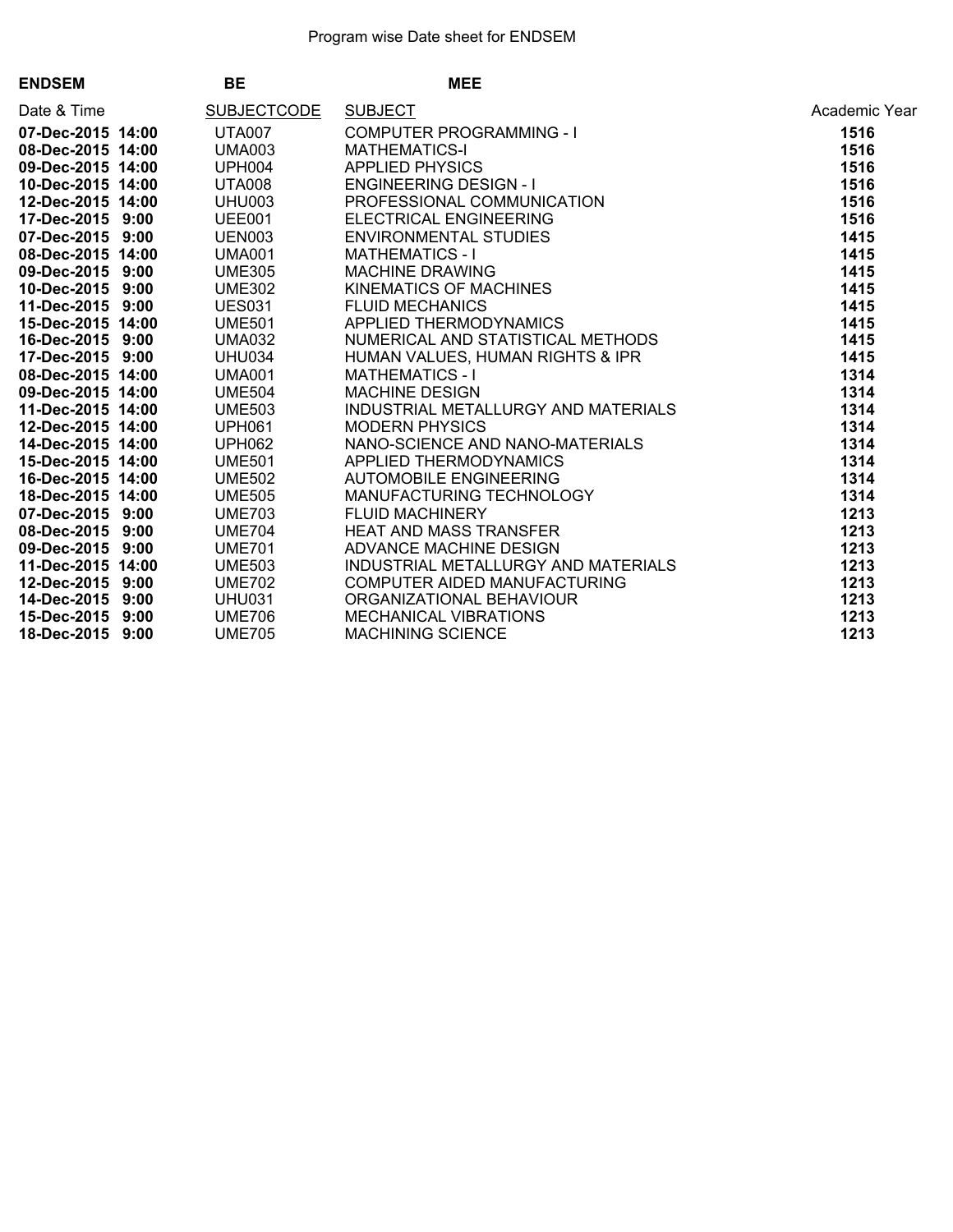| <b>ENDSEM</b>          | <b>BE</b>          | <b>MPE</b>                           |               |
|------------------------|--------------------|--------------------------------------|---------------|
| Date & Time            | <b>SUBJECTCODE</b> | <b>SUBJECT</b>                       | Academic Year |
| 07-Dec-2015 14:00      | <b>UTA007</b>      | <b>COMPUTER PROGRAMMING - I</b>      | 1516          |
| 08-Dec-2015 14:00      | <b>UMA003</b>      | <b>MATHEMATICS-I</b>                 | 1516          |
| 09-Dec-2015 14:00      | <b>UPH004</b>      | <b>APPLIED PHYSICS</b>               | 1516          |
| 10-Dec-2015 14:00      | <b>UTA008</b>      | <b>ENGINEERING DESIGN - I</b>        | 1516          |
| 12-Dec-2015 14:00      | UHU003             | PROFESSIONAL COMMUNICATION           | 1516          |
| 17-Dec-2015 9:00       | UEE001             | <b>ELECTRICAL ENGINEERING</b>        | 1516          |
| $07 - Dec - 2015$ 9:00 | UEN003             | ENVIRONMENTAL STUDIES                | 1415          |
| 08-Dec-2015 14:00      | <b>UMA001</b>      | <b>MATHEMATICS - I</b>               | 1415          |
| 09-Dec-2015 9:00       | <b>UME305</b>      | <b>MACHINE DRAWING</b>               | 1415          |
| 10-Dec-2015 9:00       | <b>UME302</b>      | KINEMATICS OF MACHINES               | 1415          |
| 12-Dec-2015 9:00       | UHU002             | BUSINESS AND TECHNICAL COMMUNICATION | 1415          |
| 15-Dec-2015 14:00      | <b>UME501</b>      | APPLIED THERMODYNAMICS               | 1415          |
| 16-Dec-2015 9:00       | <b>UMA032</b>      | NUMERICAL AND STATISTICAL METHODS    | 1415          |
| 17-Dec-2015 9:00       | UHU034             | HUMAN VALUES, HUMAN RIGHTS & IPR     | 1415          |
| 18-Dec-2015 9:00       | <b>UME304</b>      | MANUFACTURING TECHNOLOGY             | 1415          |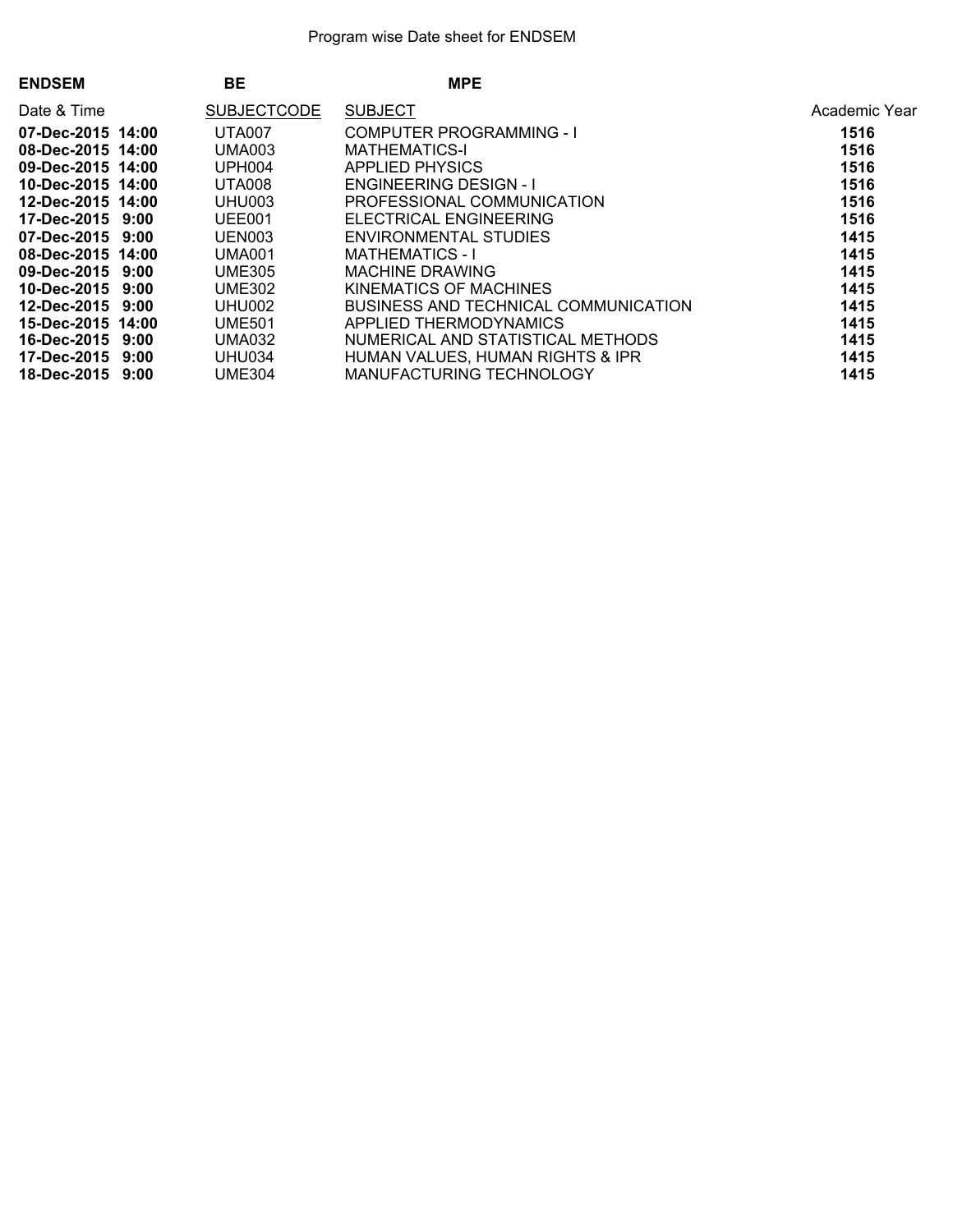| <b>ENDSEM</b>     | BE                 | <b>SEM</b>                         |               |
|-------------------|--------------------|------------------------------------|---------------|
| Date & Time       | <b>SUBJECTCODE</b> | <b>SUBJECT</b>                     | Academic Year |
| 07-Dec-2015 14:00 | UTA007             | COMPUTER PROGRAMMING - I           | 1516          |
| 08-Dec-2015 14:00 | <b>UMA003</b>      | <b>MATHEMATICS-I</b>               | 1516          |
| 10-Dec-2015 14:00 | UCB008             | APPLIED CHEMISTRY                  | 1516          |
| 12-Dec-2015 14:00 | UEC001             | <b>ELECTRONIC ENGINEERING</b>      | 1516          |
| 15-Dec-2015 14:00 | <b>UES009</b>      | <b>MECHANICS</b>                   | 1516          |
| 16-Dec-2015 14:00 | UEN002             | ENERGY AND ENVIRONMENT             | 1516          |
| 07-Dec-2015 9:00  | <b>UCS801</b>      | SOFTWARE PROJECT MANAGEMENT        | 1415          |
| 09-Dec-2015 9:00  | <b>UCS306</b>      | COMPONENT BASED DEVELOPMENT        | 1415          |
| 10-Dec-2015 14:00 | UHU081             | ENGINEERING ECONOMICS              | 1415          |
| 14-Dec-2015 9:00  | <b>UES001</b>      | ELECTRICAL AND ELECTRONICS SCIENCE | 1415          |
| 15-Dec-2015 9:00  | <b>UCS307</b>      | SOFTWARE ENGINEERING               | 1415          |
| 18-Dec-2015 9:00  | <b>UCS304</b>      | INFORMATION MANAGEMENT SYSTEM      | 1415          |
| 19-Dec-2015 9:00  | <b>UMA031</b>      | <b>OPTIMIZATION TECHNIQUES</b>     | 1415          |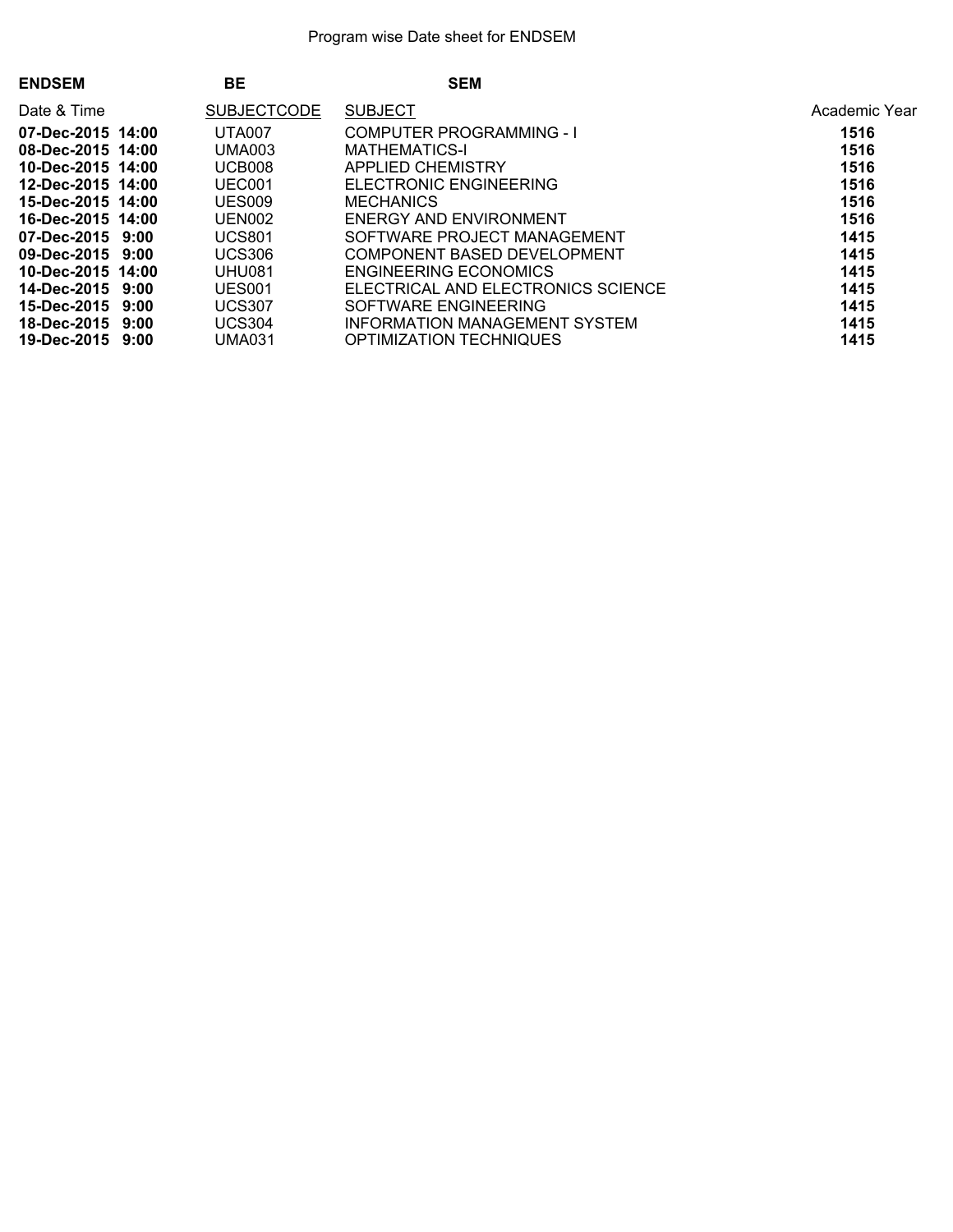| <b>ENDSEM</b>     | <b>BEMBA</b>       | CIE                             |               |
|-------------------|--------------------|---------------------------------|---------------|
| Date & Time       | <b>SUBJECTCODE</b> | <b>SUBJECT</b>                  | Academic Year |
| 07-Dec-2015 14:00 | UTA007             | <b>COMPUTER PROGRAMMING - I</b> | 1516          |
| 08-Dec-2015 14:00 | <b>UMA003</b>      | <b>MATHEMATICS-I</b>            | 1516          |
| 09-Dec-2015 14:00 | UPH <sub>004</sub> | APPLIED PHYSICS                 | 1516          |
| 10-Dec-2015 14:00 | <b>UTA008</b>      | <b>ENGINEERING DESIGN - I</b>   | 1516          |
| 12-Dec-2015 14:00 | UHU003             | PROFESSIONAL COMMUNICATION      | 1516          |
| 17-Dec-2015 9:00  | UEE001             | ELECTRICAL ENGINEERING          | 1516          |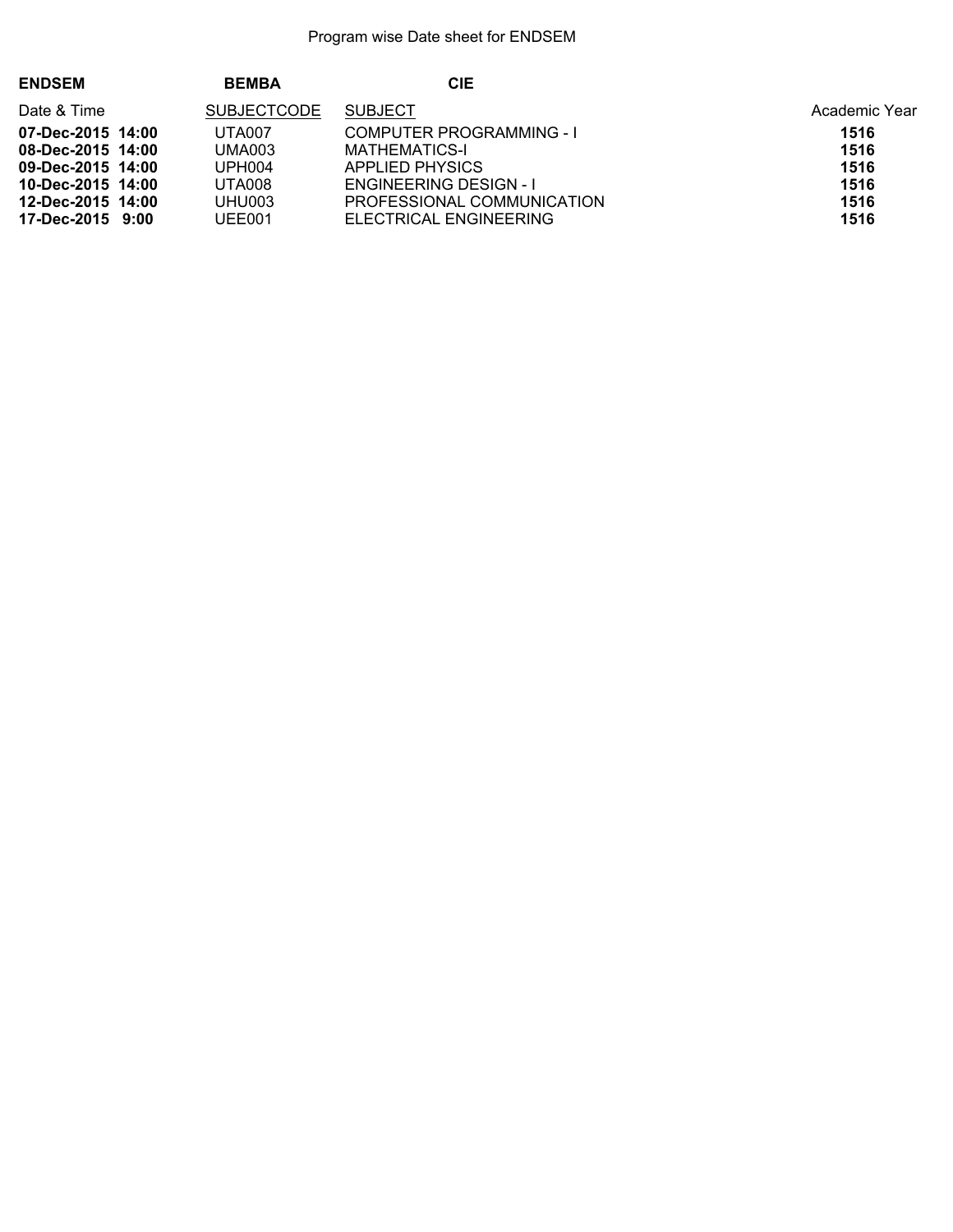| <b>ENDSEM</b>     | <b>BEMBA</b>       | <b>COE</b>                      |               |
|-------------------|--------------------|---------------------------------|---------------|
| Date & Time       | <b>SUBJECTCODE</b> | <b>SUBJECT</b>                  | Academic Year |
| 07-Dec-2015 14:00 | <b>UTA007</b>      | <b>COMPUTER PROGRAMMING - I</b> | 1516          |
| 08-Dec-2015 14:00 | <b>UMA003</b>      | MATHEMATICS-I                   | 1516          |
| 10-Dec-2015 14:00 | UCB008             | <b>APPLIED CHEMISTRY</b>        | 1516          |
| 12-Dec-2015 14:00 | UEC001             | ELECTRONIC ENGINEERING          | 1516          |
| 15-Dec-2015 14:00 | UES009             | <b>MECHANICS</b>                | 1516          |
| 16-Dec-2015 14:00 | UEN002             | ENERGY AND ENVIRONMENT          | 1516          |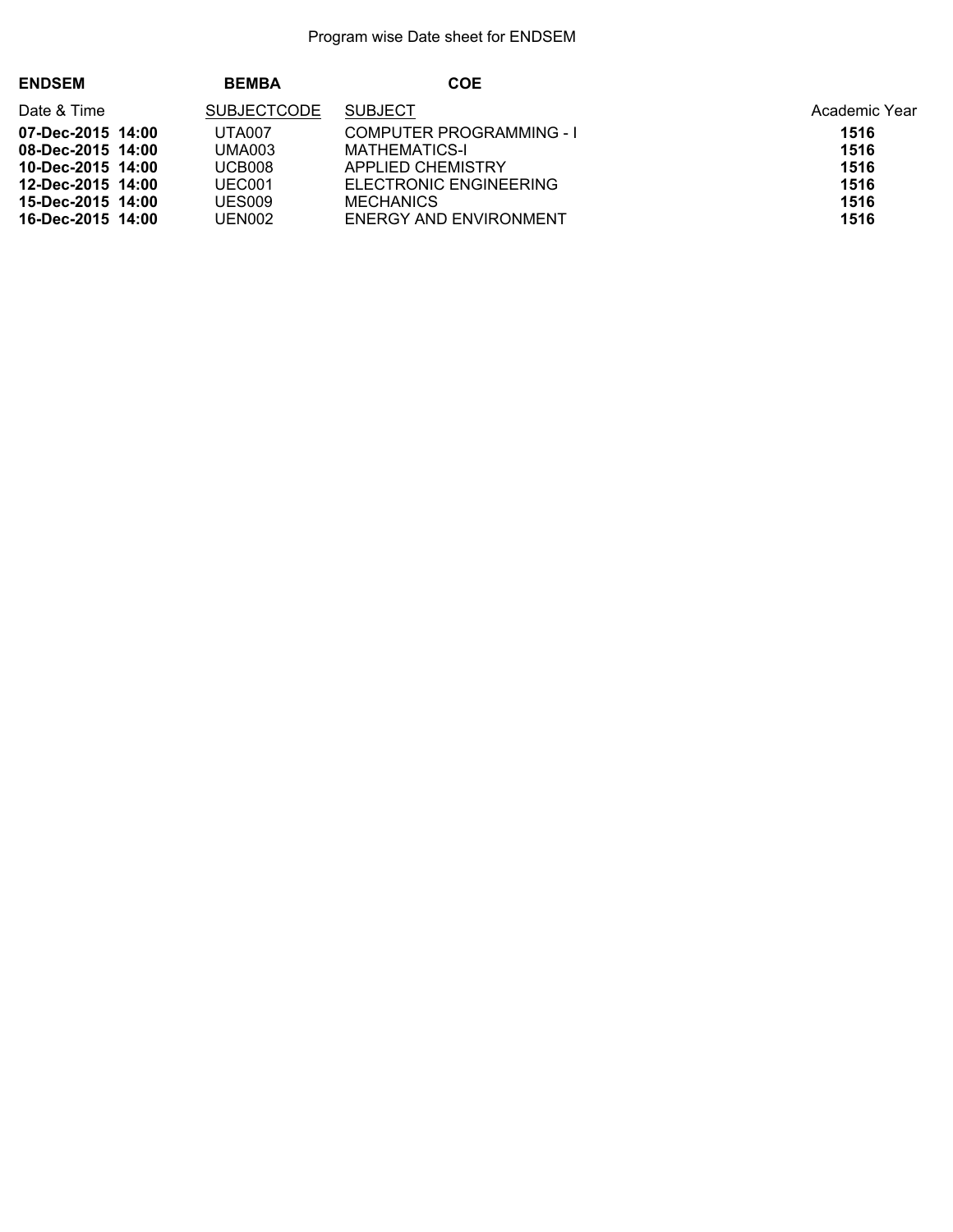| <b>ENDSEM</b>     | <b>BEMBA</b>       | <b>ECE</b>                      |               |
|-------------------|--------------------|---------------------------------|---------------|
| Date & Time       | <b>SUBJECTCODE</b> | <b>SUBJECT</b>                  | Academic Year |
| 07-Dec-2015 14:00 | <b>UTA007</b>      | <b>COMPUTER PROGRAMMING - I</b> | 1516          |
| 08-Dec-2015 14:00 | <b>UMA003</b>      | MATHEMATICS-I                   | 1516          |
| 10-Dec-2015 14:00 | UCB008             | <b>APPLIED CHEMISTRY</b>        | 1516          |
| 12-Dec-2015 14:00 | UEC001             | ELECTRONIC ENGINEERING          | 1516          |
| 15-Dec-2015 14:00 | UES009             | <b>MECHANICS</b>                | 1516          |
| 16-Dec-2015 14:00 | UEN002             | ENERGY AND ENVIRONMENT          | 1516          |
|                   |                    |                                 |               |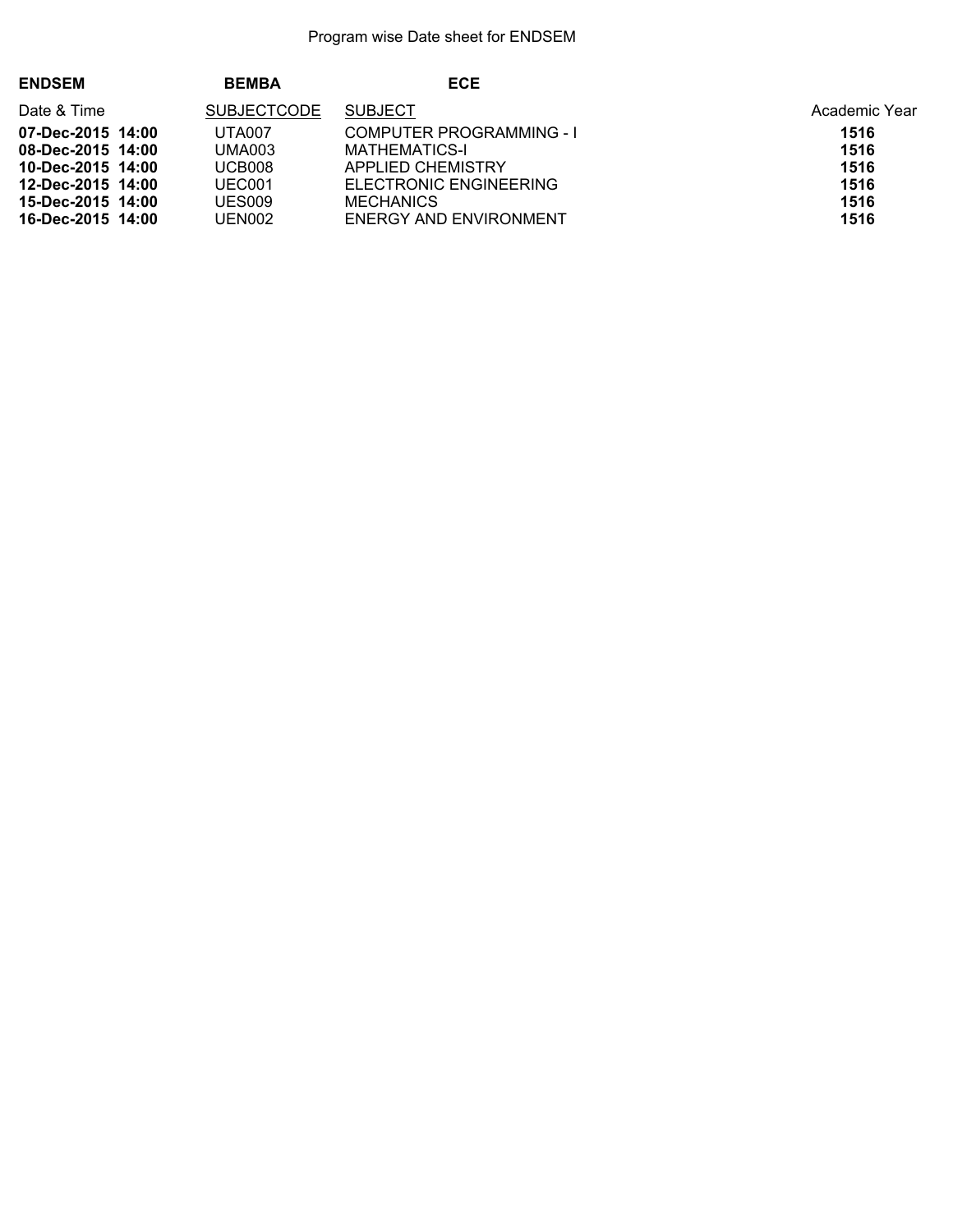| <b>ENDSEM</b>     | <b>BEMBA</b>       | ELE                             |               |
|-------------------|--------------------|---------------------------------|---------------|
| Date & Time       | <b>SUBJECTCODE</b> | <b>SUBJECT</b>                  | Academic Year |
| 07-Dec-2015 14:00 | UTA007             | <b>COMPUTER PROGRAMMING - I</b> | 1516          |
| 08-Dec-2015 14:00 | <b>UMA003</b>      | MATHEMATICS-I                   | 1516          |
| 09-Dec-2015 14:00 | UPH <sub>004</sub> | APPLIED PHYSICS                 | 1516          |
| 10-Dec-2015 14:00 | UTA008             | <b>ENGINEERING DESIGN - I</b>   | 1516          |
| 12-Dec-2015 14:00 | UHU003             | PROFESSIONAL COMMUNICATION      | 1516          |
| 17-Dec-2015 9:00  | UEE001             | ELECTRICAL ENGINEERING          | 1516          |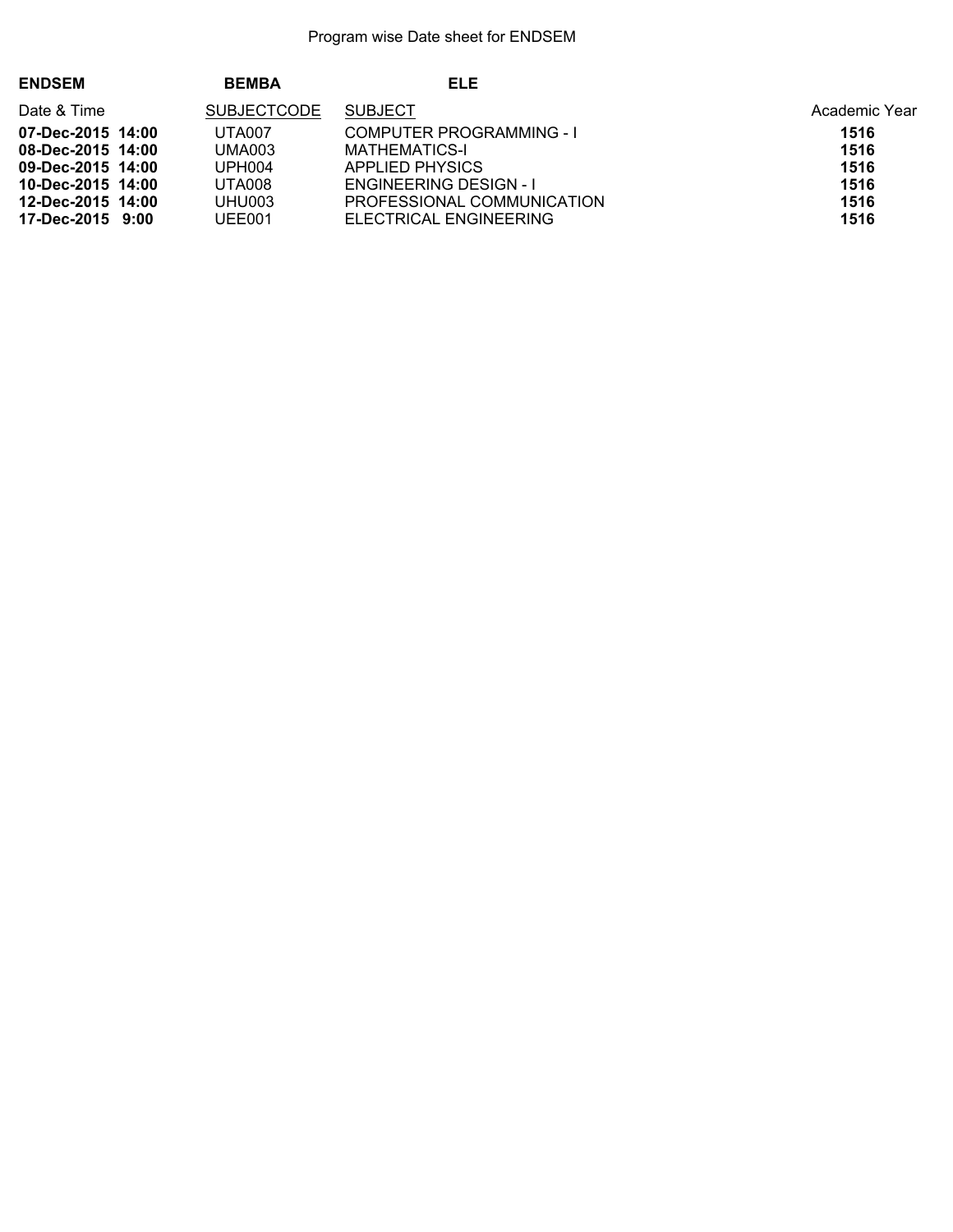| <b>ENDSEM</b>     | <b>BEMBA</b>       | <b>INE</b>                       |               |
|-------------------|--------------------|----------------------------------|---------------|
| Date & Time       | <b>SUBJECTCODE</b> | <b>SUBJECT</b>                   | Academic Year |
| 09-Dec-2015 14:00 | <b>UME504</b>      | <b>MACHINE DESIGN</b>            | 1314          |
| 11-Dec-2015 14:00 | UIE902             | INDUSTRIAL SYSTEM DESIGN         | 1314          |
| 12-Dec-2015 9:00  | UME702             | COMPUTER AIDED MANUFACTURING     | 1314          |
| 14-Dec-2015 14:00 | PIE112             | MECHANISM DESIGN                 | 1314          |
| 15-Dec-2015 14:00 | <b>UME501</b>      | APPLIED THERMODYNAMICS           | 1314          |
| 16-Dec-2015 14:00 | <b>UME502</b>      | AUTOMOBILE ENGINEERING           | 1314          |
| 18-Dec-2015 9:00  | <b>UME705</b>      | <b>MACHINING SCIENCE</b>         | 1314          |
| 07-Dec-2015 9:00  | <b>UIE404</b>      | <b>FACILITIES DESIGN</b>         | 1213          |
| 15-Dec-2015 9:00  | PIE101             | NUMERICAL CONTROL OF MACHINE     | 1213          |
| 07-Dec-2015 14:00 | <b>UIE408</b>      | ADVANCED MANUFACTURING PROCESSES | 1112          |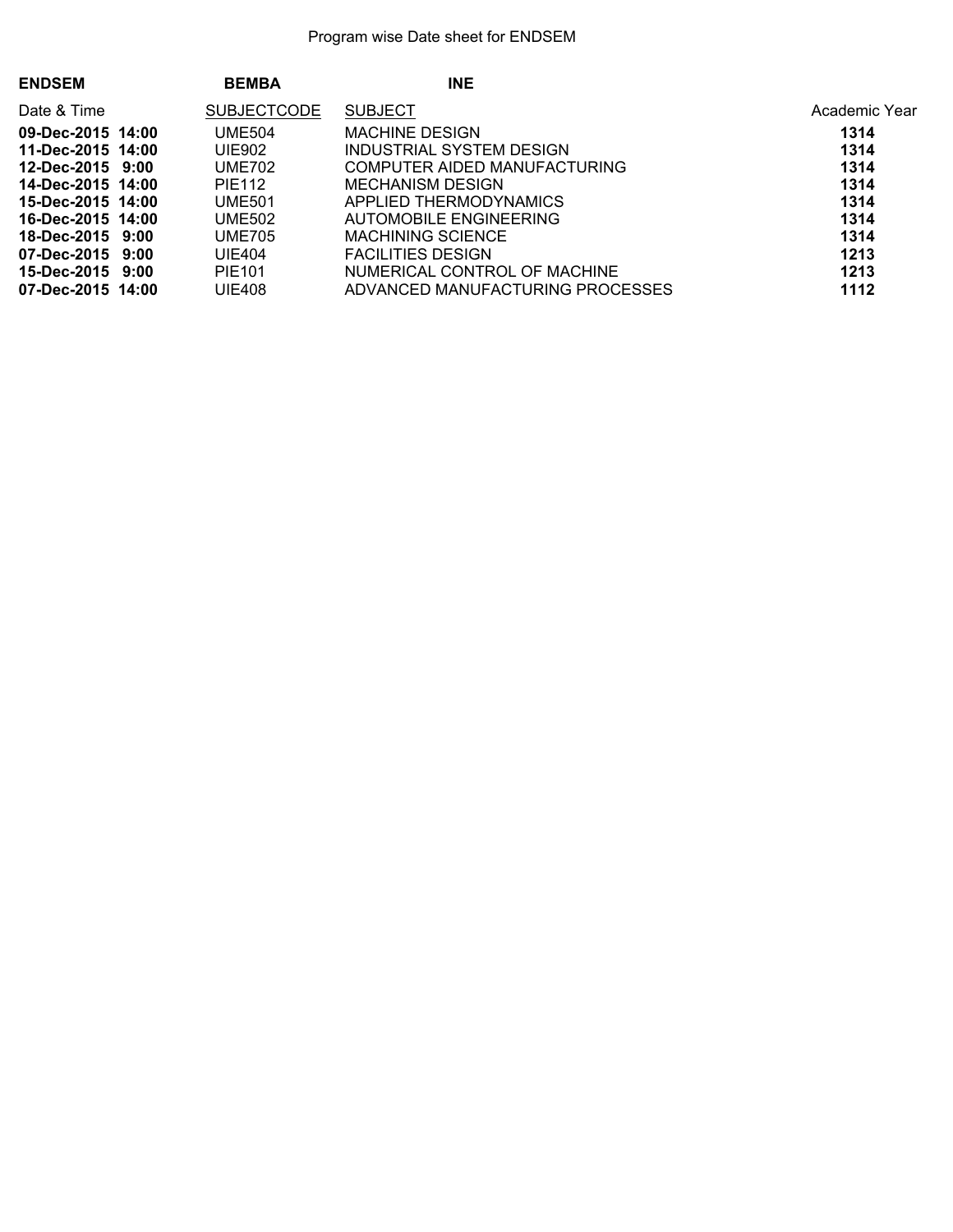| <b>ENDSEM</b>     | <b>BEMBA</b>       | <b>MEE</b>                      |               |
|-------------------|--------------------|---------------------------------|---------------|
| Date & Time       | <b>SUBJECTCODE</b> | <b>SUBJECT</b>                  | Academic Year |
| 07-Dec-2015 14:00 | <b>UTA007</b>      | <b>COMPUTER PROGRAMMING - I</b> | 1516          |
| 08-Dec-2015 14:00 | <b>UMA003</b>      | <b>MATHEMATICS-I</b>            | 1516          |
| 09-Dec-2015 14:00 | UPH <sub>004</sub> | APPLIED PHYSICS                 | 1516          |
| 10-Dec-2015 14:00 | <b>UTA008</b>      | <b>ENGINEERING DESIGN - I</b>   | 1516          |
| 12-Dec-2015 14:00 | UHU003             | PROFESSIONAL COMMUNICATION      | 1516          |
| 17-Dec-2015 9:00  | UEE001             | ELECTRICAL ENGINEERING          | 1516          |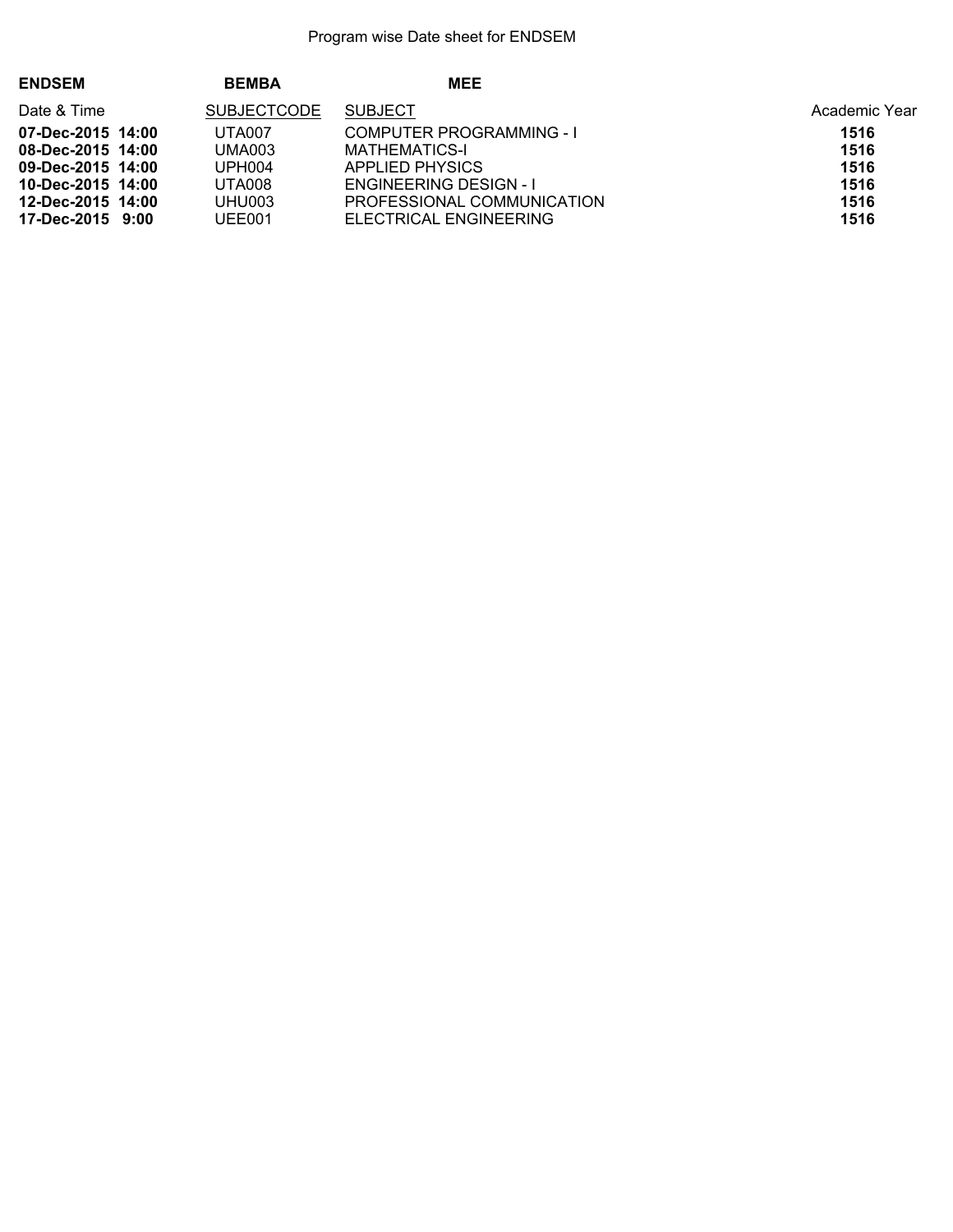| <b>ENDSEM</b>     | <b>BSCMSC</b>      | <b>MATHS</b>                    |               |
|-------------------|--------------------|---------------------------------|---------------|
| Date & Time       | <b>SUBJECTCODE</b> | <b>SUBJECT</b>                  | Academic Year |
| 07-Dec-2015 14:00 | PIM405             | ADVANCED NUMERICAL METHODS      | 1213          |
| 09-Dec-2015 14:00 | <b>PMC107</b>      | <b>REAL ANALYSIS - I</b>        | 1213          |
| 11-Dec-2015 14:00 | <b>PMC105</b>      | DISCRETE MATHEMATICAL STRUCTURE | 1213          |
| 14-Dec-2015 9:00  | <b>PMC312</b>      | OBJECT ORIENTED PROGRAMMING     | 1213          |
| 15-Dec-2015 9:00  | <b>PIM404</b>      | ADVANCED COMPLEX ANALYSIS       | 1213          |
| 18-Dec-2015 9:00  | PIM403             | ALGEBRA                         | 1213          |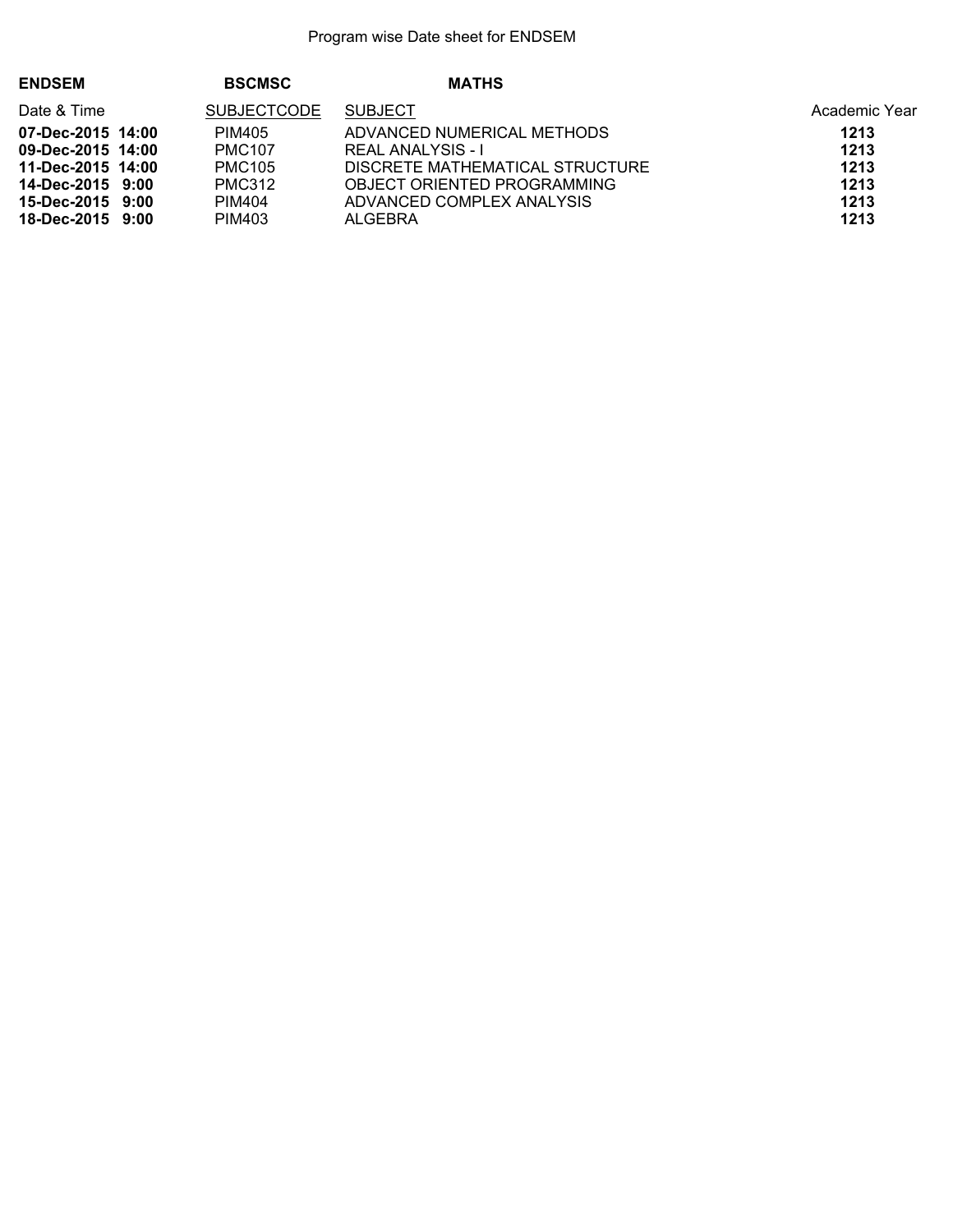| <b>ENDSEM</b>                         | <b>BTech</b>       | <b>BCH</b>                              |               |
|---------------------------------------|--------------------|-----------------------------------------|---------------|
| Date & Time                           | <b>SUBJECTCODE</b> | <b>SUBJECT</b>                          | Academic Year |
| 08-Dec-2015 14:00<br>17-Dec-2015 9:00 | UMA003<br>JEE001   | MATHEMATICS-I<br>ELECTRICAL ENGINEERING | 1516<br>1516  |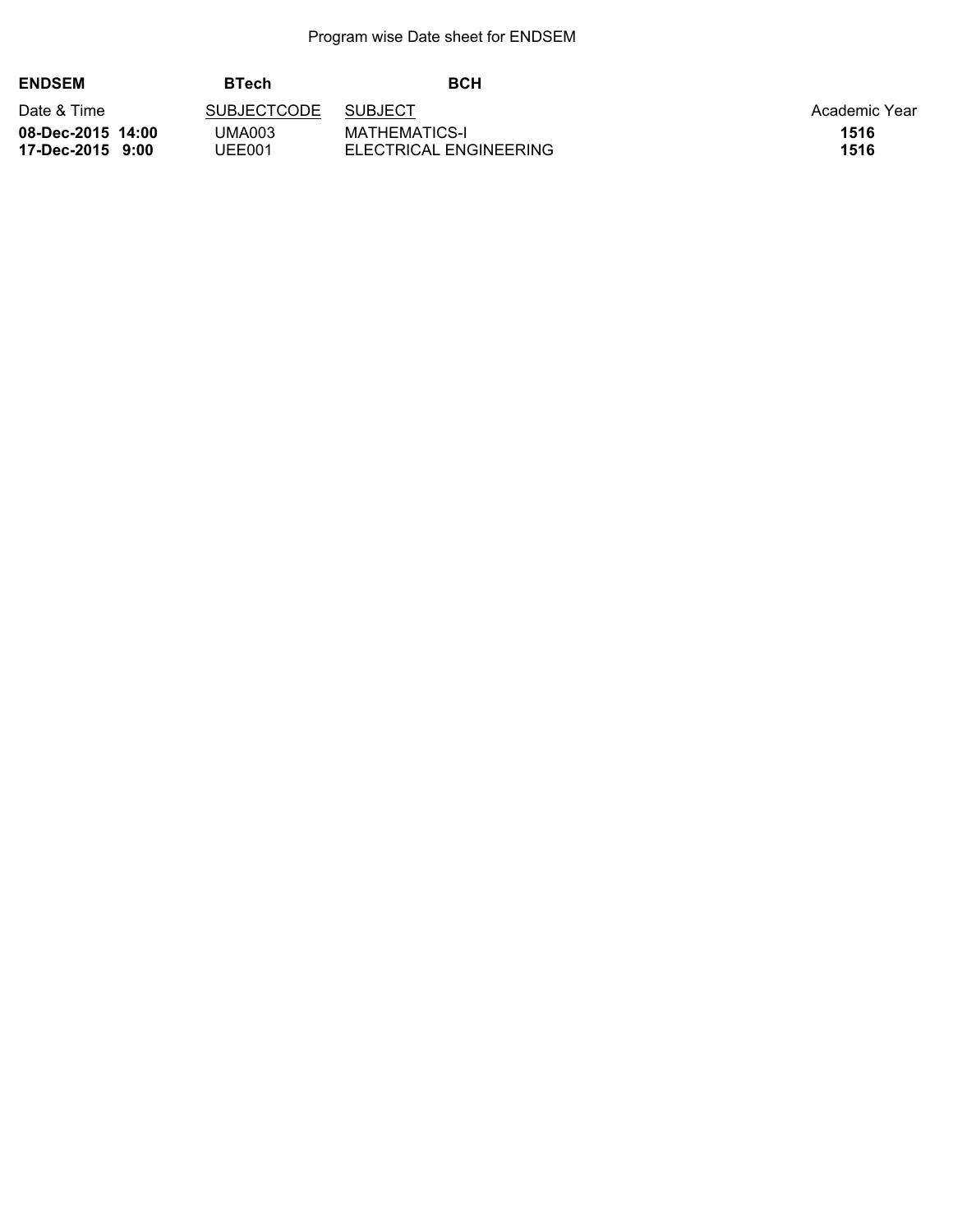| <b>ENDSEM</b>     | <b>BTech</b>  | <b>BT</b>                                                                                                                                                                                                                                                    |               |
|-------------------|---------------|--------------------------------------------------------------------------------------------------------------------------------------------------------------------------------------------------------------------------------------------------------------|---------------|
| Date & Time       | SUBJECTCODE   | SUBJECT<br>COMPUTER PROGRAMMING - I<br>APPLIED PHYSICS<br>ENGINEERING DESIGN - I<br>PROFESSIONAL COMMUNICATION<br>INTRODUCTORY MATHEMATICS-I<br>INTRODUCTION TO BIOTECHNOLOGY<br>PROCESS FLUID MECHANICS                                                     | Academic Year |
| 07-Dec-2015 14:00 | UTA007        |                                                                                                                                                                                                                                                              | 1516          |
| 09-Dec-2015 14:00 | UPH004        |                                                                                                                                                                                                                                                              | 1516          |
| 10-Dec-2015 14:00 | UTA008        |                                                                                                                                                                                                                                                              | 1516          |
| 12-Dec-2015 14:00 | UHU003        |                                                                                                                                                                                                                                                              | 1516          |
| 15-Dec-2015 14:00 | <b>UMA005</b> |                                                                                                                                                                                                                                                              | 1516          |
| 17-Dec-2015 14:00 | <b>UBT003</b> |                                                                                                                                                                                                                                                              | 1516          |
| 09-Dec-2015 9:00  | <b>UCH302</b> |                                                                                                                                                                                                                                                              | 1415          |
| 18-Dec-2015 9:00  | <b>UES032</b> | MATERIALS SCIENCE AND ENGINEERING                                                                                                                                                                                                                            | 1415          |
| 07-Dec-2015 14:00 | <b>UBT507</b> | SUMMER ASSIGNMENT<br>INDUSTRIAL BIOTECHNOLOGY                                                                                                                                                                                                                | 1314          |
| 09-Dec-2015 14:00 | <b>UBT505</b> |                                                                                                                                                                                                                                                              | 1314          |
| 11-Dec-2015 14:00 | <b>UBT503</b> | GENETIC AND METABOLIC ENGINEERING                                                                                                                                                                                                                            | 1314          |
| 12-Dec-2015 14:00 | <b>UBT502</b> |                                                                                                                                                                                                                                                              | 1314          |
| 14-Dec-2015 14:00 | <b>UBT501</b> |                                                                                                                                                                                                                                                              | 1314          |
| 15-Dec-2015 14:00 | <b>UBT506</b> |                                                                                                                                                                                                                                                              | 1314          |
| 18-Dec-2015 14:00 | <b>UBT504</b> |                                                                                                                                                                                                                                                              | 1314          |
| 07-Dec-2015 9:00  | <b>UBT704</b> |                                                                                                                                                                                                                                                              | 1213          |
| 08-Dec-2015 14:00 | <b>UMA001</b> |                                                                                                                                                                                                                                                              | 1213          |
| 09-Dec-2015 14:00 | <b>UPH001</b> |                                                                                                                                                                                                                                                              | 1213          |
| 10-Dec-2015 9:00  | <b>UBT702</b> |                                                                                                                                                                                                                                                              | 1213          |
| 11-Dec-2015 9:00  | <b>UBT703</b> |                                                                                                                                                                                                                                                              | 1213          |
| 12-Dec-2015 14:00 | <b>UBT502</b> | GENETIC AND METABOLIC ENGINEERING<br>FOOD PROCESSING<br>BIOANALYTICAL TECHNIQUES<br>UNIT OPERATIONS - II<br>IMMUNOTECHNOLOGY<br>TRENDS IN FOOD BIOTECHNOLOGY<br>MATHEMATICS - I<br>PHYSICS<br>INDUSTRIAL WASTE MANAGEMENT<br>INTEGRATED PEST MANAGEMENT<br>F | 1213          |
| 14-Dec-2015 9:00  | <b>UES001</b> | ELECTRICAL AND ELECTRONICS SCIENCE<br>UNIT OPERATIONS - II                                                                                                                                                                                                   | 1213          |
| 15-Dec-2015 14:00 | <b>UBT506</b> |                                                                                                                                                                                                                                                              | 1213          |
| 16-Dec-2015 9:00  | <b>UMA032</b> | NUMERICAL AND STATISTICAL METHODS                                                                                                                                                                                                                            | 1213          |
| 18-Dec-2015 14:00 | <b>UBT504</b> | <b>IMMUNOTECHNOLOGY</b>                                                                                                                                                                                                                                      | 1213          |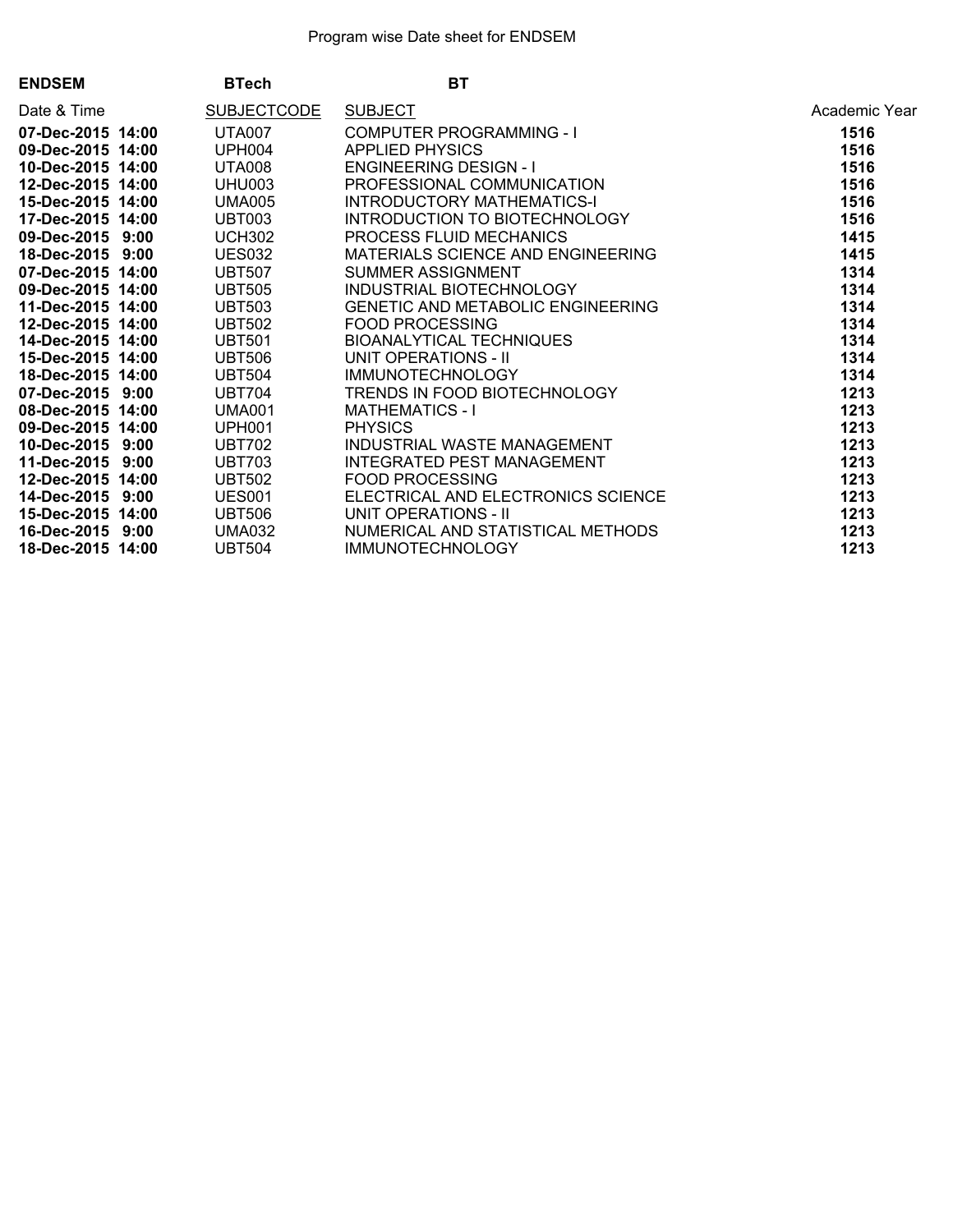| <b>ENDSEM</b>     | MΑ                 | ECO                                              |               |
|-------------------|--------------------|--------------------------------------------------|---------------|
| Date & Time       | <b>SUBJECTCODE</b> | <b>SUBJECT</b>                                   | Academic Year |
| 07-Dec-2015 14:00 | PME105             | MATHEMATICAL AND STATISTICAL METHODS             | 1516          |
| 09-Dec-2015 14:00 | <b>PME103</b>      | ECONOMICS OF GROWTH AND DEVELOPMENT              | 1516          |
| 11-Dec-2015 14:00 | <b>PME101</b>      | MICROECONOMICS-I                                 | 1516          |
| 15-Dec-2015 14:00 | PME104             | ECONOMIC ENVIRONMENT, ETHICS AND CORPORATE SOCIA | 1516          |
| 18-Dec-2015 14:00 | <b>PME102</b>      | MACROECONOMICS-I                                 | 1516          |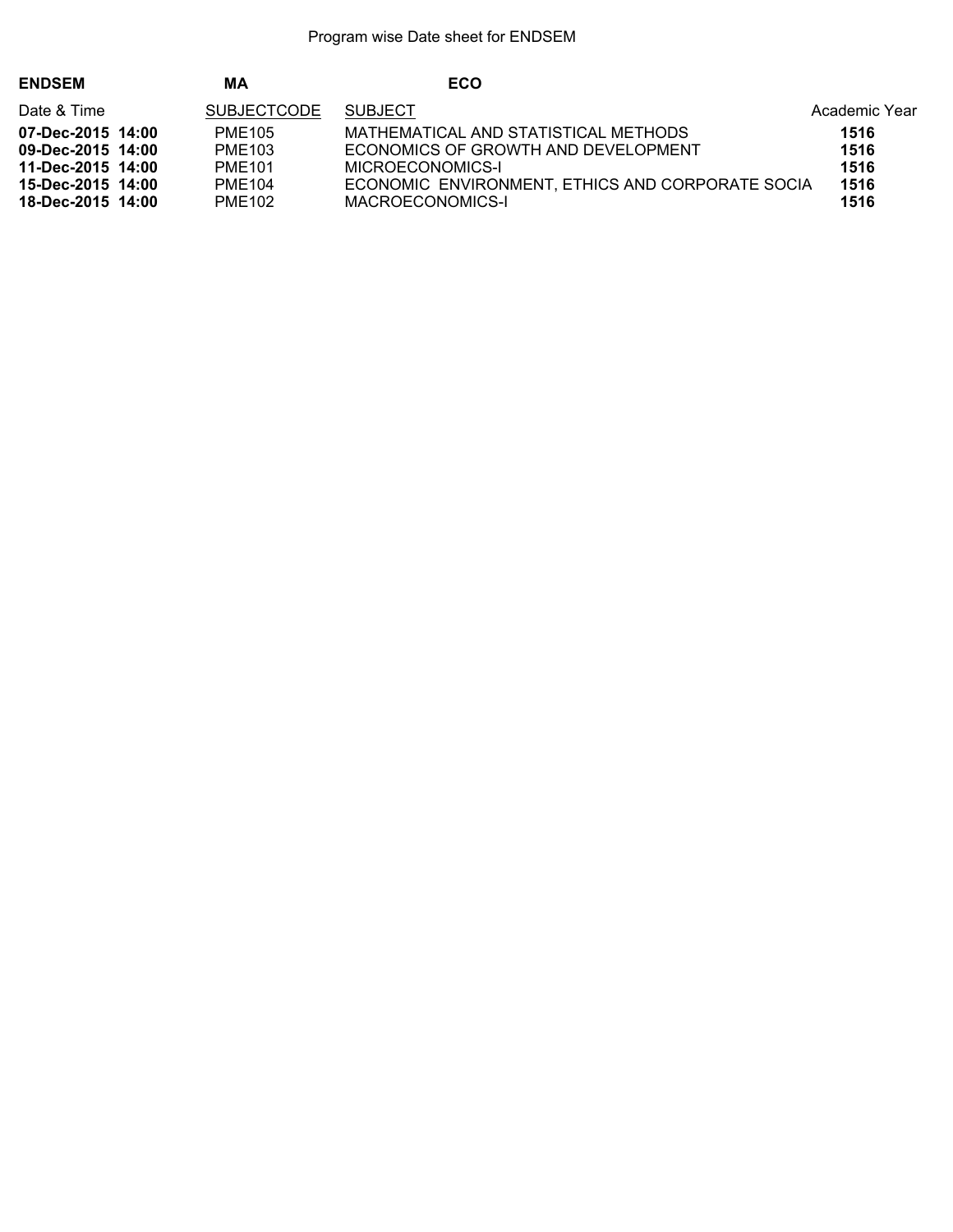| <b>ENDSEM</b>     | ΜA                 | <b>PSY</b>                                           |               |
|-------------------|--------------------|------------------------------------------------------|---------------|
| Date & Time       | <b>SUBJECTCODE</b> | <b>SUBJECT</b>                                       | Academic Year |
| 07-Dec-2015 14:00 | PMP105             | RESEARCH METHODS, STATISTICS AND ETHICAL ISSUES IN F | 1516          |
| 09-Dec-2015 14:00 | PMP104             | PHYSIOLOGICAL PSYCHOLOGY                             | 1516          |
| 12-Dec-2015 14:00 | PMP103             | DEVELOPMENTAL PSYCHOLOGY                             | 1516          |
| 14-Dec-2015 14:00 | PMP101             | HISTORY AND SYSTEMS OF PSYCHOLOGY                    | 1516          |
| 18-Dec-2015 14:00 | PMP102             | INTRODUCTION TO EXPERIMENTAL PSYCHOLOGY              | 1516          |
|                   |                    |                                                      |               |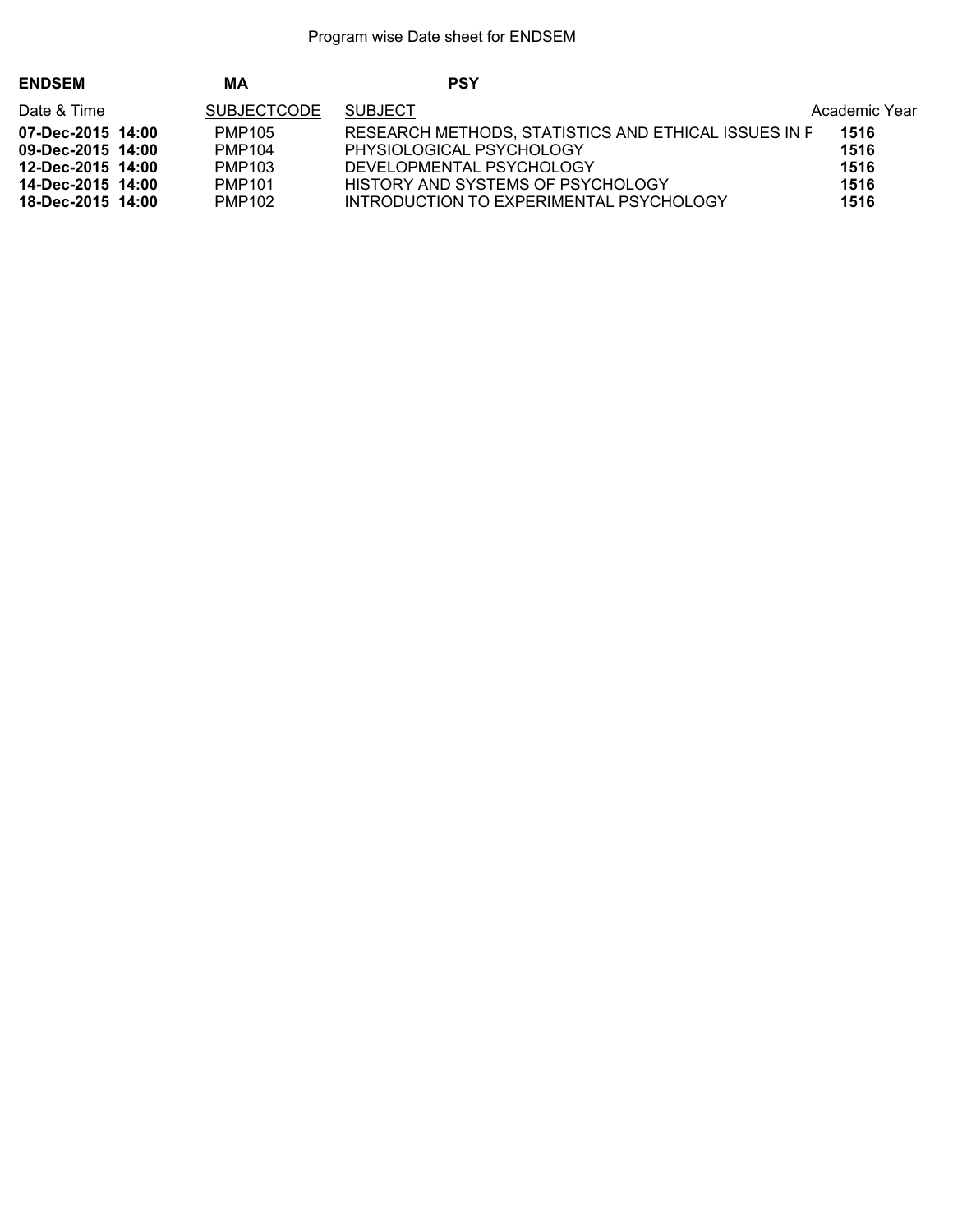| <b>MCA</b>         | <b>MCA</b>                                                                                                                                                                                                                                                                                                                                                  |               |
|--------------------|-------------------------------------------------------------------------------------------------------------------------------------------------------------------------------------------------------------------------------------------------------------------------------------------------------------------------------------------------------------|---------------|
| <b>SUBJECTCODE</b> | <b>SUBJECT</b>                                                                                                                                                                                                                                                                                                                                              | Academic Year |
| <b>PCA110</b>      | LAMP AND WEB DESIGNING                                                                                                                                                                                                                                                                                                                                      | 1516          |
| <b>PCA108</b>      | DISCRETE MATHEMATICS                                                                                                                                                                                                                                                                                                                                        | 1516          |
| <b>PCA105</b>      | COMPUTER ORGANIZATION AND ARCHITECTURE                                                                                                                                                                                                                                                                                                                      | 1516          |
| <b>PCA109</b>      | <b>COMPUTER PROGRAMMING</b>                                                                                                                                                                                                                                                                                                                                 | 1516          |
| <b>PCA107</b>      | STATISTICAL AND NUMERICAL METHODS                                                                                                                                                                                                                                                                                                                           | 1516          |
| <b>PCA312</b>      | <b>E-BUSINESS</b>                                                                                                                                                                                                                                                                                                                                           | 1415          |
| <b>PCA307</b>      | ADVANCED JAVA PROGRAMMING                                                                                                                                                                                                                                                                                                                                   | 1415          |
| <b>PCA305</b>      | <b>COMPUTER NETWORKS</b>                                                                                                                                                                                                                                                                                                                                    | 1415          |
| <b>PCA301</b>      | SOFTWARE ENGINEERING                                                                                                                                                                                                                                                                                                                                        | 1415          |
| <b>PCA308</b>      | THEORY OF COMPUTATION                                                                                                                                                                                                                                                                                                                                       | 1415          |
| <b>PCA306</b>      | DATA BASE MANAGEMENT SYSTEMS                                                                                                                                                                                                                                                                                                                                | 1415          |
| <b>PCA503</b>      | NET FRAMEWORK AND C SHARP PROGRAMMING.                                                                                                                                                                                                                                                                                                                      | 1314          |
| <b>PCA501</b>      | INFORMATION AND SOFTWARE SECURITY                                                                                                                                                                                                                                                                                                                           | 1314          |
| <b>PCA544</b>      | J2EE AND APPLICATIONS                                                                                                                                                                                                                                                                                                                                       | 1314          |
| <b>PCA532</b>      | IMAGE PROCESSING & COMPUTER VISION                                                                                                                                                                                                                                                                                                                          | 1314          |
| <b>PCA502</b>      | SOFTWARE PROJECT MANAGEMENT                                                                                                                                                                                                                                                                                                                                 | 1314          |
| <b>PCA531</b>      | VISUAL PROGRAMMING USING VC++                                                                                                                                                                                                                                                                                                                               | 1314          |
|                    | 07-Dec-2015 14:00<br>09-Dec-2015 14:00<br>11-Dec-2015 14:00<br>15-Dec-2015 14:00<br>18-Dec-2015 14:00<br>07-Dec-2015 9:00<br>09-Dec-2015 9:00<br>11-Dec-2015 9:00<br>12-Dec-2015 9:00<br>15-Dec-2015 9:00<br>18-Dec-2015 9:00<br>07-Dec-2015 14:00<br>09-Dec-2015 14:00<br>11-Dec-2015 14:00<br>12-Dec-2015 14:00<br>15-Dec-2015 14:00<br>18-Dec-2015 14:00 |               |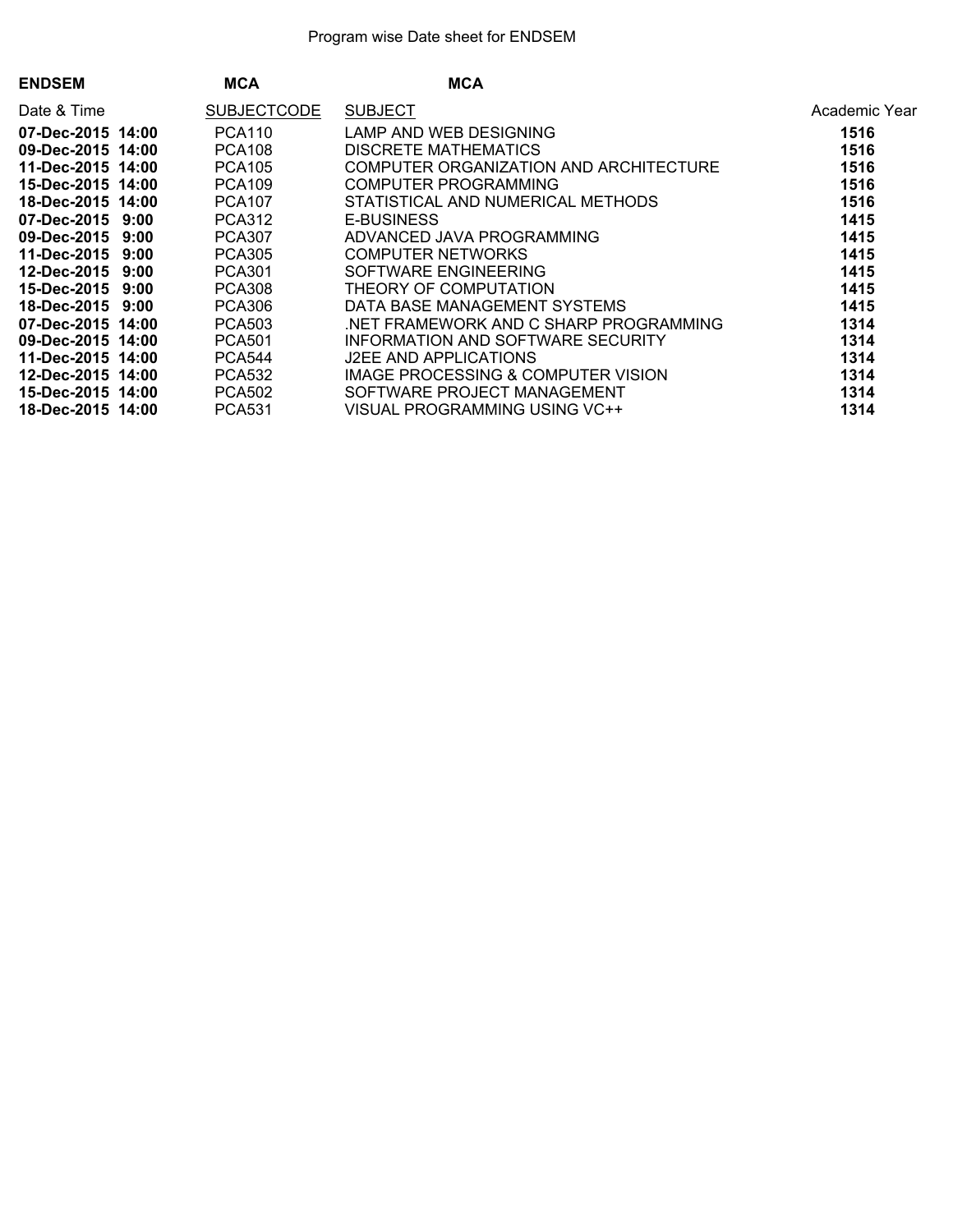| <b>ENDSEM</b>     | MCA                | <b>MCACC</b>                          |               |
|-------------------|--------------------|---------------------------------------|---------------|
| Date & Time       | <b>SUBJECTCODE</b> | <b>SUBJECT</b>                        | Academic Year |
| 07-Dec-2015 14:00 | PCA503             | NET FRAMEWORK AND C SHARP PROGRAMMING | 1314          |
| 09-Dec-2015 14:00 | <b>PCA501</b>      | INFORMATION AND SOFTWARE SECURITY     | 1314          |
| 15-Dec-2015 14:00 | PCA502             | SOFTWARE PROJECT MANAGEMENT           | 1314          |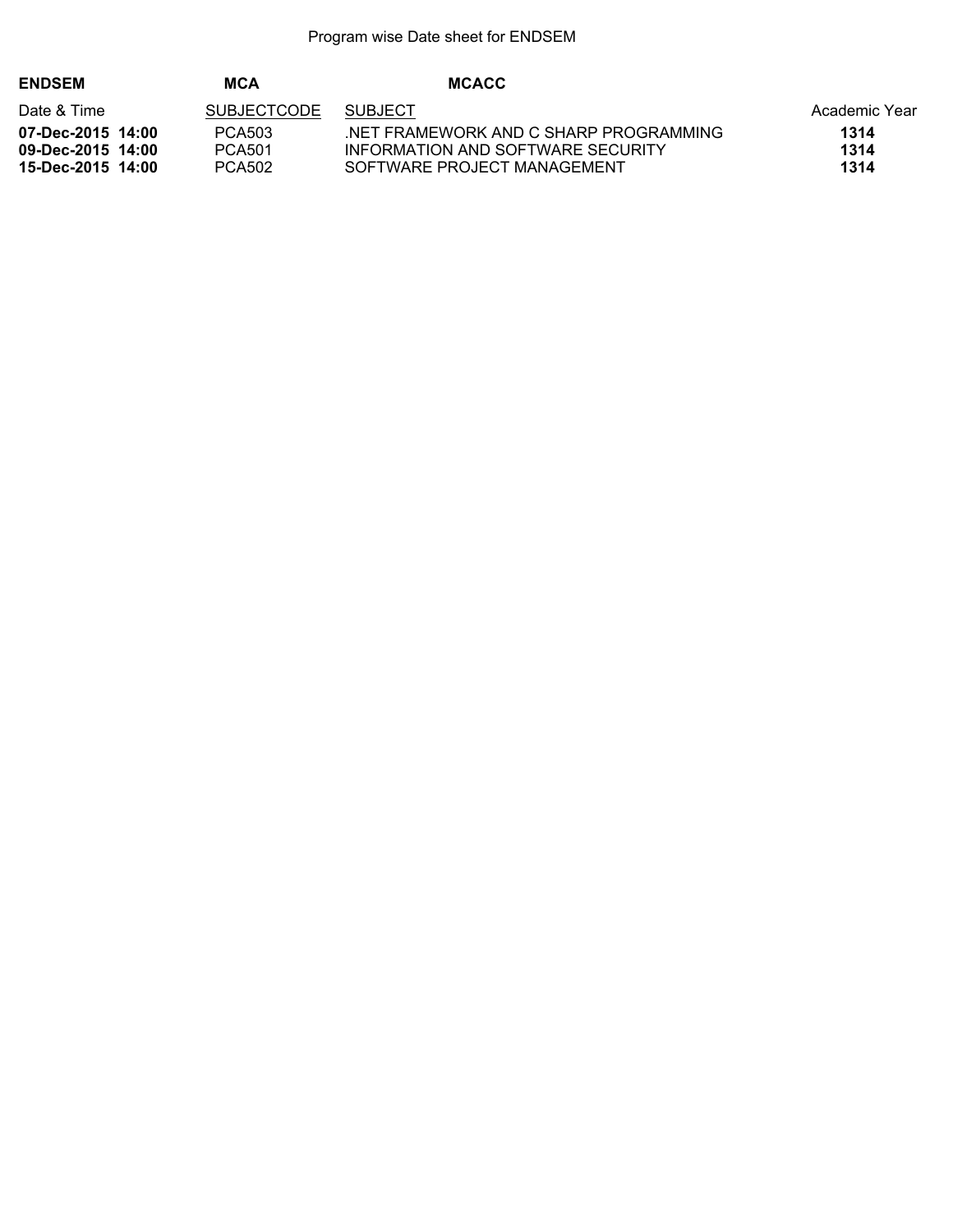| <b>ENDSEM</b>     | MΕ                 | <b>CCE</b>                             |               |
|-------------------|--------------------|----------------------------------------|---------------|
| Date & Time       | <b>SUBJECTCODE</b> | <b>SUBJECT</b>                         | Academic Year |
| 07-Dec-2015 14:00 | <b>PCL105</b>      | STATISTICAL METHODS AND ALGORITHMS     | 1516          |
| 09-Dec-2015 14:00 | PCD <sub>103</sub> | <b>MECHATRONICS</b>                    | 1516          |
| 11-Dec-2015 14:00 | PCD <sub>105</sub> | COMPUTER AIDED MANUFACTURING           | 1516          |
| 15-Dec-2015 14:00 | <b>PCD107</b>      | FINITE ELEMENTS METHODS                | 1516          |
| 18-Dec-2015 14:00 | PCD <sub>106</sub> | <b>GEOMETRIC MODELING AND ANALYSIS</b> | 1516          |
|                   |                    |                                        |               |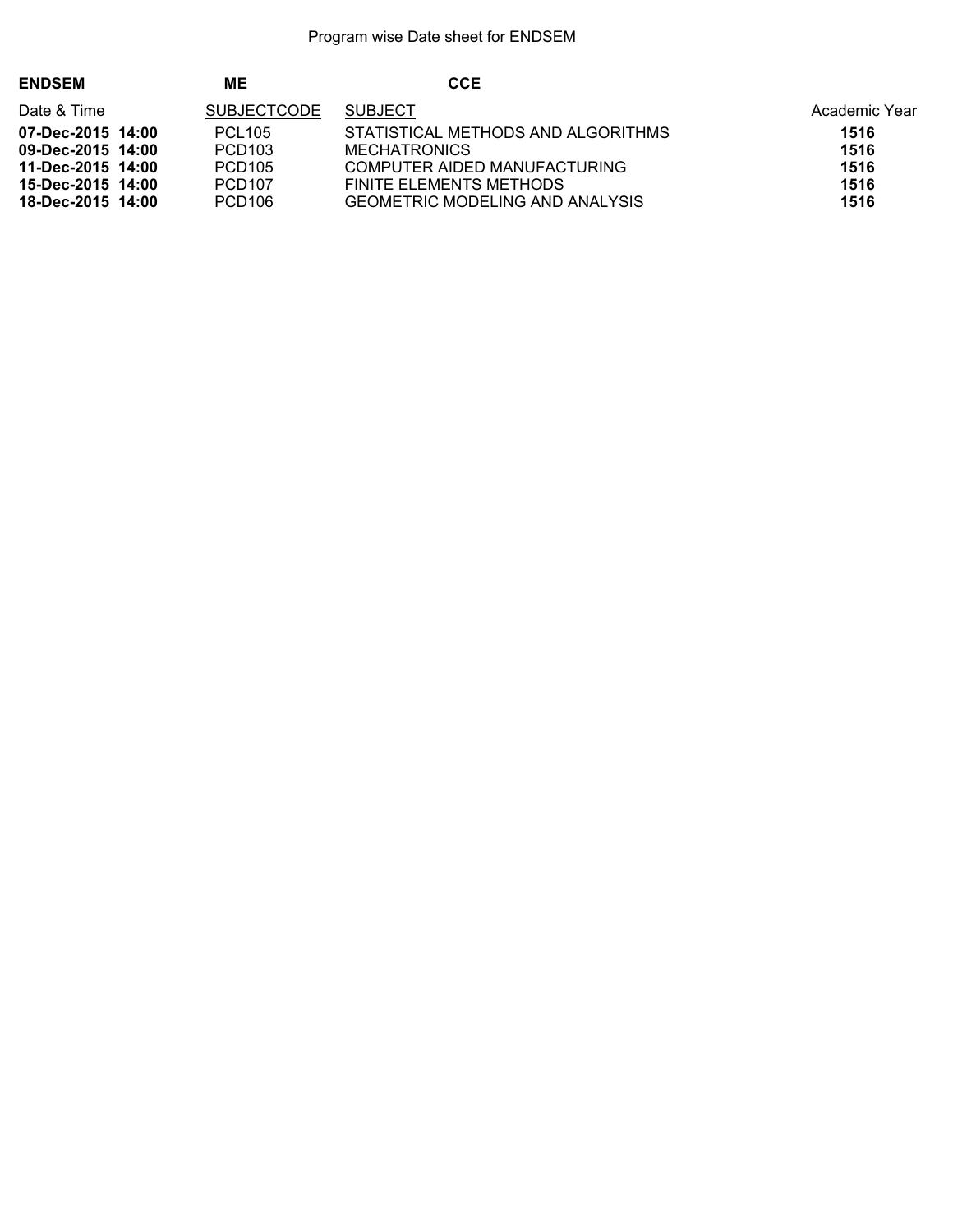| <b>ENDSEM</b>     | МE                 | CCR                                        |               |
|-------------------|--------------------|--------------------------------------------|---------------|
| Date & Time       | <b>SUBJECTCODE</b> | <b>SUBJECT</b>                             | Academic Year |
| 07-Dec-2015 9:00  | PCD316             | APPLIED OPTIMIZATION IN ENGINEERING DESIGN | 1415          |
| 15-Dec-2015 9:00  | PCD312             | COMPUTATIONAL FLUID DYNAMICS               | 1415          |
| 18-Dec-2015 14:00 | PCD <sub>106</sub> | <b>GEOMETRIC MODELING AND ANALYSIS</b>     | 1415          |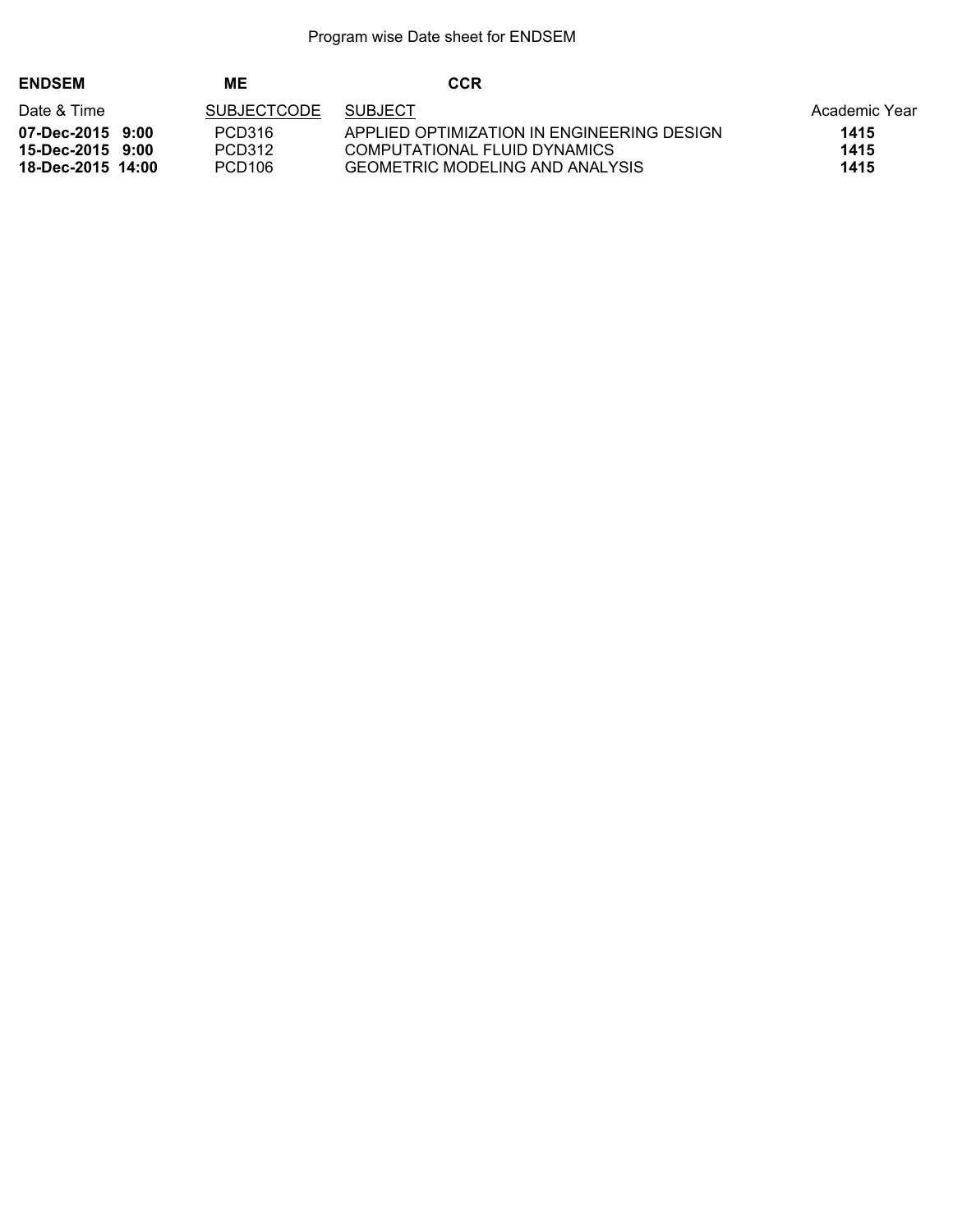| <b>ENDSEM</b>                        | MЕ                 | CIE                                                                 |               |
|--------------------------------------|--------------------|---------------------------------------------------------------------|---------------|
| Date & Time                          | <b>SUBJECTCODE</b> | <b>SUBJECT</b>                                                      | Academic Year |
| 07-Dec-2015 9:00<br>11-Dec-2015 9:00 | PCE301<br>PCE321   | EARTHQUAKE RESISTANT DESIGN OF STRUCTURES<br>FOUNDATION ENGINEERING | 1415<br>1415  |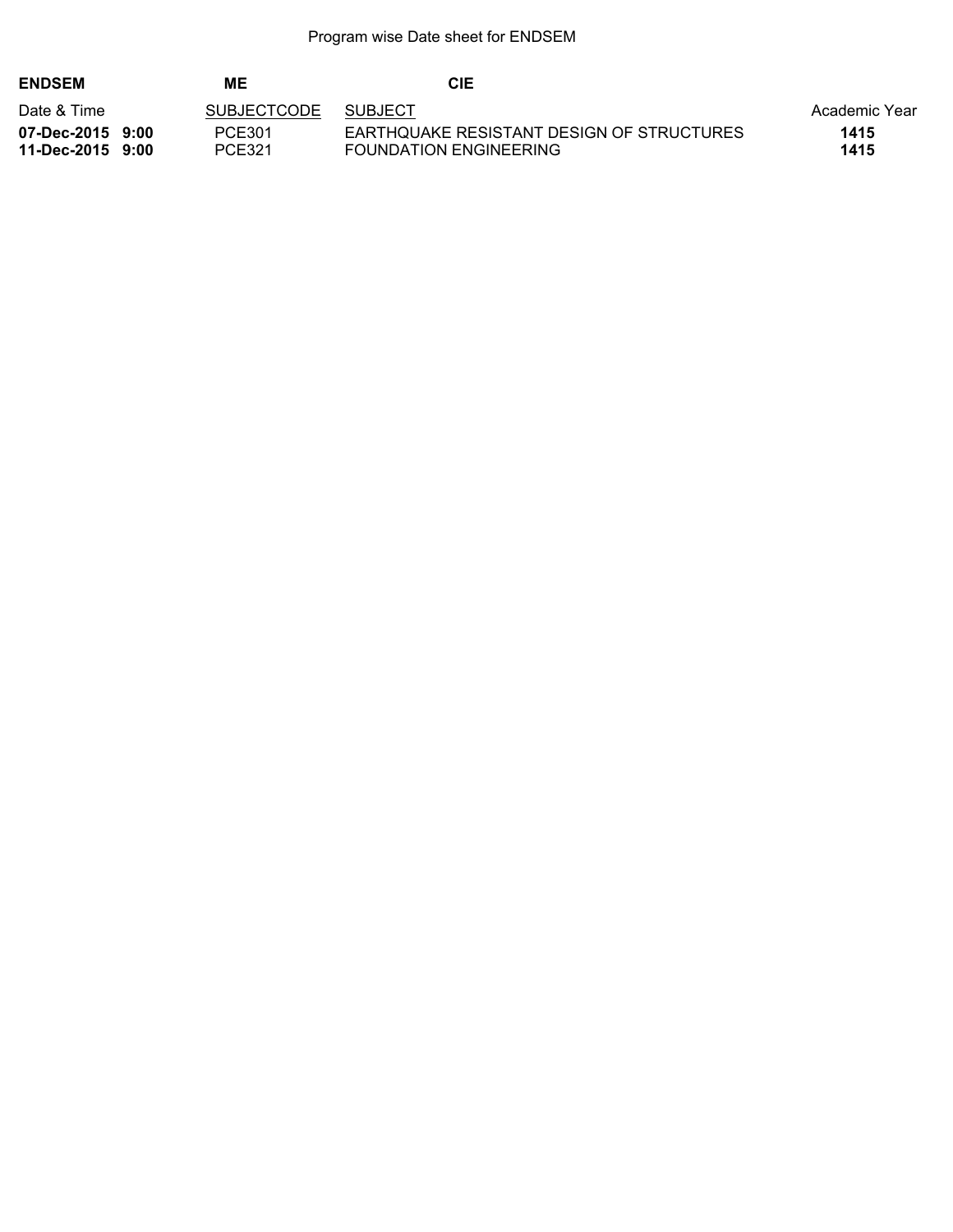| <b>ENDSEM</b>     | <b>ME</b>          | <b>CINE</b>                               |               |
|-------------------|--------------------|-------------------------------------------|---------------|
| Date & Time       | <b>SUBJECTCODE</b> | <b>SUBJECT</b>                            | Academic Year |
| 07-Dec-2015 14:00 | <b>PCL105</b>      | STATISTICAL METHODS AND ALGORITHMS        | 1516          |
| 09-Dec-2015 14:00 | PIN102             | INFRASTRUCTURE PLANNING AND MANAGEMENT    | 1516          |
| 11-Dec-2015 9:00  | <b>PCE321</b>      | <b>FOUNDATION ENGINEERING</b>             | 1516          |
| 14-Dec-2015 14:00 | <b>PIN111</b>      | COMPUTATIONAL FLUID DYNAMICS              | 1516          |
| 15-Dec-2015 14:00 | PCE101             | ADVANCED STRUCTURAL ANALYSIS              | 1516          |
| 18-Dec-2015 14:00 | PIN <sub>101</sub> | DAMS AND SPILLWAYS                        | 1516          |
| 07-Dec-2015 9:00  | PCE301             | EARTHQUAKE RESISTANT DESIGN OF STRUCTURES | 1415          |
| 09-Dec-2015 9:00  | PIN314             | ADVANCED RAILWAY AND AIRPORT ENGINEERING  | 1415          |
| 15-Dec-2015 14:00 | <b>PCE101</b>      | ADVANCED STRUCTURAL ANALYSIS              | 1415          |
|                   |                    |                                           |               |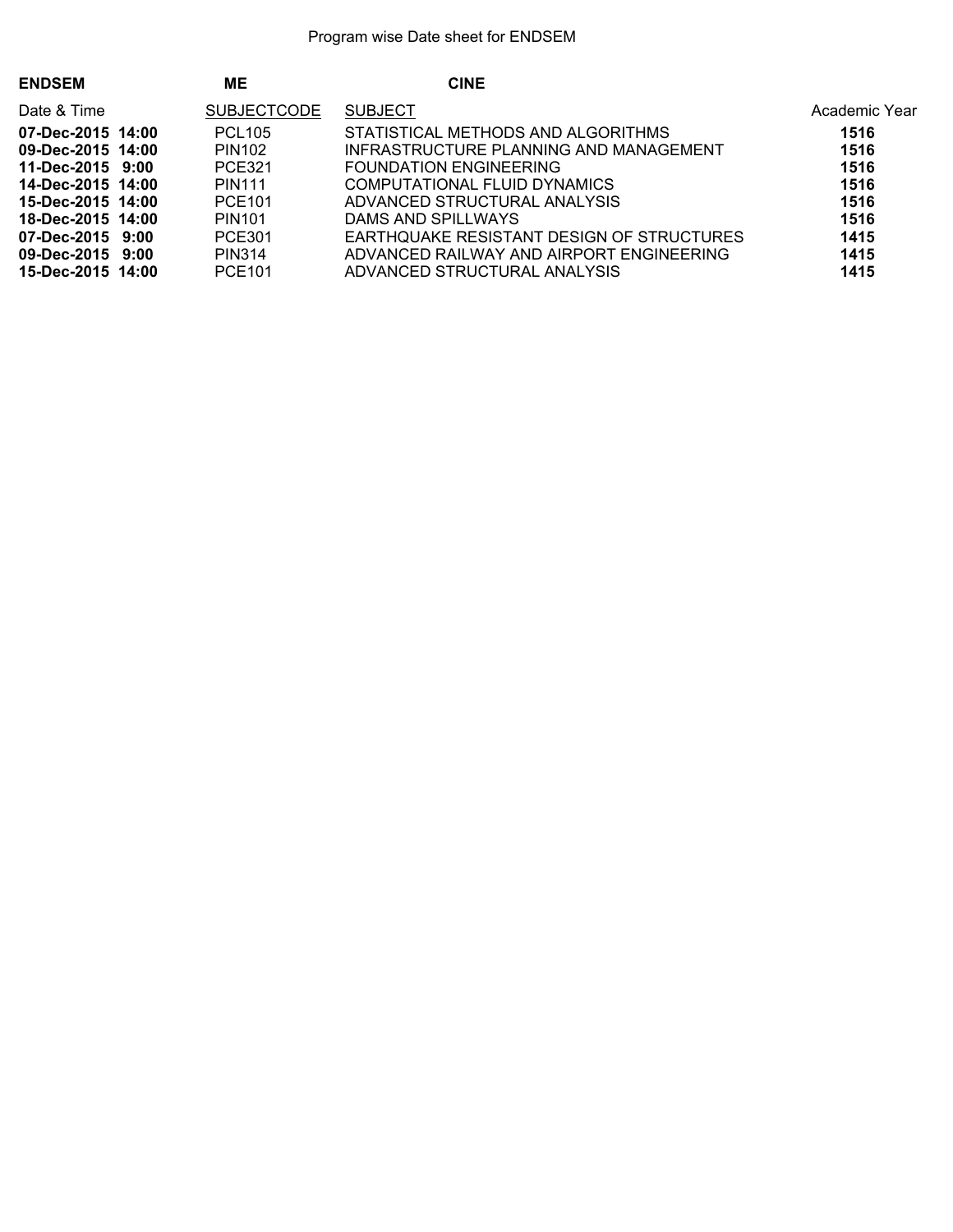| <b>ENDSEM</b>     | ME                 | <b>CSE</b>                                      |               |
|-------------------|--------------------|-------------------------------------------------|---------------|
| Date & Time       | <b>SUBJECTCODE</b> | <b>SUBJECT</b>                                  | Academic Year |
| 07-Dec-2015 14:00 | <b>PCL105</b>      | STATISTICAL METHODS AND ALGORITHMS              | 1516          |
| 09-Dec-2015 14:00 | <b>PCS105</b>      | ADVANCED OPERATING SYSTEM                       | 1516          |
| 11-Dec-2015 14:00 | PCS <sub>103</sub> | ADVANCED ARTIFICIAL INTELLIGENCE                | 1516          |
| 15-Dec-2015 14:00 | <b>PCS106</b>      | PARALLEL AND DISTRIBUTED COMPUTING              | 1516          |
| 18-Dec-2015 14:00 | <b>PCS104</b>      | ADVANCED DATA STRUCTURES AND ALGORITHMS         | 1516          |
| 07-Dec-2015 14:00 | <b>PSE102</b>      | SOFTWARE DESIGN AND CONSTRUCTION                | 1314          |
| 09-Dec-2015 14:00 | <b>PCS201</b>      | PARALLEL AND DISTRIBUTED COMPUTING              | 1314          |
| 15-Dec-2015 14:00 | <b>PSE101</b>      | SOFTWARE ENGINEERING CONCEPTS AND METHODOLOGIES | 1314          |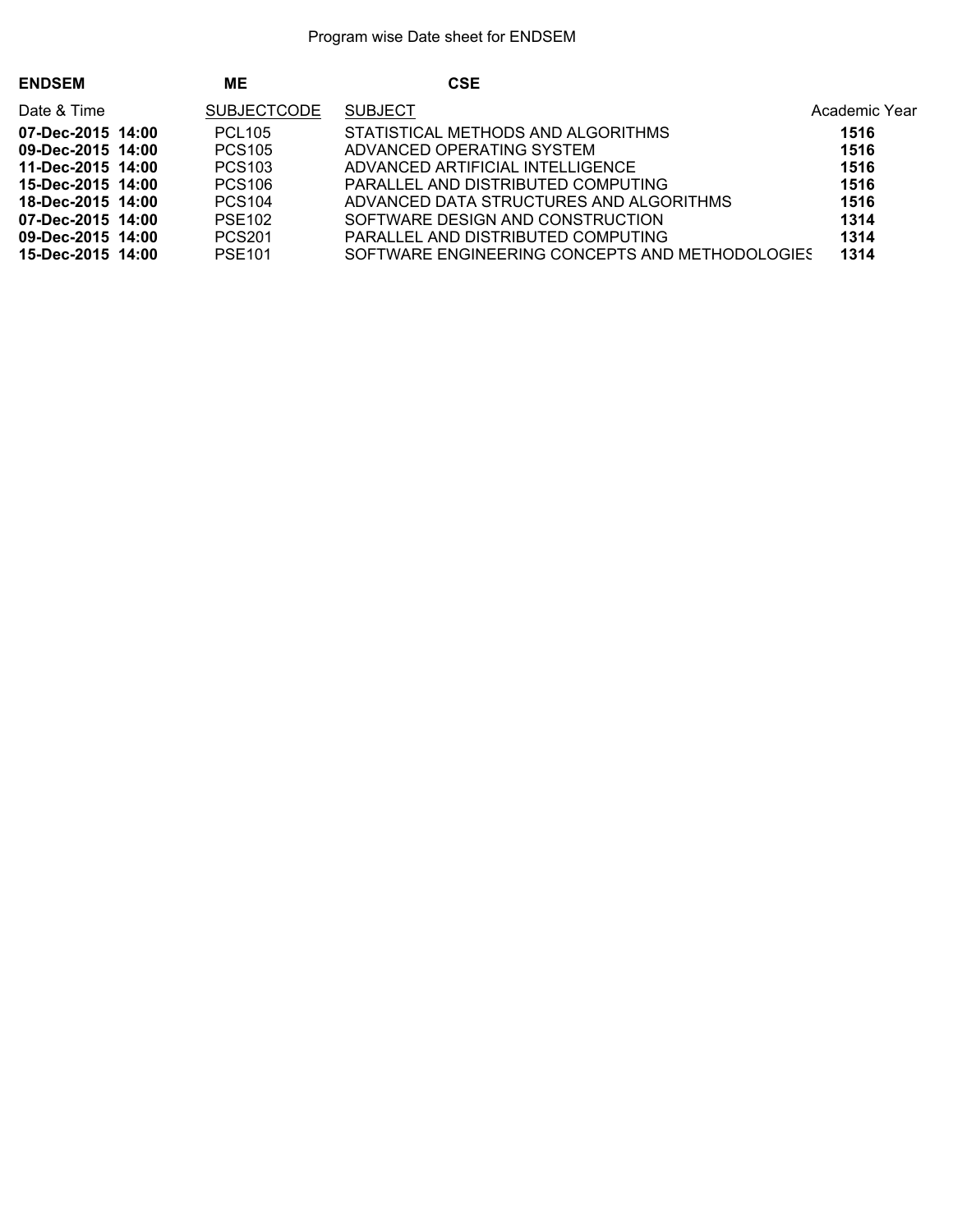| <b>ECE</b><br>MЕ<br><b>ENDSEM</b>                                                 |               |
|-----------------------------------------------------------------------------------|---------------|
| <b>SUBJECT</b><br><b>SUBJECTCODE</b><br>Date & Time                               | Academic Year |
| STOCHASTIC PROCESSES AND INFORMATION THEORY<br>07-Dec-2015 14:00<br><b>PWC104</b> | 1516          |
| <b>PEC108</b><br>08-Dec-2015 14:00<br>EMBEDDED SYSTEM DESIGN                      | 1516          |
| <b>PEC105</b><br>ADVANCED COMMUNICATION SYSTEMS<br>09-Dec-2015 14:00              | 1516          |
| <b>PEC101</b><br>DISCRETE TIME SIGNAL PROCESSING<br>11-Dec-2015 14:00             | 1516          |
| PEC <sub>104</sub><br>18-Dec-2015 14:00<br>ANTENNA SYSTEMS                        | 1516          |
| VIDEO AND IMAGE PROCESSING<br><b>PEC322</b><br>07-Dec-2015 9:00                   | 1415          |
| <b>PEC337</b><br>ADAPTIVE SIGNAL PROCESSING<br>11-Dec-2015 9:00                   | 1415          |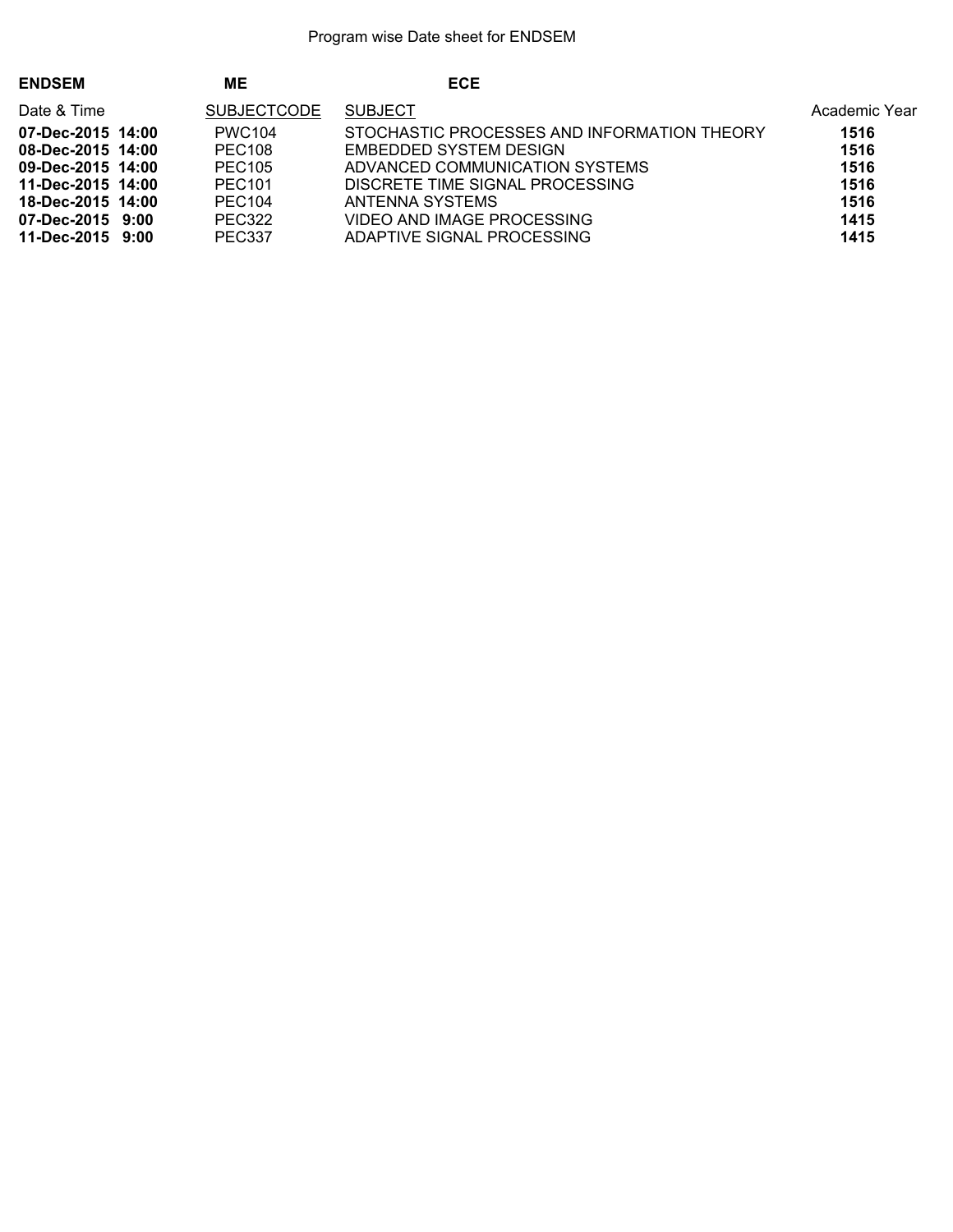| <b>ENDSEM</b>     | MЕ                 | <b>EICE</b>                                     |               |
|-------------------|--------------------|-------------------------------------------------|---------------|
| Date & Time       | <b>SUBJECTCODE</b> | <b>SUBJECT</b>                                  | Academic Year |
| 07-Dec-2015 14:00 | PE1106             | DIGITAL SIGNAL PROCESSING AND APPLICATIONS      | 1516          |
| 09-Dec-2015 14:00 | PE1104             | PROCESS MODELLING AND CONTROL                   | 1516          |
| 11-Dec-2015 14:00 | PE1102             | INDUSTRIAL INSTRUMENTATION AND CONTROL          | 1516          |
| 15-Dec-2015 14:00 | PE1105             | ADVANCED MICROCONTROLLERS                       | 1516          |
| 18-Dec-2015 14:00 | PE1103             | INTELLIGENT CONTROL TECHNIQUES AND APPLICATIONS | 1516          |
| 07-Dec-2015 9:00  | PEI307             | INDUSTRIAL ELECTRONICS                          | 1415          |
| 15-Dec-2015 9:00  | PEI306             | EMBEDDED SYSTEM FUNDAMENTALS AND PROGRAMMING    | 1415          |
|                   |                    |                                                 |               |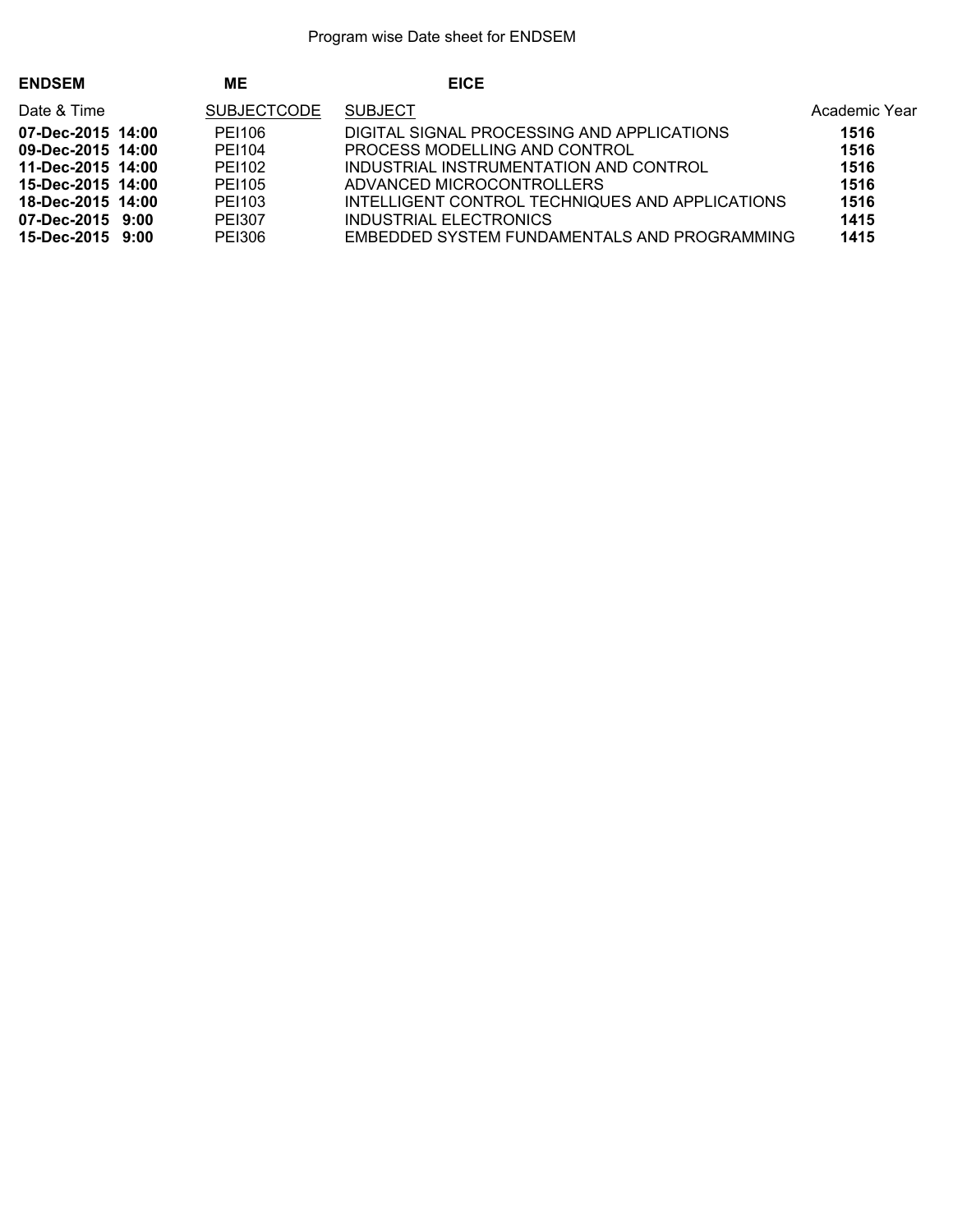| <b>ENDSEM</b>                          | MЕ                                  | IS                                                  |               |
|----------------------------------------|-------------------------------------|-----------------------------------------------------|---------------|
| Date & Time                            | <b>SUBJECTCODE</b>                  | <b>SUBJECT</b>                                      | Academic Year |
| 07-Dec-2015 14:00<br>09-Dec-2015 14:00 | <b>PCL105</b><br>PIS <sub>105</sub> | STATISTICAL METHODS AND ALGORITHMS<br>SECURE CODING | 1516<br>1516  |
| 11-Dec-2015 14:00<br>15-Dec-2015 14:00 | <b>PIS107</b><br><b>PIS108</b>      | ADVANCED COMPUTER NETWORKS<br><b>CRYPTOGRAPHY</b>   | 1516<br>1516  |
| 18-Dec-2015 14:00                      | <b>PCS104</b>                       | ADVANCED DATA STRUCTURES AND ALGORITHMS             | 1516          |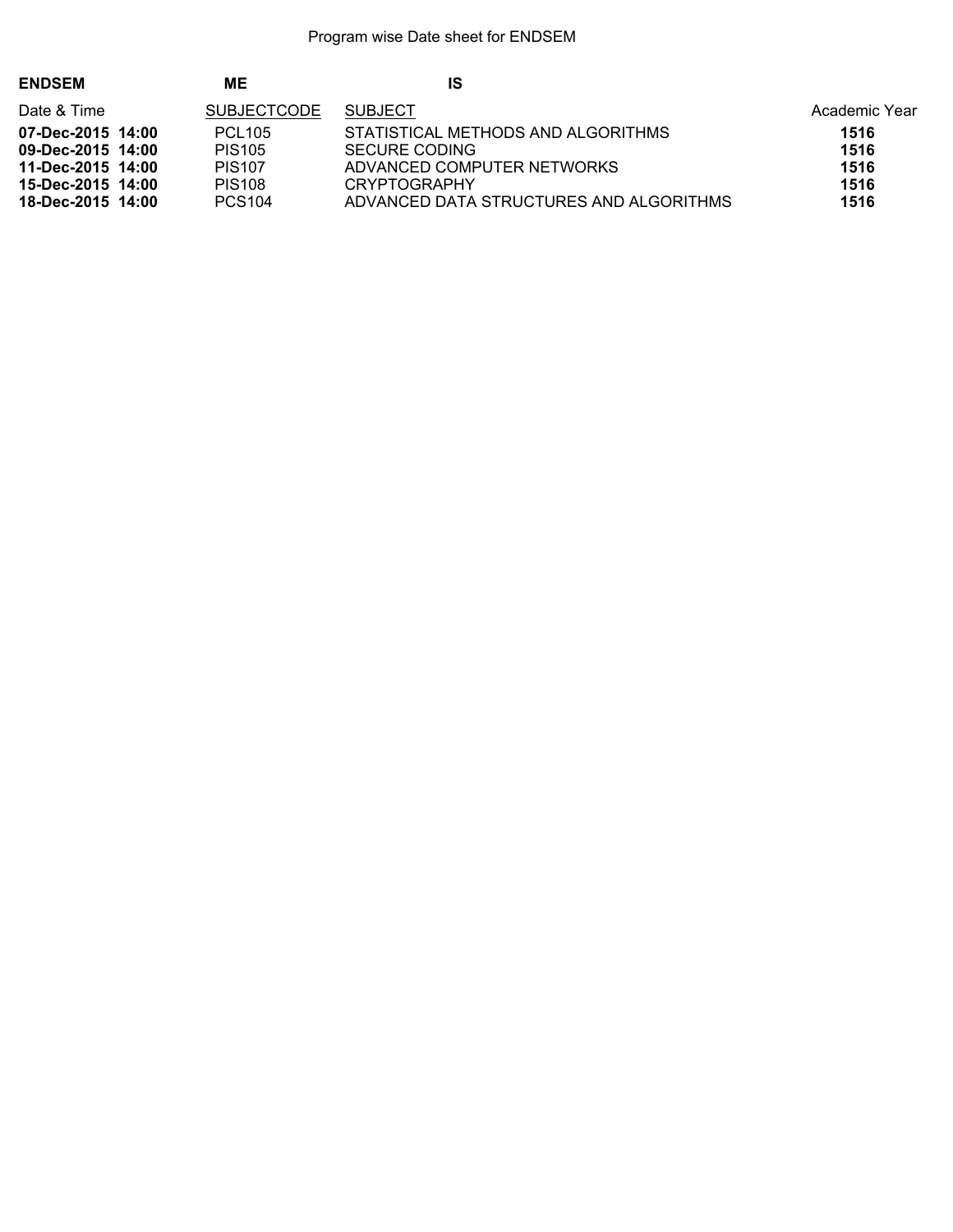| <b>ENDSEM</b>     | MЕ                 | PE                                     |               |
|-------------------|--------------------|----------------------------------------|---------------|
| Date & Time       | <b>SUBJECTCODE</b> | <b>SUBJECT</b>                         | Academic Year |
| 07-Dec-2015 14:00 | <b>PCL105</b>      | STATISTICAL METHODS AND ALGORITHMS     | 1516          |
| 09-Dec-2015 14:00 | PCD <sub>108</sub> | MACHINE TOOL DESIGN                    | 1516          |
| 11-Dec-2015 14:00 | PCD <sub>105</sub> | COMPUTER AIDED MANUFACTURING           | 1516          |
| 15-Dec-2015 14:00 | PPI313             | METAL FORMING                          | 1516          |
| 18-Dec-2015 14:00 | PCD <sub>106</sub> | <b>GEOMETRIC MODELING AND ANALYSIS</b> | 1516          |
|                   |                    |                                        |               |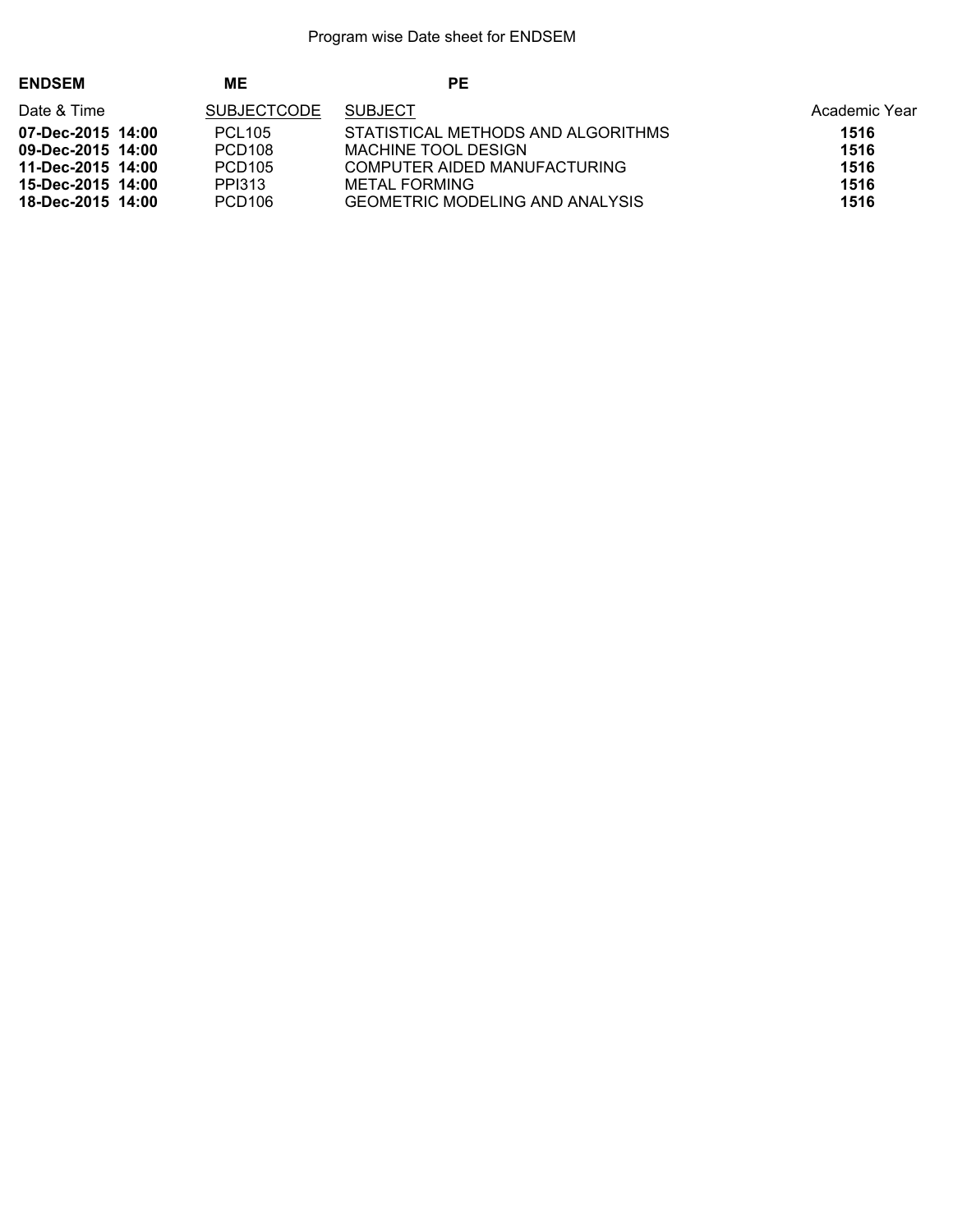| <b>ENDSEM</b>                          | MΕ                 | <b>PED</b>                                                          |               |
|----------------------------------------|--------------------|---------------------------------------------------------------------|---------------|
| Date & Time                            | <b>SUBJECTCODE</b> | <b>SUBJECT</b>                                                      | Academic Year |
| 07-Dec-2015 14:00<br>09-Dec-2015 14:00 | PPE103<br>PPE101   | INTELLIGENT COMPUTATIONAL TECHNIQUES<br>POWER SEMICONDUCTOR DEVICES | 1516<br>1516  |
| 11-Dec-2015 14:00                      | PFF101             | ANALYSIS OF MACHINE DRIVES                                          | 1516          |
| 15-Dec-2015 14:00<br>18-Dec-2015 14:00 | PPE102<br>PEE103   | <b>FACTS CONTROLLERS</b><br>POWER CONVERTERS                        | 1516<br>1516  |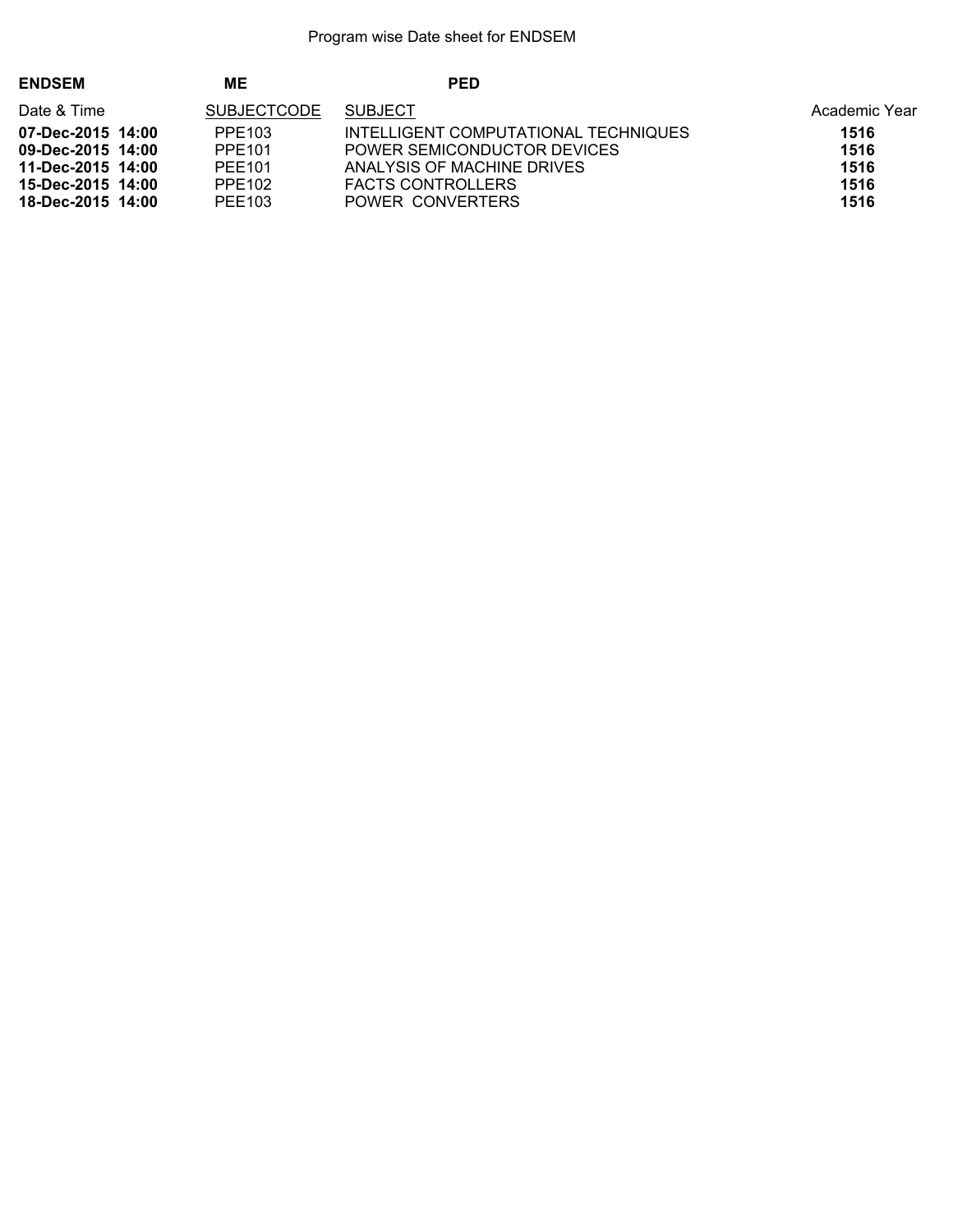| <b>ENDSEM</b>     | MΕ                 | <b>PIE</b>                             |               |
|-------------------|--------------------|----------------------------------------|---------------|
| Date & Time       | <b>SUBJECTCODE</b> | <b>SUBJECT</b>                         | Academic Year |
| 07-Dec-2015 9:00  | PPI312             | METAL CASTING AND JOINING              | 1415          |
| 09-Dec-2015 14:00 | PCD <sub>103</sub> | MECHATRONICS                           | 1415          |
| 11-Dec-2015 14:00 | PCD <sub>105</sub> | COMPUTER AIDED MANUFACTURING           | 1415          |
| 15-Dec-2015 9:00  | PPI315             | WORKSTUDY AND METHOD ENGINEERING       | 1415          |
| 15-Dec-2015 14:00 | PPI313             | METAL FORMING                          | 1415          |
| 18-Dec-2015 14:00 | PCD <sub>106</sub> | <b>GEOMETRIC MODELING AND ANALYSIS</b> | 1415          |
|                   |                    |                                        |               |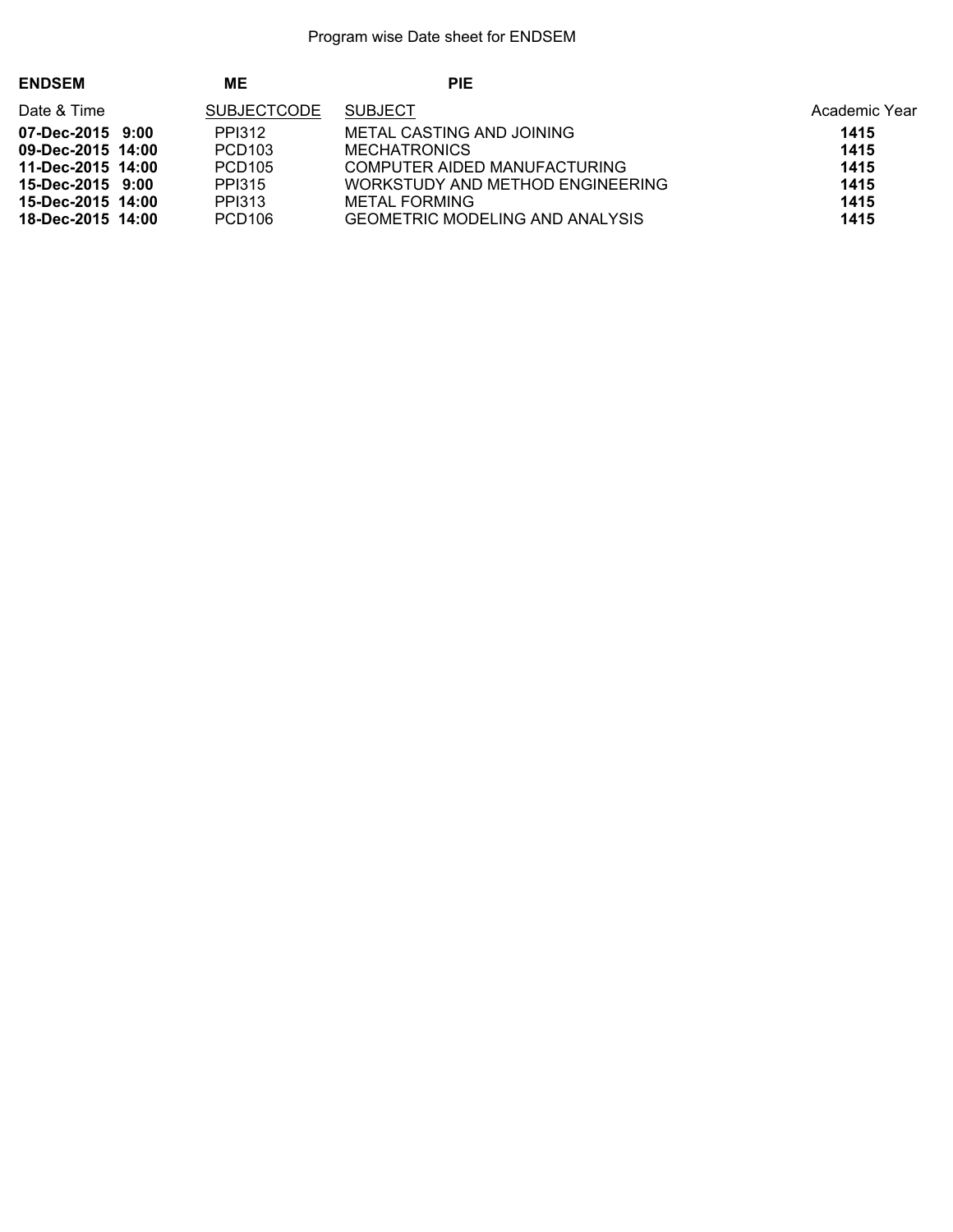| <b>ENDSEM</b>                                                                    | MΕ                                                      | <b>PS</b>                                                                                                                                             |                              |
|----------------------------------------------------------------------------------|---------------------------------------------------------|-------------------------------------------------------------------------------------------------------------------------------------------------------|------------------------------|
| Date & Time                                                                      | SUBJECTCODE                                             | <b>SUBJECT</b>                                                                                                                                        | Academic Year                |
| 07-Dec-2015 14:00<br>09-Dec-2015 14:00<br>11-Dec-2015 14:00<br>15-Dec-2015 14:00 | PEE <sub>108</sub><br>PFF106<br>PFF104<br><b>PFF107</b> | STATIC PROTECTIVE RELAYING<br>MODELLING AND ANALYSIS OF POWER SYSTEM<br>POWER SYSTEM DYNAMICS AND STABILITY<br>POWER SYSTEM TRANSIENTS AND MITIGATION | 1516<br>1516<br>1516<br>1516 |
| 18-Dec-2015 14:00                                                                | PFF105                                                  | ADVANCED POWER ELECTRONICS                                                                                                                            | 1516                         |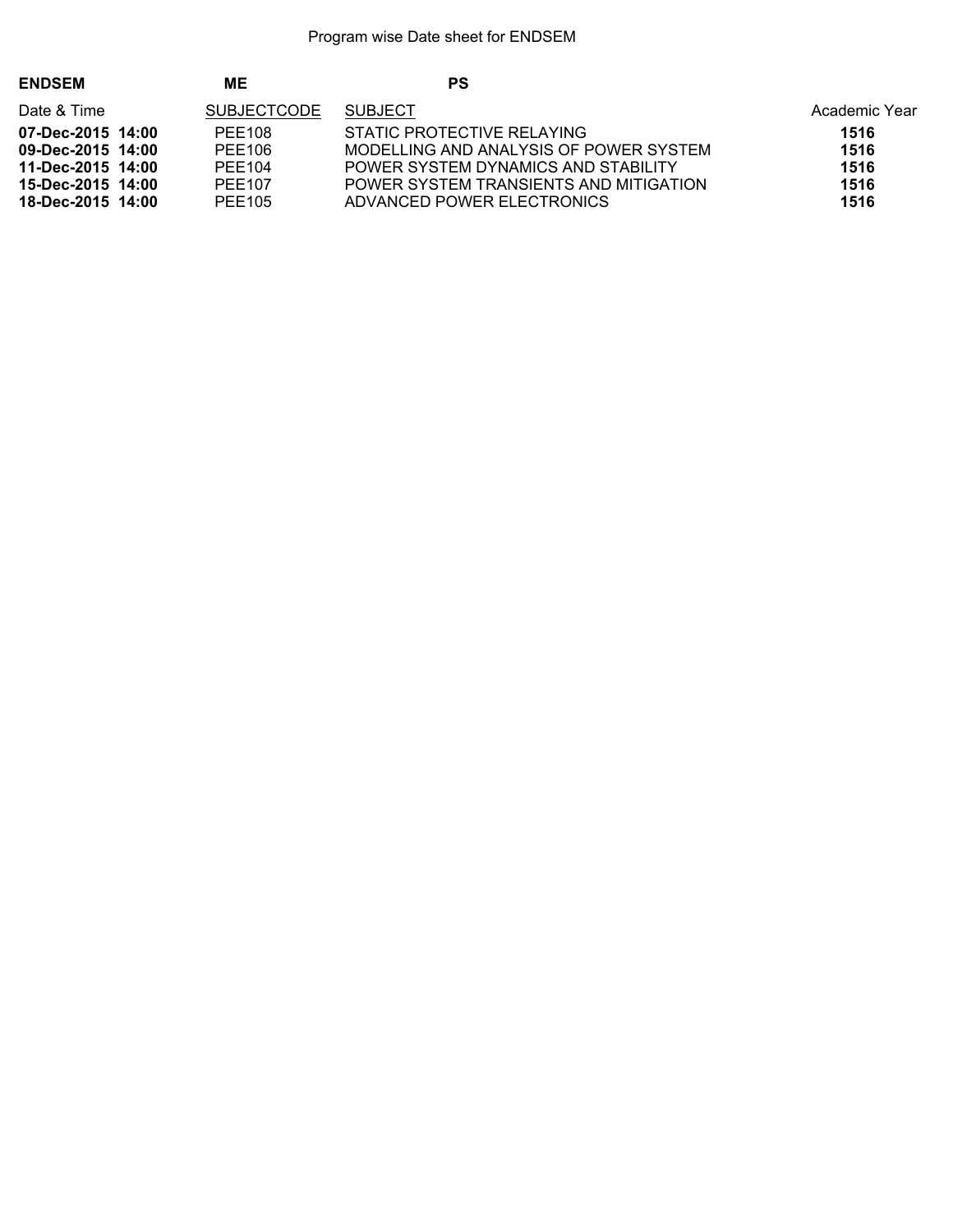| <b>ENDSEM</b>     | MЕ                 | <b>PSED</b>                            |               |
|-------------------|--------------------|----------------------------------------|---------------|
| Date & Time       | <b>SUBJECTCODE</b> | <b>SUBJECT</b>                         | Academic Year |
| 07-Dec-2015 9:00  | PFF340             | RENEWABLE ENERGY SYSTEMS               | 1415          |
| 09-Dec-2015 14:00 | PFF106             | MODELLING AND ANALYSIS OF POWER SYSTEM | 1415          |
| 15-Dec-2015 9:00  | PEE203             | ELECTRIC DRIVES AND CONTROL            | 1415          |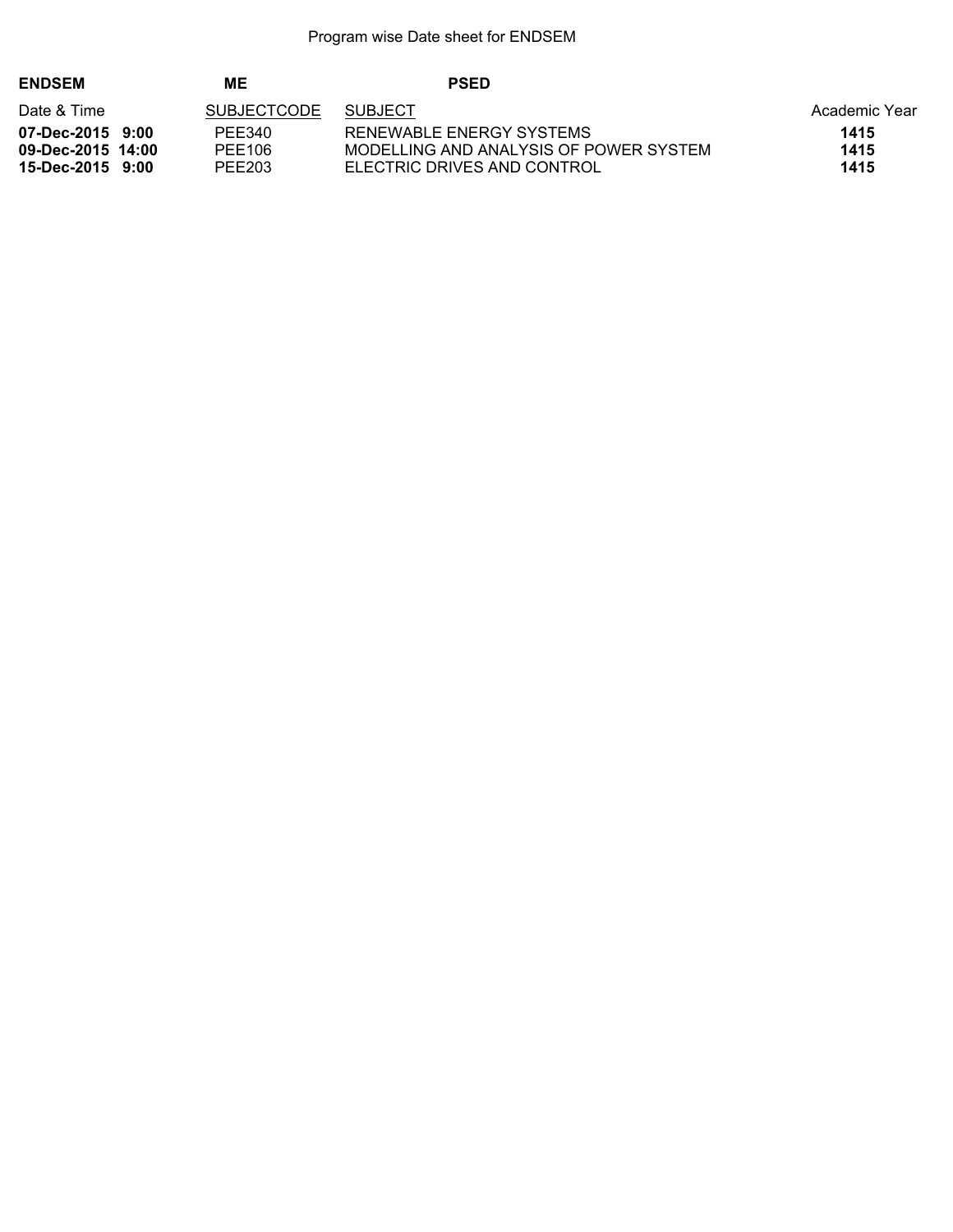| <b>ENDSEM</b>     | MЕ                 | <b>SE</b>                                       |               |
|-------------------|--------------------|-------------------------------------------------|---------------|
| Date & Time       | <b>SUBJECTCODE</b> | <b>SUBJECT</b>                                  | Academic Year |
| 07-Dec-2015 14:00 | <b>PCL105</b>      | STATISTICAL METHODS AND ALGORITHMS              | 1516          |
| 09-Dec-2015 14:00 | <b>PSE105</b>      | SOFTWARE DESIGN AND CONSTRUCTION                | 1516          |
| 11-Dec-2015 14:00 | <b>PSE104</b>      | SOFTWARE PROJECT MANAGEMENT                     | 1516          |
| 15-Dec-2015 14:00 | <b>PSE106</b>      | SOFTWARE ENGINEERING CONCEPTS AND METHODOLOGIES | 1516          |
| 18-Dec-2015 14:00 | <b>PCS104</b>      | ADVANCED DATA STRUCTURES AND ALGORITHMS         | 1516          |
| 07-Dec-2015 14:00 | <b>PCL105</b>      | STATISTICAL METHODS AND ALGORITHMS              | 1415          |
| 09-Dec-2015 14:00 | <b>PSE105</b>      | SOFTWARE DESIGN AND CONSTRUCTION                | 1415          |
| 11-Dec-2015 14:00 | <b>PSE104</b>      | SOFTWARE PROJECT MANAGEMENT                     | 1415          |
|                   |                    |                                                 |               |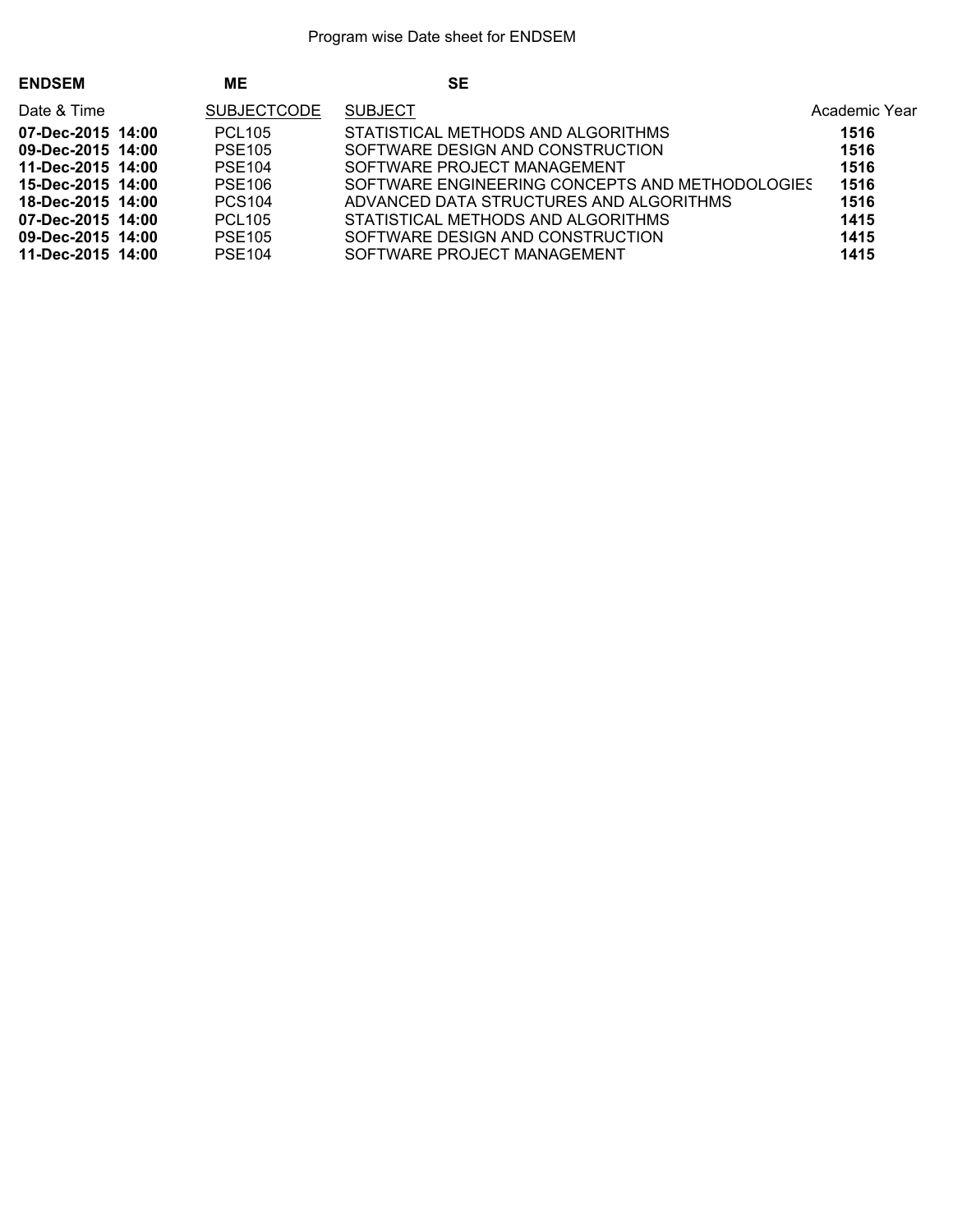| <b>ENDSEM</b>     | ME                 | <b>STRE</b>                        |               |
|-------------------|--------------------|------------------------------------|---------------|
| Date & Time       | <b>SUBJECTCODE</b> | <b>SUBJECT</b>                     | Academic Year |
| 07-Dec-2015 14:00 | <b>PCL105</b>      | STATISTICAL METHODS AND ALGORITHMS | 1516          |
| 09-Dec-2015 14:00 | PCE103             | ADVANCED STRUCTURAL DESIGN         | 1516          |
| 14-Dec-2015 14:00 | PCE104             | STRUCTURAL MATERIALS               | 1516          |
| 15-Dec-2015 14:00 | <b>PCE101</b>      | ADVANCED STRUCTURAL ANALYSIS       | 1516          |
| 18-Dec-2015 14:00 | PCE102             | ADVANCED SOLID MECHANICS           | 1516          |
|                   |                    |                                    |               |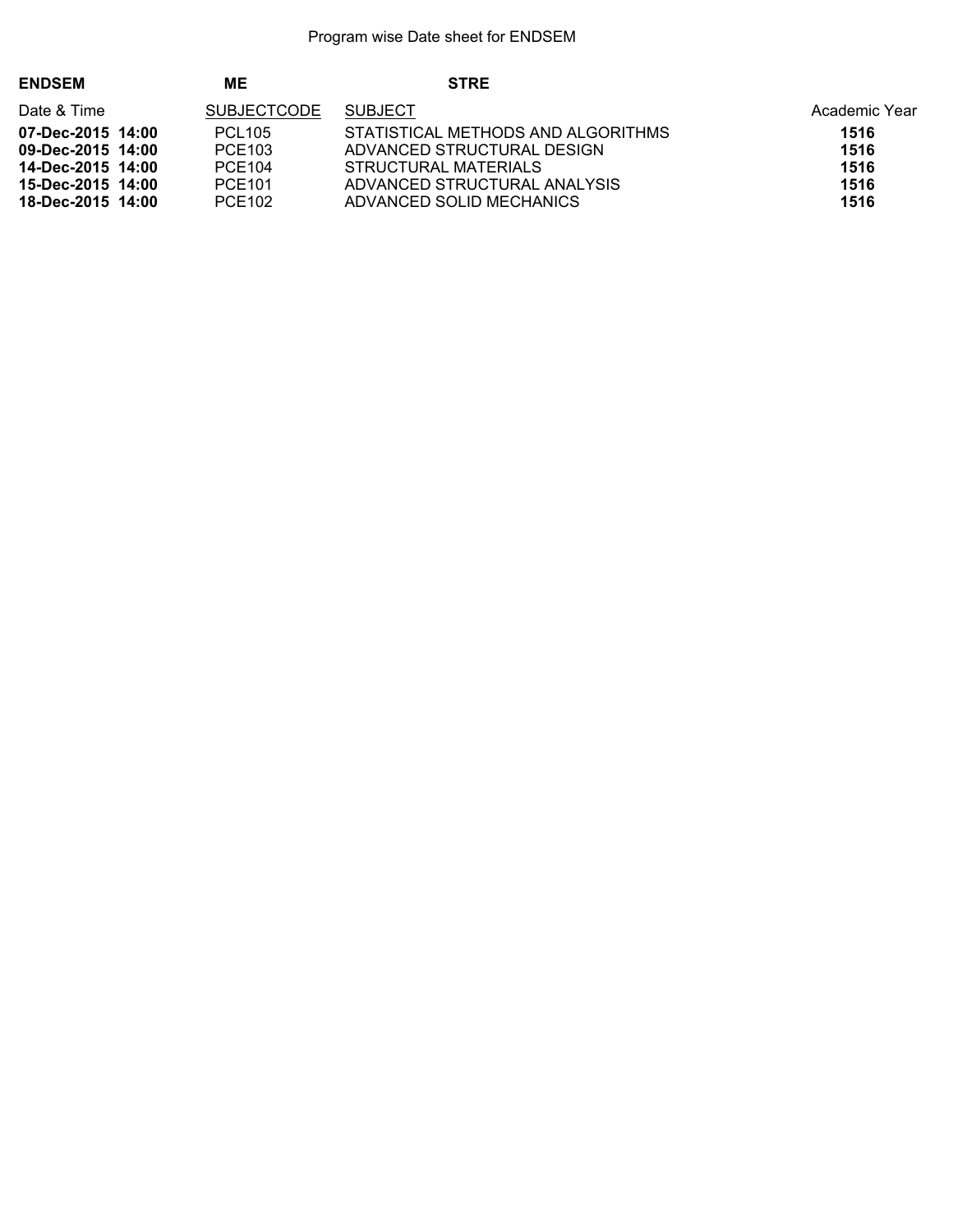| ME<br>THR<br><b>ENDSEM</b>                                                             |               |
|----------------------------------------------------------------------------------------|---------------|
| <b>SUBJECTCODE</b><br><b>SUBJECT</b><br>Date & Time                                    | Academic Year |
| STATISTICAL METHODS AND ALGORITHMS<br>07-Dec-2015 14:00<br><b>PCL105</b>               | 1516          |
| PTH104<br>ADVANCED FLUID MECHANICS<br>09-Dec-2015 14:00                                | 1516          |
| PTH <sub>101</sub><br>ADVANCED THERMODYNAMICS<br>11-Dec-2015 14:00                     | 1516          |
| <b>PTH202</b><br>REFRIGERATION AND AIR CONDITIONING SYSTEM DESIGN<br>15-Dec-2015 14:00 | 1516          |
| PTH <sub>103</sub><br>INTERNAL COMBUSTION ENGINES<br>18-Dec-2015 14:00                 | 1516          |
| <b>PTH322</b><br>RENEWABLE ENERGY SYSTEMS<br>07-Dec-2015 9:00                          | 1415          |
| PCD312<br>COMPUTATIONAL FLUID DYNAMICS<br>15-Dec-2015 9:00                             | 1415          |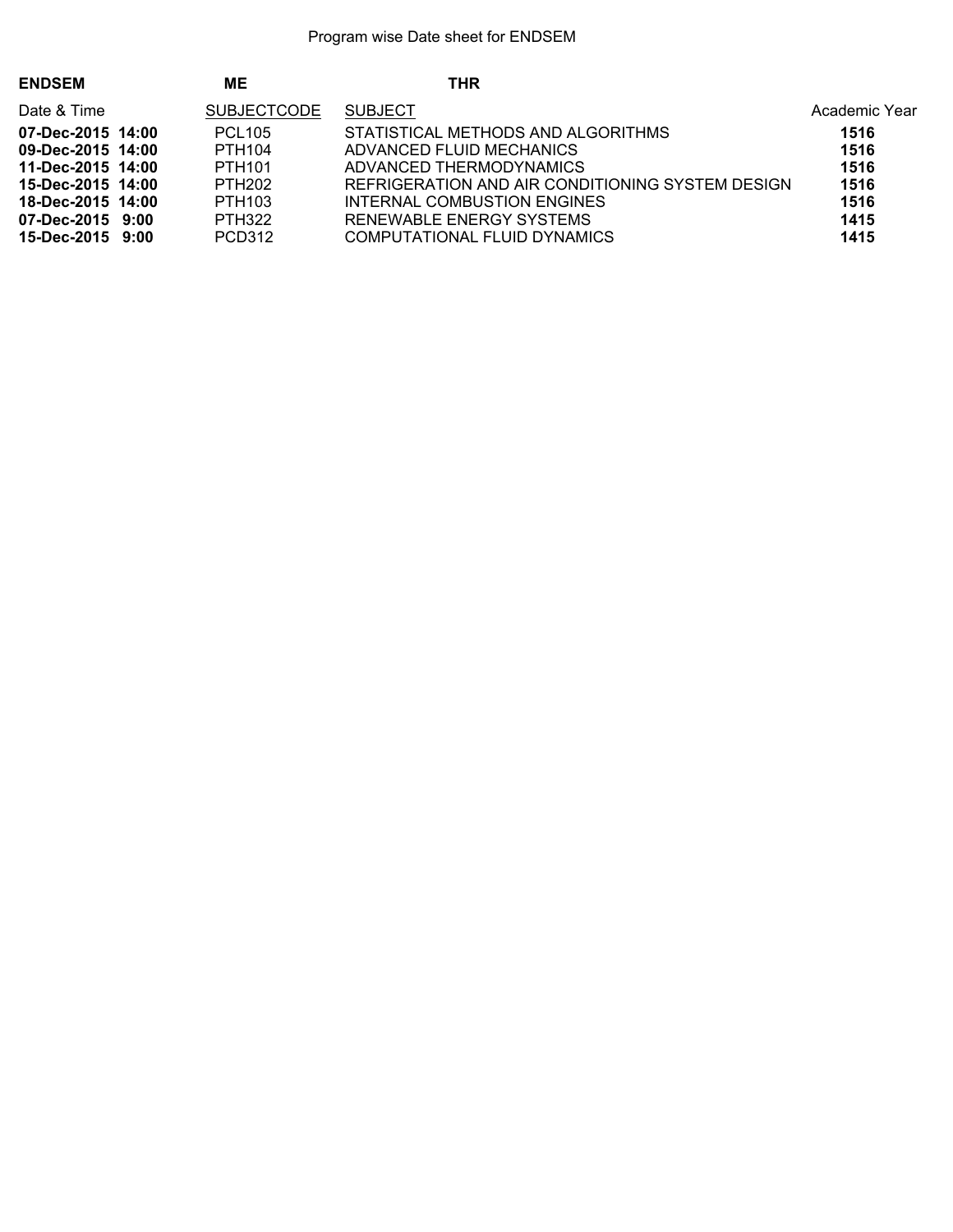| <b>ENDSEM</b>     | <b>ME</b>          | <b>WC</b>                                     |               |
|-------------------|--------------------|-----------------------------------------------|---------------|
| Date & Time       | <b>SUBJECTCODE</b> | <b>SUBJECT</b>                                | Academic Year |
| 07-Dec-2015 14:00 | <b>PWC104</b>      | STOCHASTIC PROCESSES AND INFORMATION THEORY   | 1516          |
| 08-Dec-2015 14:00 | PEC <sub>108</sub> | EMBEDDED SYSTEM DESIGN                        | 1516          |
| 09-Dec-2015 14:00 | PEC <sub>105</sub> | ADVANCED COMMUNICATION SYSTEMS                | 1516          |
| 11-Dec-2015 14:00 | PEC <sub>101</sub> | DISCRETE TIME SIGNAL PROCESSING               | 1516          |
| 18-Dec-2015 14:00 | PEC <sub>104</sub> | ANTENNA SYSTEMS                               | 1516          |
| 07-Dec-2015 9:00  | <b>PWC321</b>      | NEXT GENERATION WIRELESS SYSTEMS AND NETWORKS | 1415          |
| 11-Dec-2015 9:00  | <b>PWC336</b>      | WIRELESS COMMUNICATION PROTOCOL               | 1415          |
|                   |                    |                                               |               |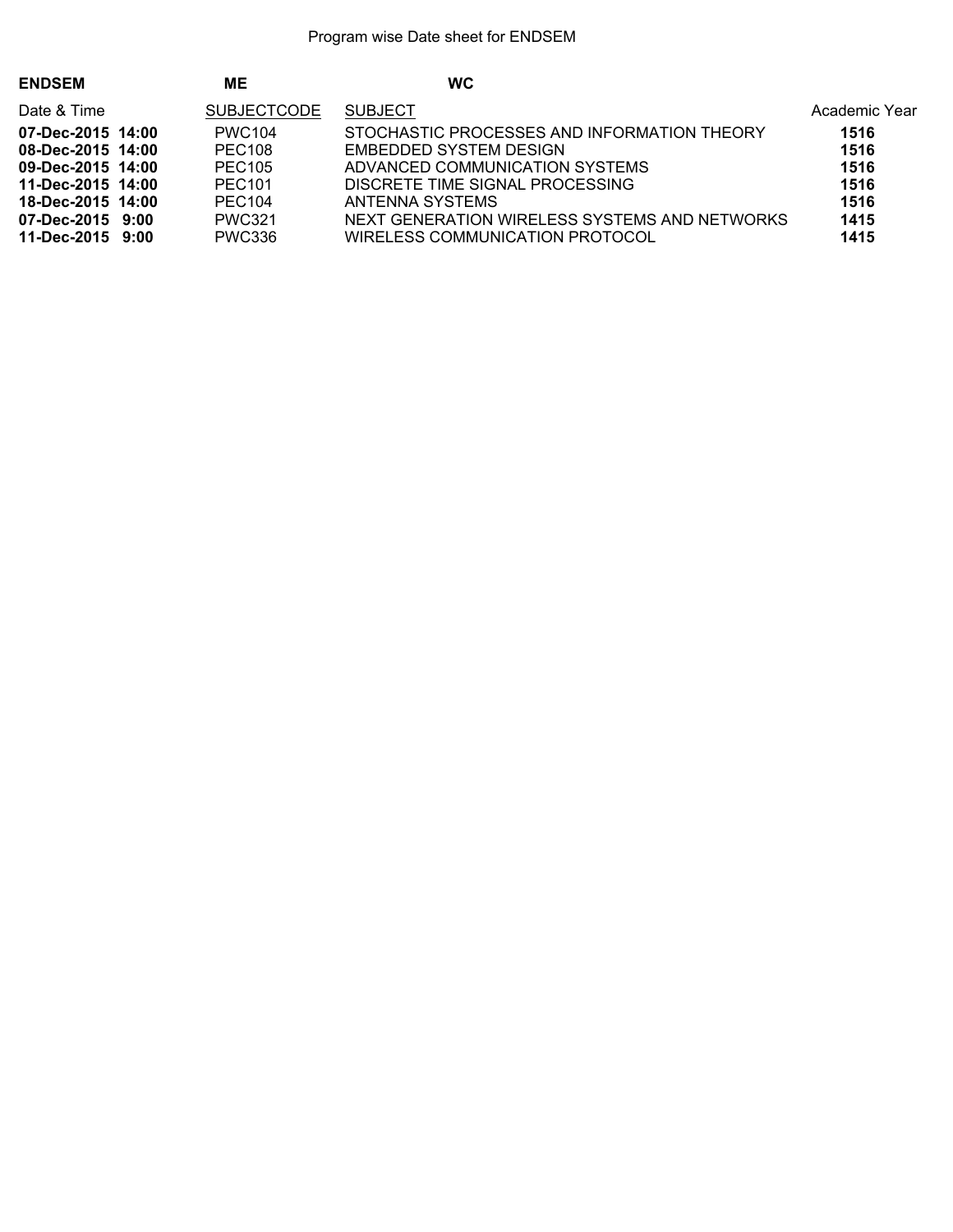| <b>ENDSEM</b>     | <b>MEP</b>         | CIE                           |               |
|-------------------|--------------------|-------------------------------|---------------|
| Date & Time       | <b>SUBJECTCODE</b> | <b>SUBJECT</b>                | Academic Year |
| 07-Dec-2015 14:00 | <b>PCE291</b>      | <b>SEMINAR</b>                | 1213          |
| 11-Dec-2015 9:00  | PCE321             | <b>FOUNDATION ENGINEERING</b> | 1213          |
| 07-Dec-2015 14:00 | PCE291             | <b>SEMINAR</b>                | 1112          |
|                   |                    |                               |               |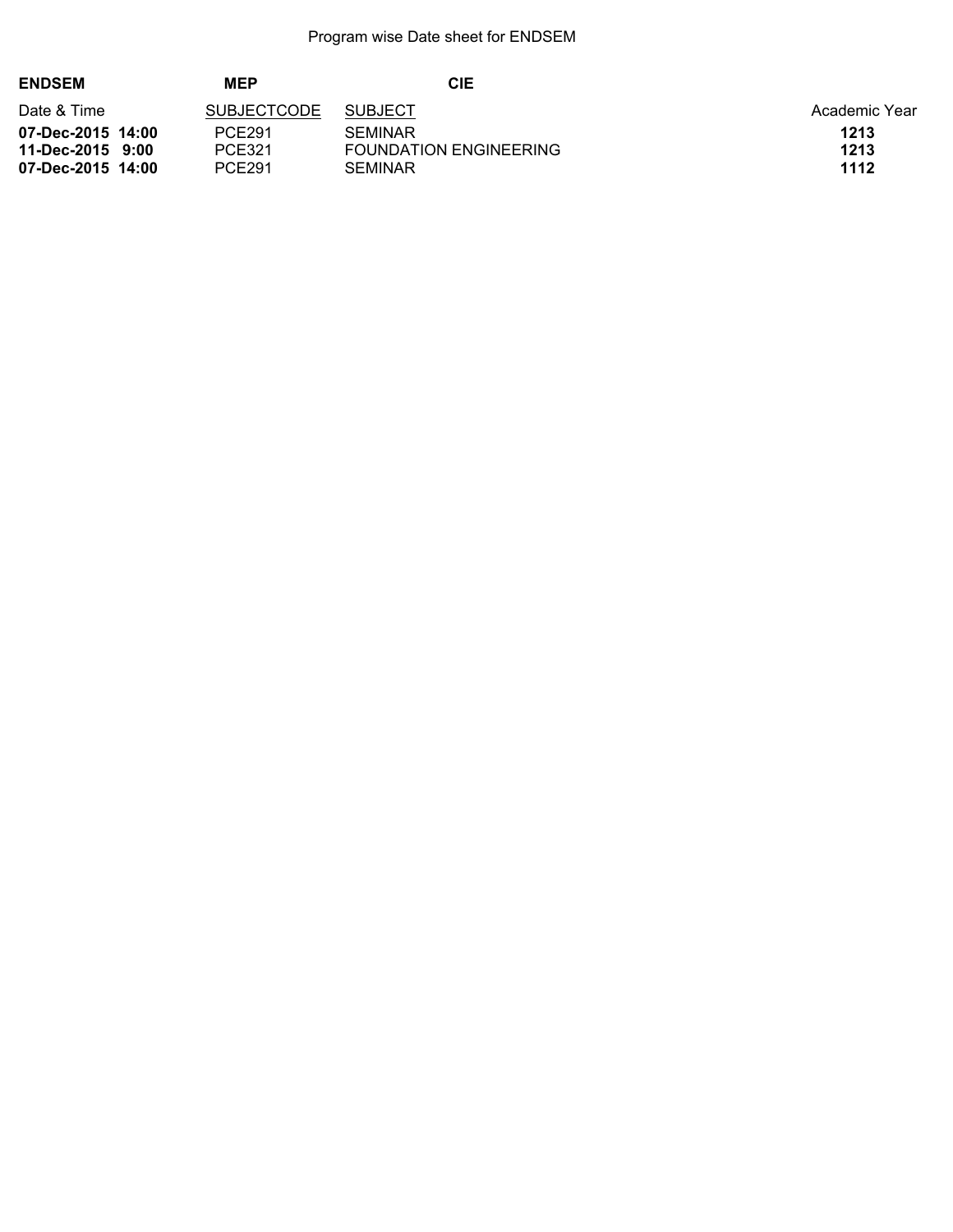| <b>ENDSEM</b>    | <b>MEP</b>         | <b>PSED</b>                 |               |
|------------------|--------------------|-----------------------------|---------------|
| Date & Time      | <b>SUBJECTCODE</b> | <b>SUBJECT</b>              | Academic Year |
| 15-Dec-2015 9:00 | PEE203             | ELECTRIC DRIVES AND CONTROL | 1112          |
|                  |                    |                             |               |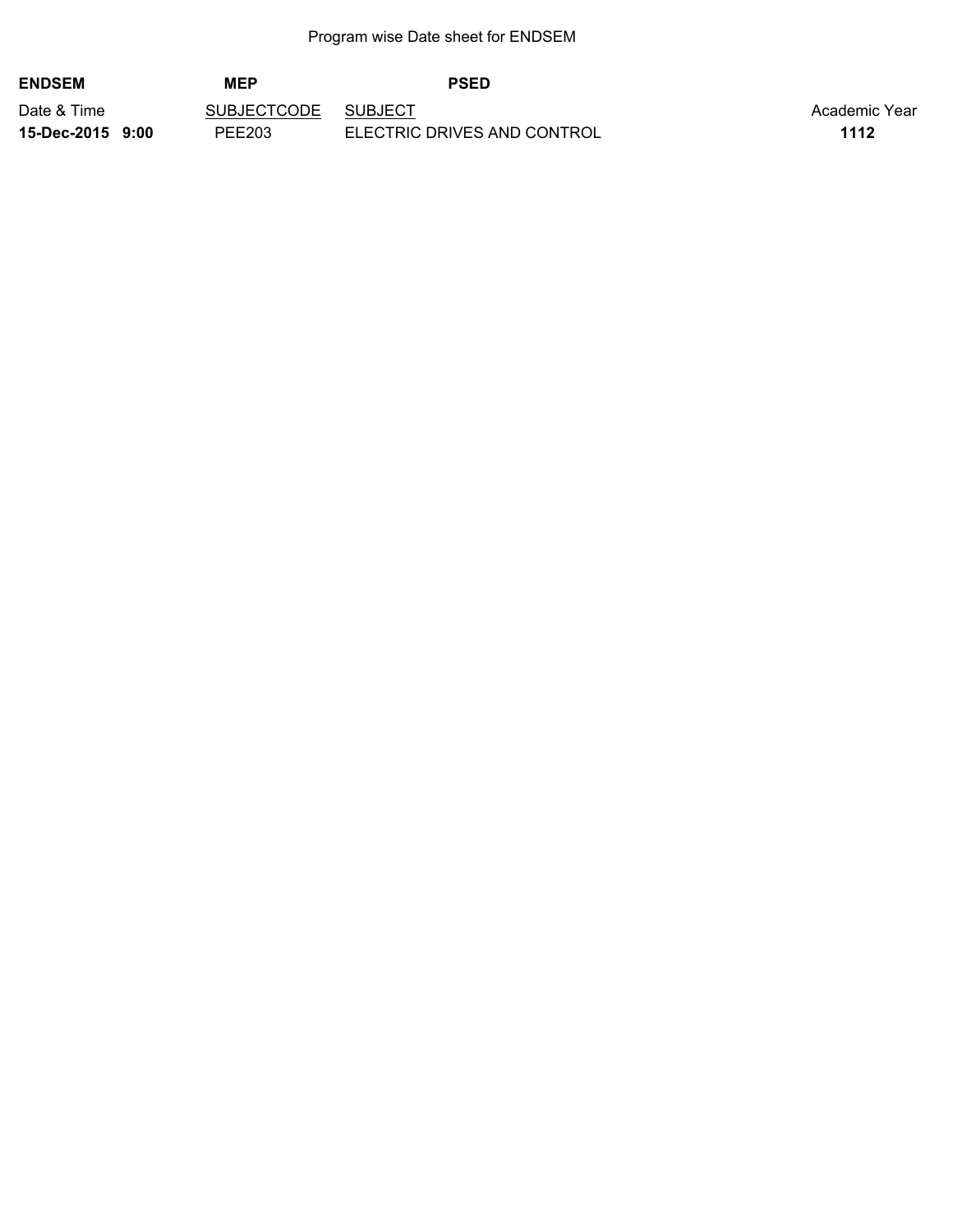| <b>ENDSEM</b>     | <b>MSc</b>         | <b>BCEM</b>                            |               |
|-------------------|--------------------|----------------------------------------|---------------|
| Date & Time       | <b>SUBJECTCODE</b> | <b>SUBJECT</b>                         | Academic Year |
| 09-Dec-2015 14:00 | PBC <sub>103</sub> | BIOINORGANIC AND BIOPHYSICAL CHEMISTRY | 1516          |
| 11-Dec-2015 14:00 | <b>PBC101</b>      | BIOMOLECULES AND ENZYMOLOGY            | 1516          |
| 12-Dec-2015 14:00 | PIM <sub>101</sub> | BASIC MATHEMATICS                      | 1516          |
| 15-Dec-2015 14:00 | <b>PBC104</b>      | <b>BIOANALYTICAL TECHNIQUES</b>        | 1516          |
| 16-Dec-2015 14:00 | PHU002             | PROFESSIONAL COMMUNICATION             | 1516          |
| 18-Dec-2015 14:00 | <b>PBC102</b>      | CELL BIOLOGY AND PHYSIOLOGY            | 1516          |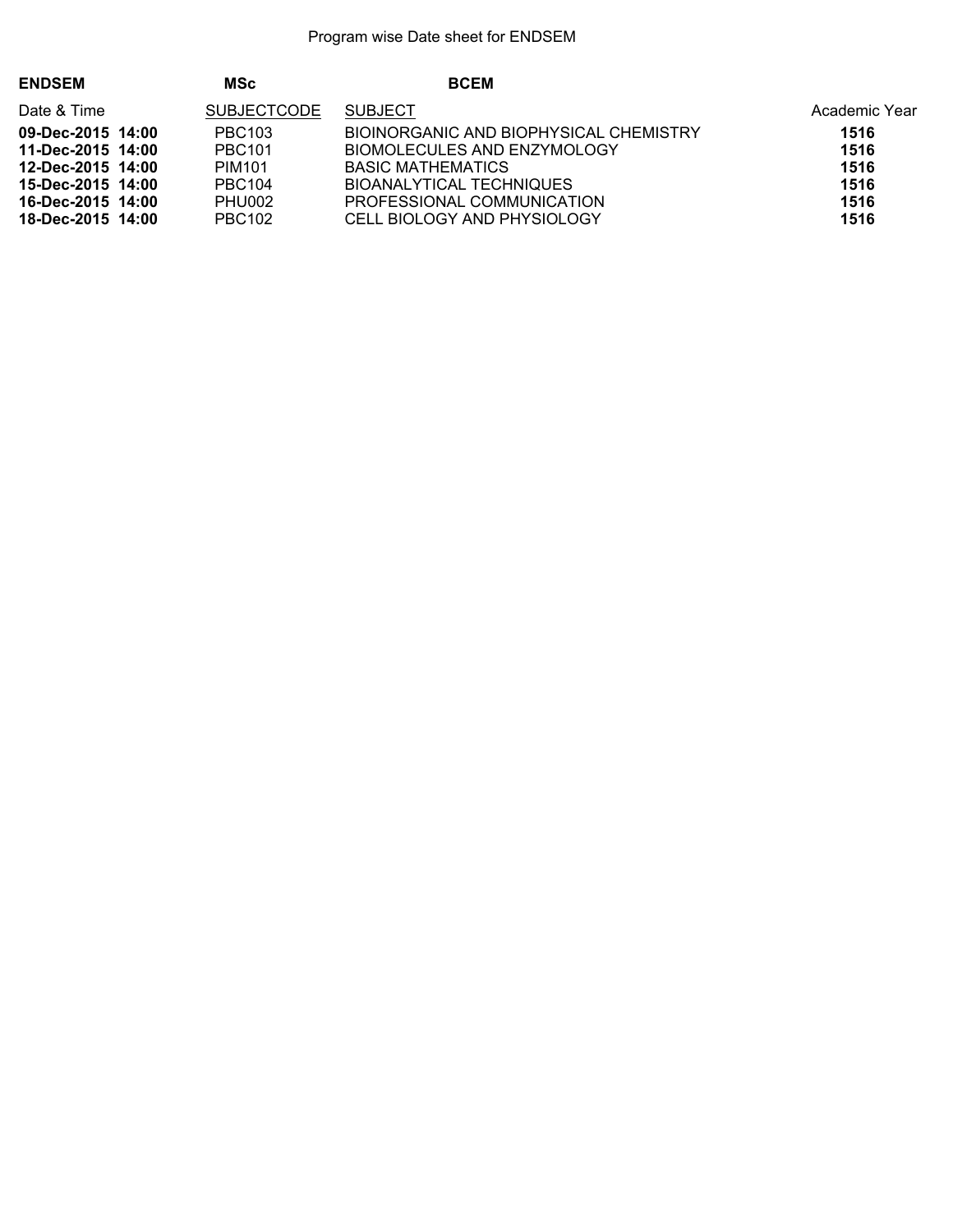| <b>ENDSEM</b>     | <b>MSc</b>         | BT                                 |               |
|-------------------|--------------------|------------------------------------|---------------|
| Date & Time       | <b>SUBJECTCODE</b> | <b>SUBJECT</b>                     | Academic Year |
| 09-Dec-2015 14:00 | <b>PBT108</b>      | MICROBIOLOGY                       | 1516          |
| 11-Dec-2015 14:00 | <b>PBT103</b>      | <b>BIOCHEMISTRY</b>                | 1516          |
| 12-Dec-2015 14:00 | PIM <sub>101</sub> | BASIC MATHEMATICS                  | 1516          |
| 15-Dec-2015 14:00 | <b>PBT109</b>      | BIOTECHNIQUES AND INSTRUMENTATION  | 1516          |
| 16-Dec-2015 14:00 | PHU002             | PROFESSIONAL COMMUNICATION         | 1516          |
| 18-Dec-2015 14:00 | <b>PBT104</b>      | CELL AND MOLECULAR BIOLOGY         | 1516          |
| 07-Dec-2015 9:00  | <b>PBT306</b>      | ANIMAL AND STEM CELL TECHNOLOGY    | 1415          |
| 09-Dec-2015 9:00  | <b>PBT305</b>      | PLANT BIOTECHNOLOGY                | 1415          |
| 11-Dec-2015 9:00  | <b>PBT202</b>      | BIOPROCESS TECHNOLOGY              | 1415          |
| 12-Dec-2015 9:00  | PBT313             | MOLECULAR MEDICINE AND DIAGNOSTICS | 1415          |
| 15-Dec-2015 9:00  | <b>PHU301</b>      | ENTREPRENEURSHIP AND IPR           | 1415          |
| 18-Dec-2015 9:00  | <b>PBT304</b>      | PHARMACEUTICAL TECHNOLOGY          | 1415          |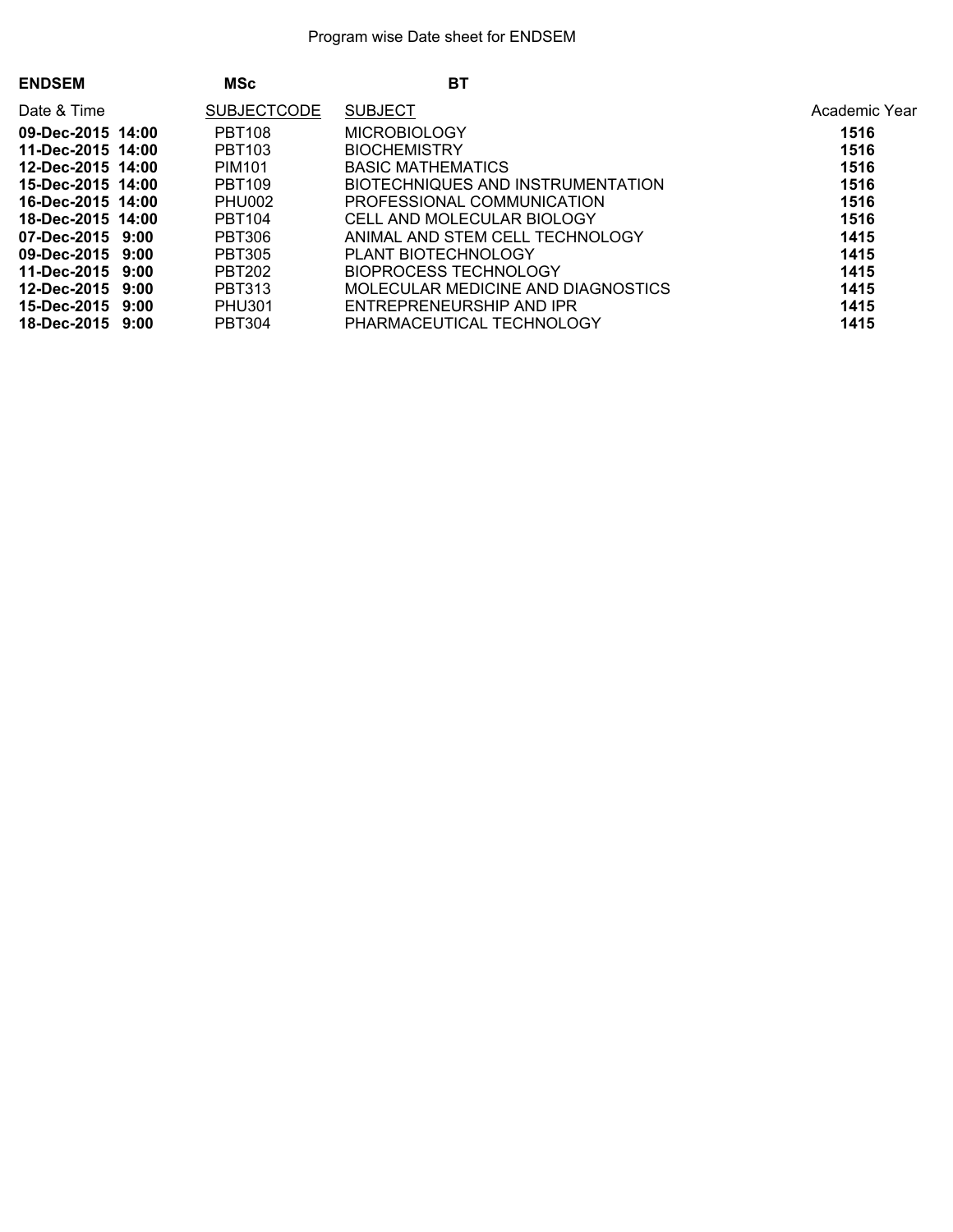| <b>ENDSEM</b>          | <b>MSc</b>         | <b>CHEM</b>                             |               |
|------------------------|--------------------|-----------------------------------------|---------------|
| Date & Time            | <b>SUBJECTCODE</b> | <b>SUBJECT</b>                          | Academic Year |
| 08-Dec-2015 14:00      | <b>PCY201</b>      | ELECTROCHEMISTRY AND THERMODYNAMICS     | 1516          |
| 09-Dec-2015 14:00      | <b>PCY109</b>      | STEREOCHEMISTRY AND PHOTOCHEMISTRY      | 1516          |
| 11-Dec-2015 14:00      | PCY102             | INORGANIC CHEMISTRY                     | 1516          |
| 12-Dec-2015 14:00      | PIM <sub>101</sub> | <b>BASIC MATHEMATICS</b>                | 1516          |
| 14-Dec-2015 14:00      | <b>PCY101</b>      | ANALYTICAL CHEMISTRY                    | 1516          |
| 16-Dec-2015 14:00      | PHU002             | PROFESSIONAL COMMUNICATION              | 1516          |
| 18-Dec-2015 14:00      | <b>PCY104</b>      | QUANTUM CHEMISTRY                       | 1516          |
| 07-Dec-2015 9:00       | PCY323             | BIOPOLYMER AND PROTEIN CHEMISTRY        | 1415          |
| 08-Dec-2015 9:00       | <b>PCY307</b>      | CATALYSIS AND REAGENTS                  | 1415          |
| 09-Dec-2015 9:00       | <b>PCY316</b>      | CHEMICAL KINETICS AND SURFACE CHEMISTRY | 1415          |
| $11 - Dec - 2015$ 9:00 | <b>PCY302</b>      | SYMMETRY AND GROUP THEORY               | 1415          |
| 18-Dec-2015 9:00       | <b>PCY308</b>      | ORGANIC STRUCTURE ANALYSIS              | 1415          |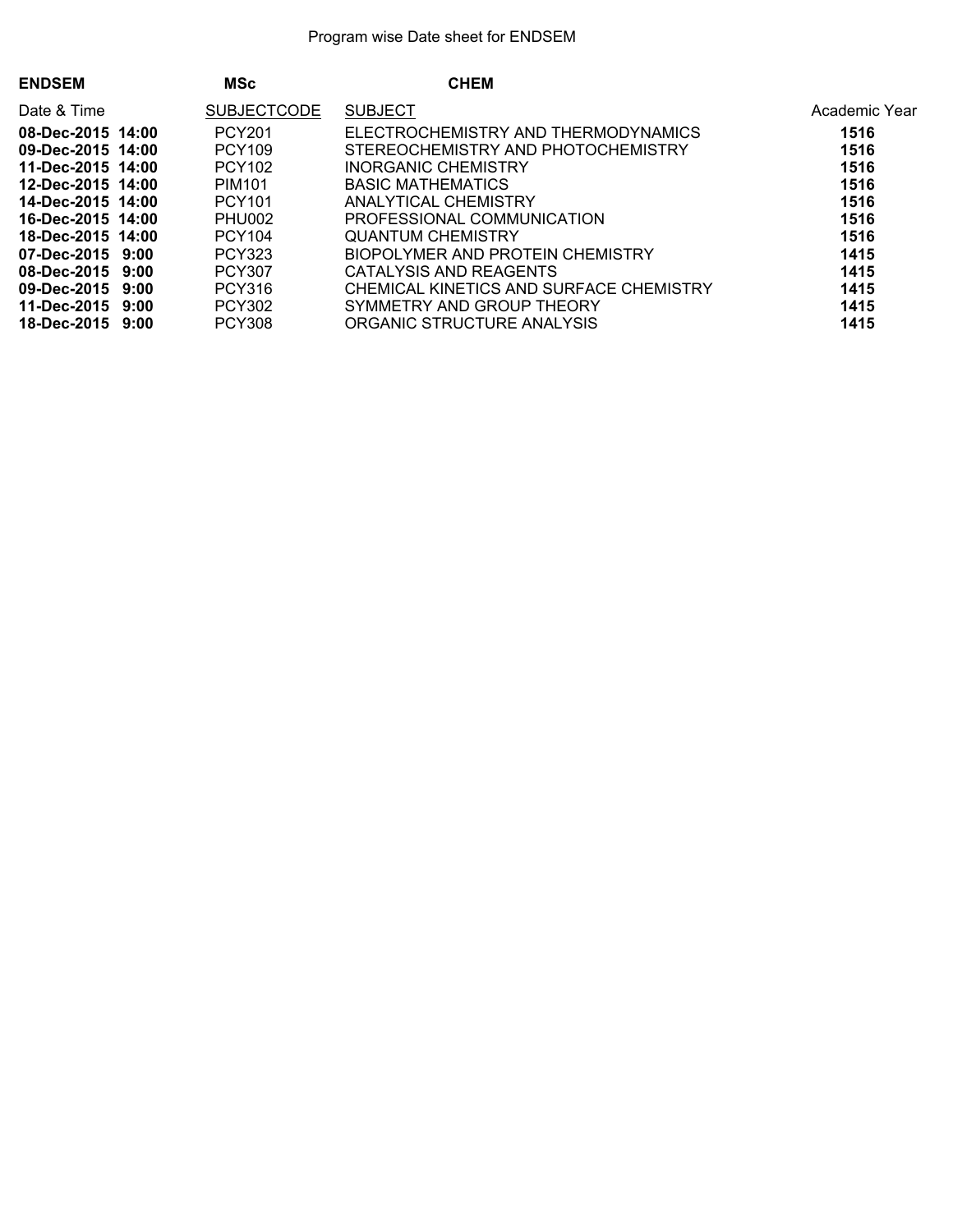| <b>ENDSEM</b>     | <b>MSc</b>         | <b>MATHS</b>                                    |               |
|-------------------|--------------------|-------------------------------------------------|---------------|
| Date & Time       | <b>SUBJECTCODE</b> | <b>SUBJECT</b>                                  | Academic Year |
| 09-Dec-2015 14:00 | <b>PMC107</b>      | <b>REAL ANALYSIS - I</b>                        | 1516          |
| 11-Dec-2015 14:00 | <b>PMC105</b>      | DISCRETE MATHEMATICAL STRUCTURE                 | 1516          |
| 15-Dec-2015 14:00 | <b>PMC108</b>      | ALGEBRA-I                                       | 1516          |
| 16-Dec-2015 14:00 | PHU002             | PROFESSIONAL COMMUNICATION                      | 1516          |
| 17-Dec-2015 14:00 | <b>PMC106</b>      | DIFFERENTIAL EQUATIONS                          | 1516          |
| 19-Dec-2015 14:00 | <b>PMC104</b>      | FUNDAMENTALS OF COMPUTER SCIENCE AND C PROGRAMN | 1516          |
| 09-Dec-2015 9:00  | <b>PMC306</b>      | PROBABILITY AND STATISTICS                      | 1415          |
| 11-Dec-2015 9:00  | <b>PMC304</b>      | <b>MECHANICS</b>                                | 1415          |
| 14-Dec-2015 9:00  | <b>PMC317</b>      | SOFTWARE ENGINEERING                            | 1415          |
| 15-Dec-2015 9:00  | <b>PMC391</b>      | <b>SEMINAR</b>                                  | 1415          |
| 16-Dec-2015 14:00 | PHU002             | PROFESSIONAL COMMUNICATION                      | 1415          |
| 17-Dec-2015 9:00  | <b>PMC305</b>      | MATHEMATICAL METHODS                            | 1415          |
| 19-Dec-2015 9:00  | <b>PMC303</b>      | <b>COMPUTER NETWORKS</b>                        | 1415          |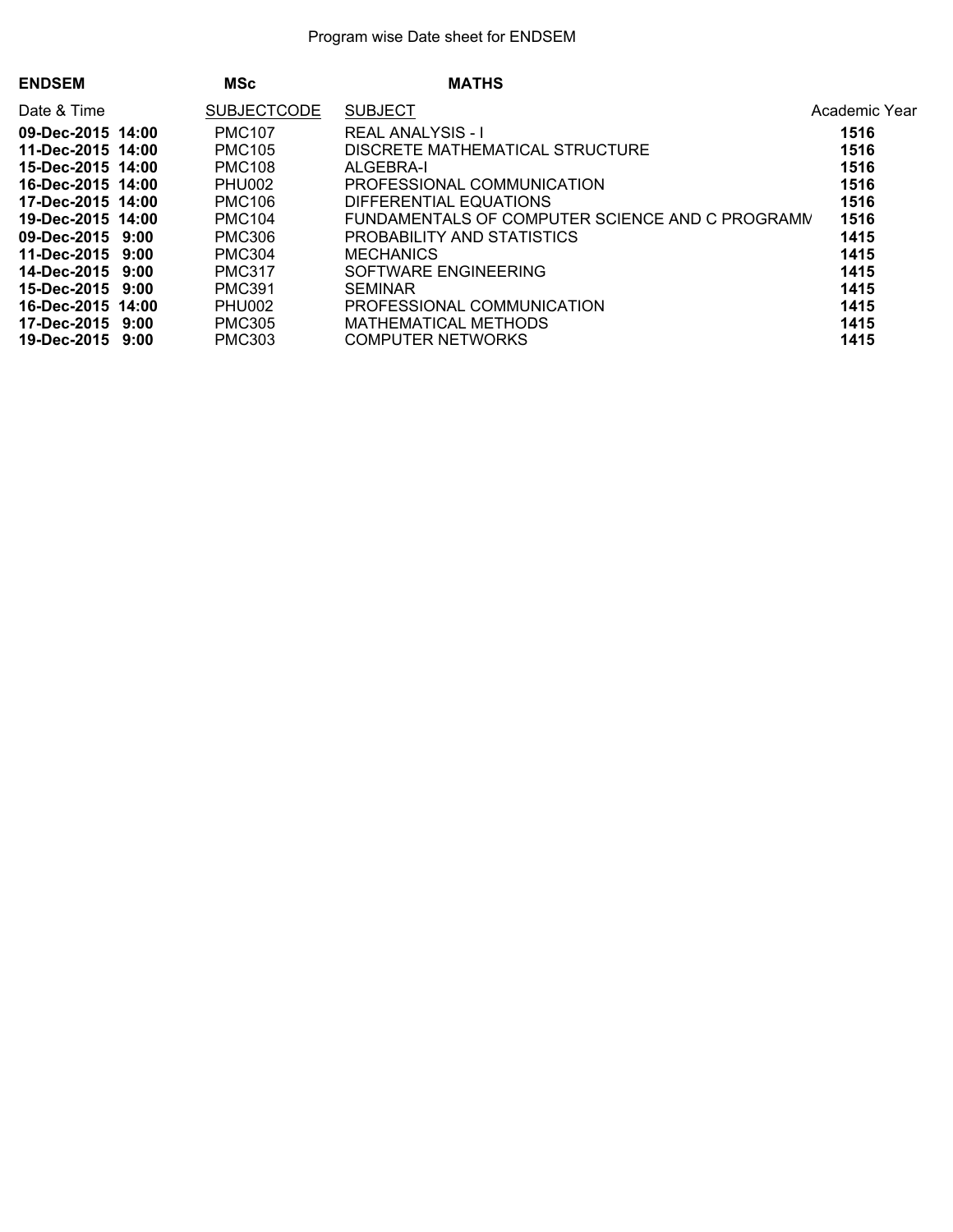| <b>ENDSEM</b>     | <b>MSc</b>         | <b>PHY</b>                                      |               |
|-------------------|--------------------|-------------------------------------------------|---------------|
| Date & Time       | <b>SUBJECTCODE</b> | <b>SUBJECT</b>                                  | Academic Year |
| 09-Dec-2015 14:00 | PPH <sub>103</sub> | <b>QUANTUM MECHANICS</b>                        | 1516          |
| 11-Dec-2015 14:00 | PPH <sub>101</sub> | CLASSICAL MECHANICS                             | 1516          |
| 15-Dec-2015 14:00 | PPH104             | MATHEMATICAL PHYSICS                            | 1516          |
| 16-Dec-2015 14:00 | PHU002             | PROFESSIONAL COMMUNICATION                      | 1516          |
| 17-Dec-2015 14:00 | PPH <sub>102</sub> | STATISTICAL MECHANICS                           | 1516          |
| 19-Dec-2015 14:00 | <b>PMC104</b>      | FUNDAMENTALS OF COMPUTER SCIENCE AND C PROGRAMM | 1516          |
| 09-Dec-2015 9:00  | PPH303             | SEMICONDUCTOR PHYSICS                           | 1415          |
| 11-Dec-2015 9:00  | PPH301             | <b>PARTICLE PHYSICS</b>                         | 1415          |
| 15-Dec-2015 9:00  | PPH305             | COMPUTATIONAL METHODS IN PHYSICS                | 1415          |
| 17-Dec-2015 9:00  | <b>PPH302</b>      | NUCLEAR PHYSICS                                 | 1415          |
| 19-Dec-2015 9:00  | <b>PPH324</b>      | NUCLEAR REACTOR PHYSICS                         | 1415          |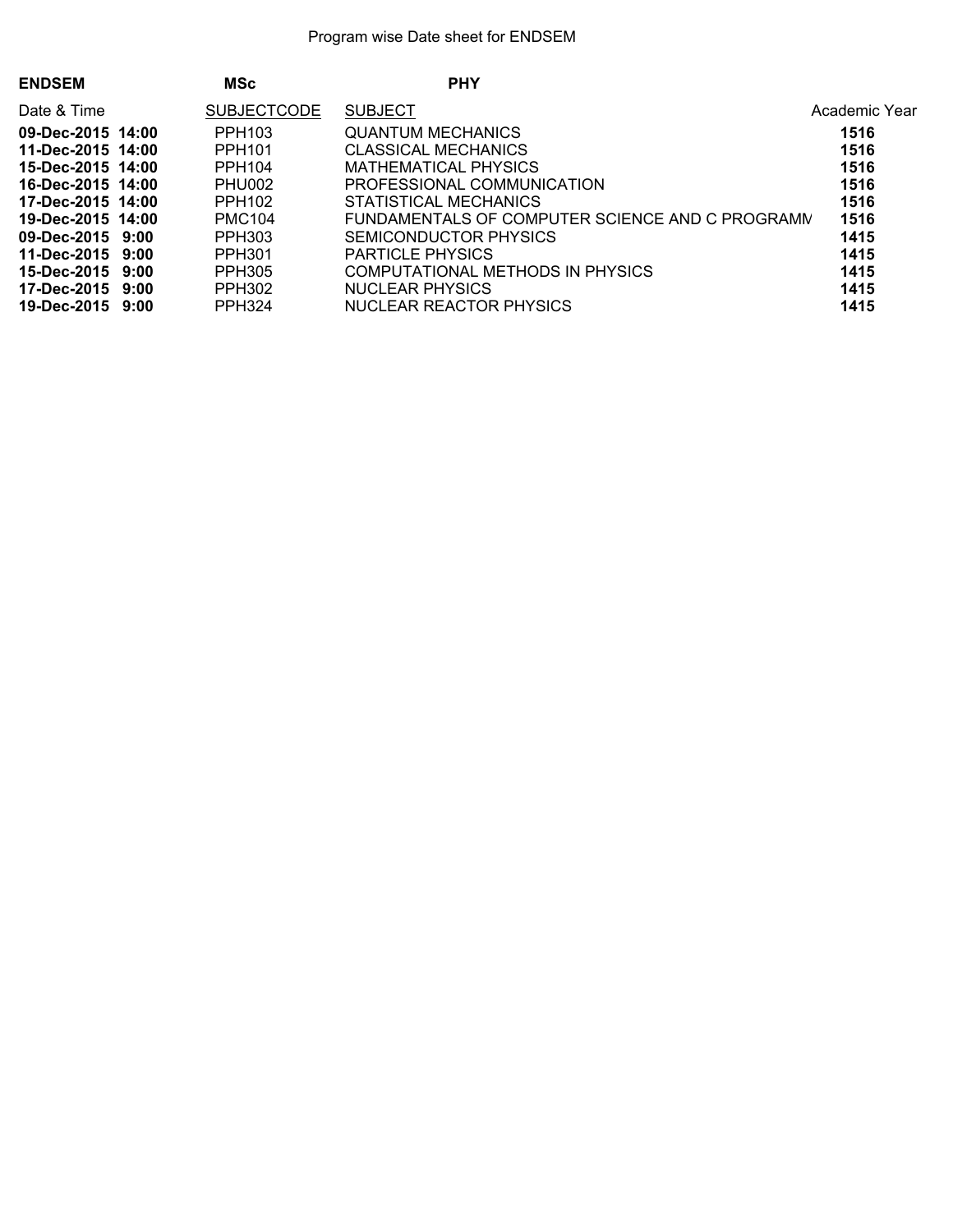| <b>ENDSEM</b>     | <b>MTech</b>       | ВT                                        |               |
|-------------------|--------------------|-------------------------------------------|---------------|
| Date & Time       | <b>SUBJECTCODE</b> | <b>SUBJECT</b>                            | Academic Year |
| 07-Dec-2015 14:00 | <b>PMA102</b>      | RESEARCH METHODOLOGY                      | 1516          |
| 09-Dec-2015 14:00 | PBY104             | APPLIED IMMUNOLOGY AND VACCINE TECHNOLOGY | 1516          |
| 11-Dec-2015 14:00 | PBY101             | MOLECULAR BIOLOGY & rDNA TECHNOLOGY       | 1516          |
| 15-Dec-2015 9:00  | <b>PHU301</b>      | ENTREPRENEURSHIP AND IPR                  | 1516          |
| 18-Dec-2015 14:00 | <b>PBY102</b>      | <b>BIOPROCESS ENGINEERING</b>             | 1516          |
| 07-Dec-2015 9:00  | PBY303             | <b>PROTEIN ENGINEERING</b>                | 1415          |
| 15-Dec-2015 9:00  | <b>PBY305</b>      | DRUG DESIGN & DEVELOPMENT                 | 1415          |
|                   |                    |                                           |               |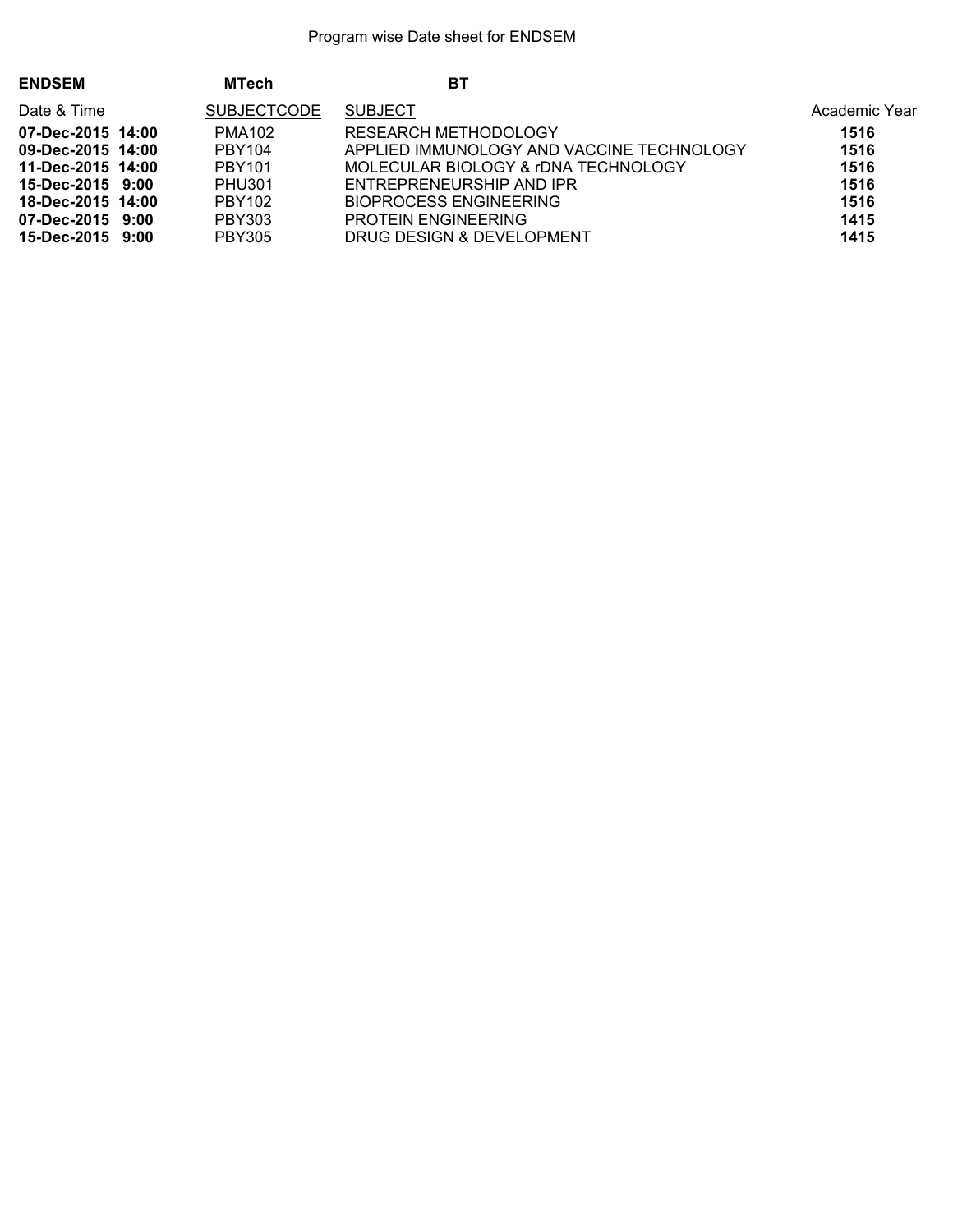| <b>ENDSEM</b>     | <b>MTech</b>       | CА                                      |               |
|-------------------|--------------------|-----------------------------------------|---------------|
| Date & Time       | <b>SUBJECTCODE</b> | <b>SUBJECT</b>                          | Academic Year |
| 07-Dec-2015 14:00 | <b>PCL105</b>      | STATISTICAL METHODS AND ALGORITHMS      | 1516          |
| 09-Dec-2015 14:00 | <b>PCS105</b>      | ADVANCED OPERATING SYSTEM               | 1516          |
| 11-Dec-2015 14:00 | <b>PIS107</b>      | ADVANCED COMPUTER NETWORKS              | 1516          |
| 15-Dec-2015 14:00 | <b>PCL107</b>      | WEB TECHNOLOGIES                        | 1516          |
| 18-Dec-2015 14:00 | <b>PCS104</b>      | ADVANCED DATA STRUCTURES AND ALGORITHMS | 1516          |
|                   |                    |                                         |               |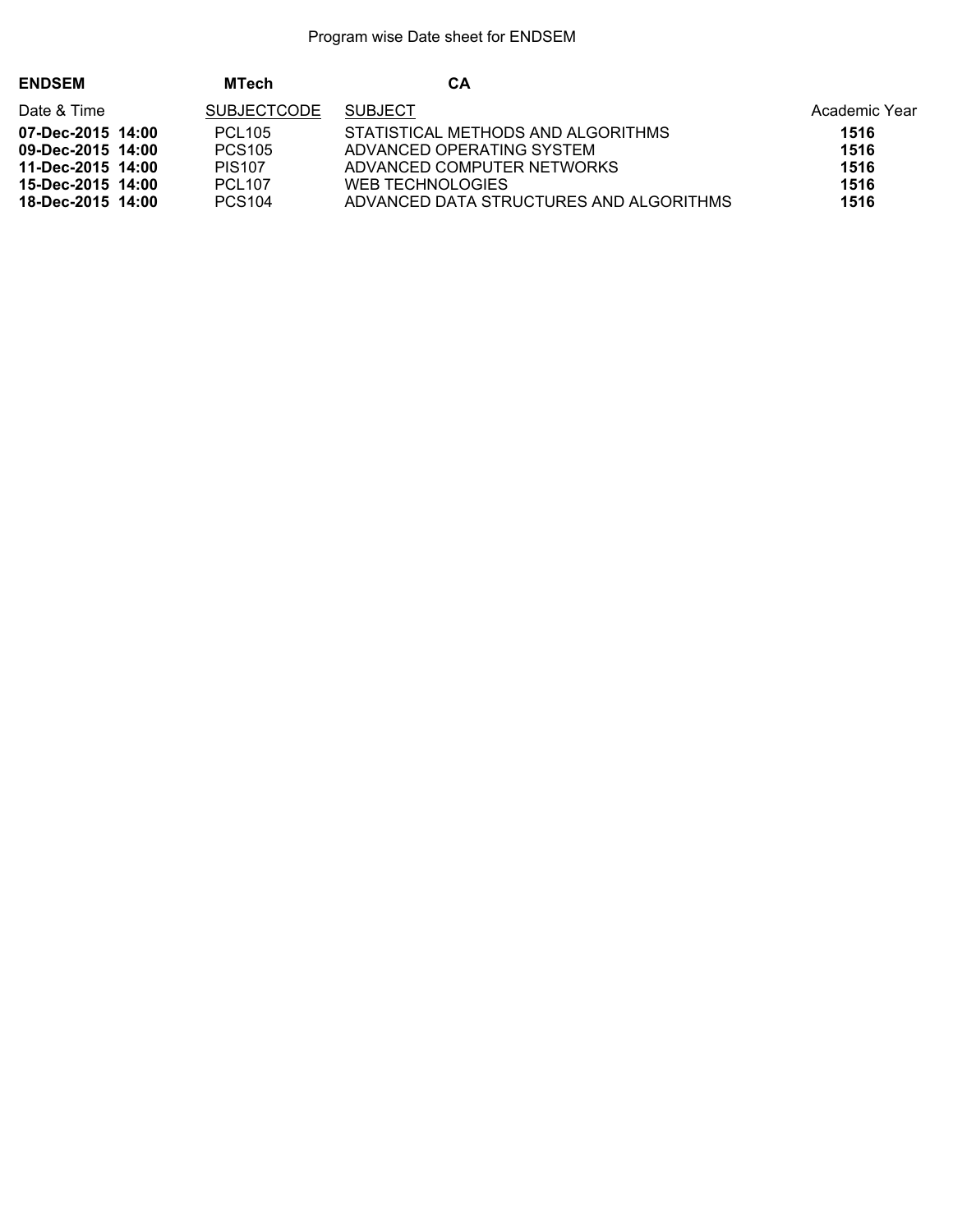| <b>ENDSEM</b>     | <b>MTech</b>       | <b>CHE</b>                              |               |
|-------------------|--------------------|-----------------------------------------|---------------|
| Date & Time       | <b>SUBJECTCODE</b> | <b>SUBJECT</b>                          | Academic Year |
| 07-Dec-2015 14:00 | <b>PMA102</b>      | <b>RESEARCH METHODOLOGY</b>             | 1516          |
| 09-Dec-2015 14:00 | <b>PCH114</b>      | BIOPROCESS ENGINEERING                  | 1516          |
| 11-Dec-2015 14:00 | <b>PCH106</b>      | REACTION ENGINEERING & REACTOR ANALYSIS | 1516          |
| 14-Dec-2015 14:00 | <b>PCH101</b>      | CHEMICAL ENGINEERING THERMODYNAMICS     | 1516          |
| 15-Dec-2015 14:00 | <b>PCH214</b>      | PROCESS INTEGRATION                     | 1516          |
| 18-Dec-2015 14:00 | <b>PCH107</b>      | SEPARATION PROCESSES                    | 1516          |
| 07-Dec-2015 9:00  | <b>PCH392</b>      | MINOR PROJECT                           | 1415          |
|                   |                    |                                         |               |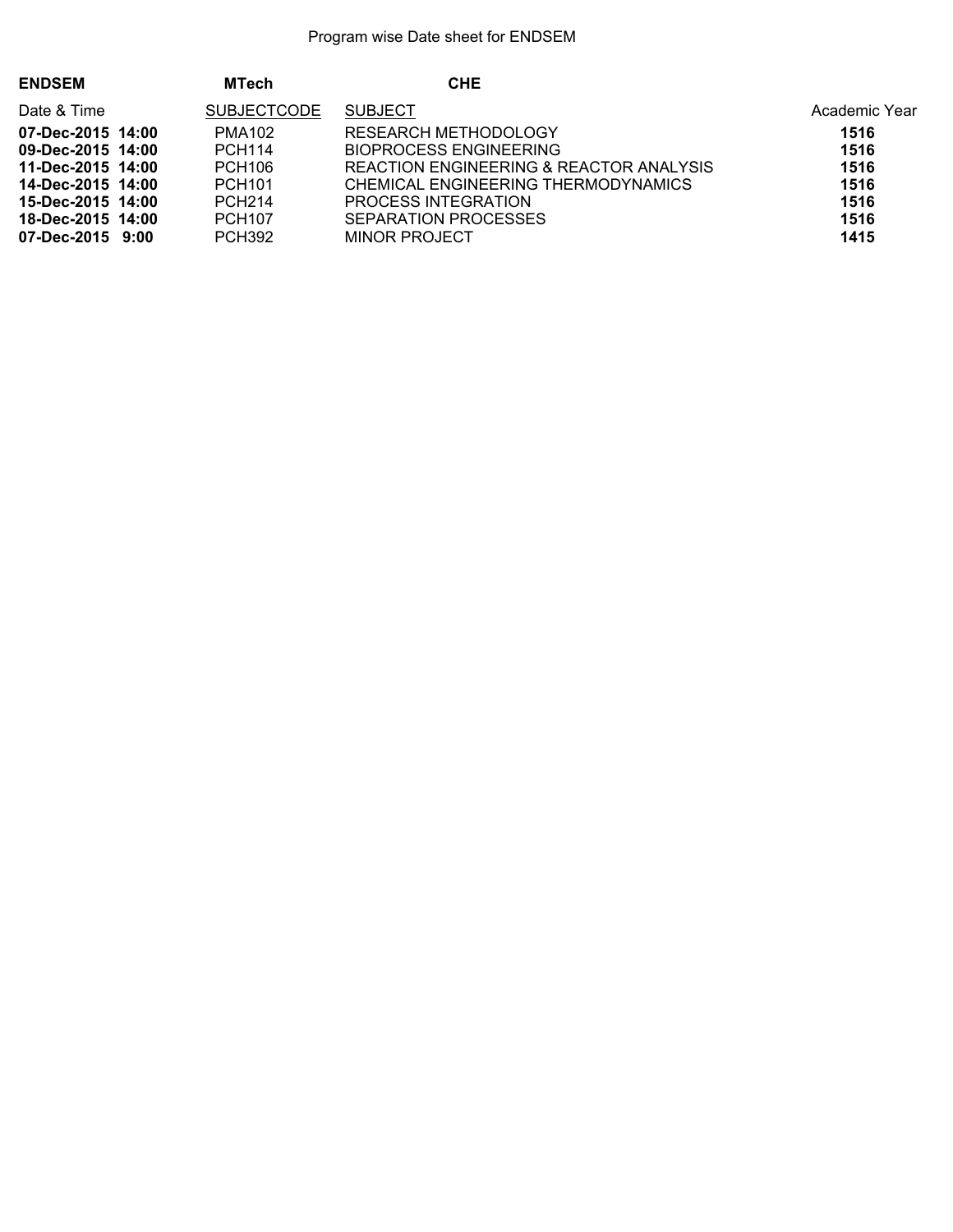| <b>ENDSEM</b>                        | <b>MTech</b>       | <b>CSA</b>                                              |               |
|--------------------------------------|--------------------|---------------------------------------------------------|---------------|
| Date & Time                          | <b>SUBJECTCODE</b> | <b>SUBJECT</b>                                          | Academic Year |
| 07-Dec-2015 9:00<br>15-Dec-2015 9:00 | PCL322<br>PCL313   | INFORMATION SECURITY<br>SOFT COMPUTING AND APPLICATIONS | 1415<br>1415  |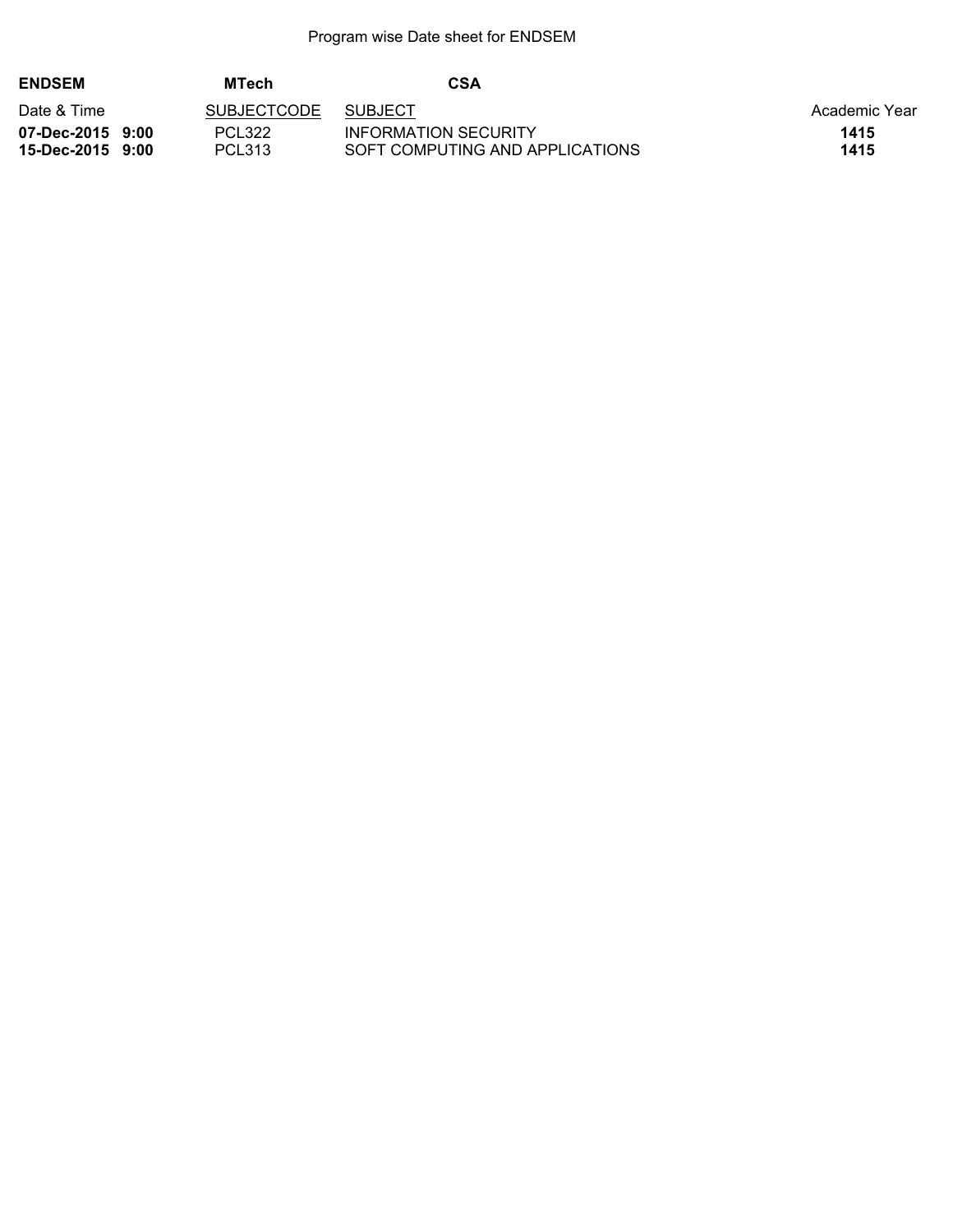| <b>ENDSEM</b>     | <b>MTech</b>                         | <b>EST</b>                                       |               |
|-------------------|--------------------------------------|--------------------------------------------------|---------------|
| Date & Time       | <b>SUBJECTCODE</b><br><b>SUBJECT</b> |                                                  | Academic Year |
| 07-Dec-2015 14:00 | PMA <sub>102</sub>                   | RESEARCH METHODOLOGY                             | 1516          |
| 09-Dec-2015 14:00 | <b>PES108</b>                        | SOLID WASTE MANAGEMENT                           | 1516          |
| 11-Dec-2015 14:00 | <b>PES106</b>                        | ENVIRONMENTAL REMOTE SENSING AND GIS ANALYSIS    | 1516          |
| 14-Dec-2015 14:00 | <b>PES105</b>                        | ATMOSPHERIC SCIENCES, METEOROLOGY AND CLIMATE CH | 1516          |
| 15-Dec-2015 14:00 | <b>PES109</b>                        | WATER AND WASTEWATER TREATMENT TECHNOLOGIES -I   | 1516          |
| 18-Dec-2015 14:00 | <b>PES107</b>                        | <b>ENVIRONMENTAL SCIENCES</b>                    | 1516          |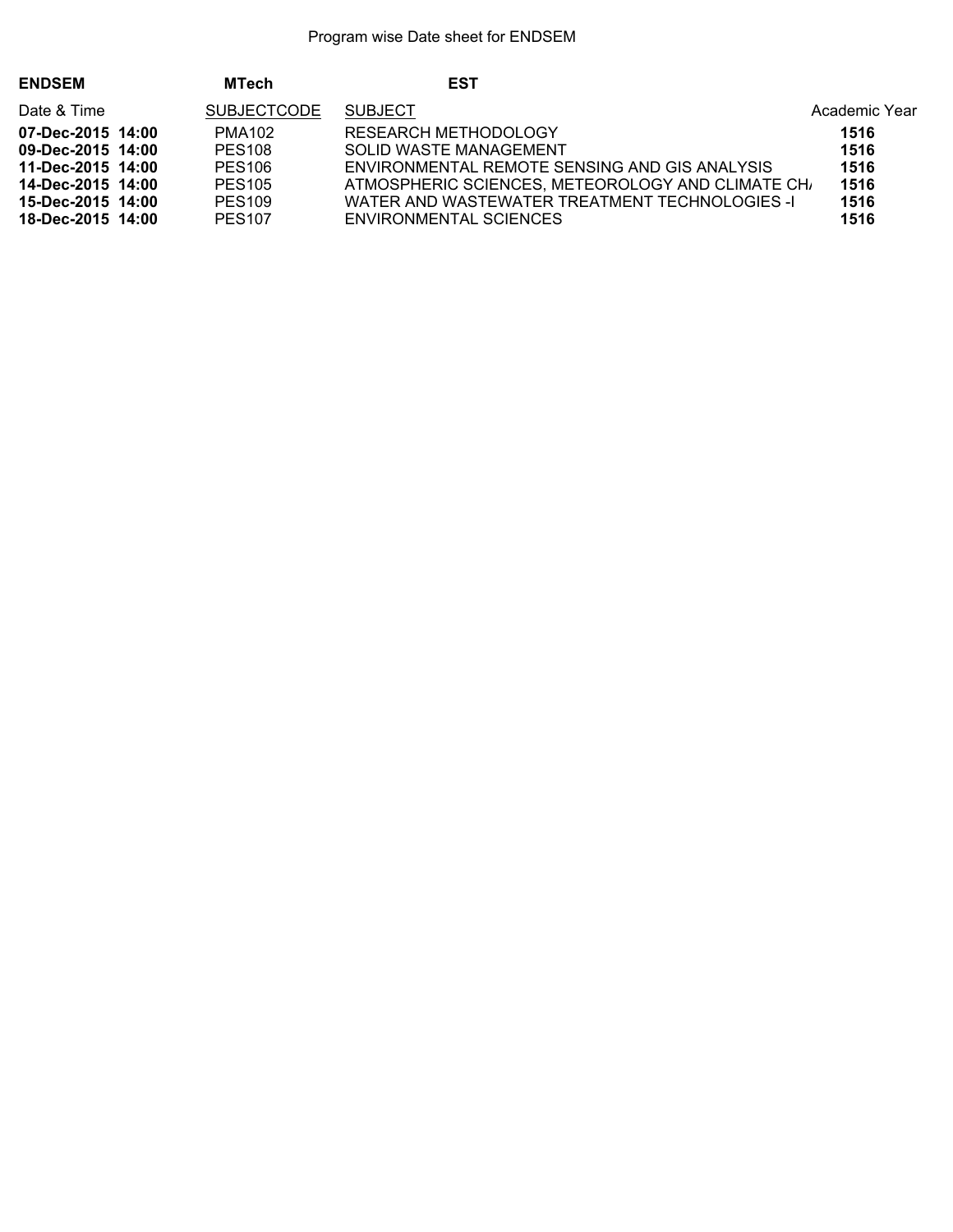| <b>ENDSEM</b>     | <b>MTech</b>       | <b>ETM</b>                             |               |
|-------------------|--------------------|----------------------------------------|---------------|
| Date & Time       | <b>SUBJECTCODE</b> | <b>SUBJECT</b>                         | Academic Year |
| 07-Dec-2015 14:00 | PET106             | THERMODYNAMICS AND HEAT TRANSFER       | 1516          |
| 09-Dec-2015 14:00 | <b>PET104</b>      | FLUID MECHANICS AND FLUID MACHINERY    | 1516          |
| 11-Dec-2015 14:00 | PET102             | ENERGY POLICY AND LEGISLATION          | 1516          |
| 14-Dec-2015 14:00 | PET <sub>101</sub> | CONVENTIONAL ENERGY TECHNOLOGIES       | 1516          |
| 15-Dec-2015 14:00 | <b>PET105</b>      | RENEWABLE ENERGY TECHNOLOGIES - I      | 1516          |
| 18-Dec-2015 14:00 | PET <sub>103</sub> | ENERGY, ENVIRONMENT AND CLIMATE CHANGE | 1516          |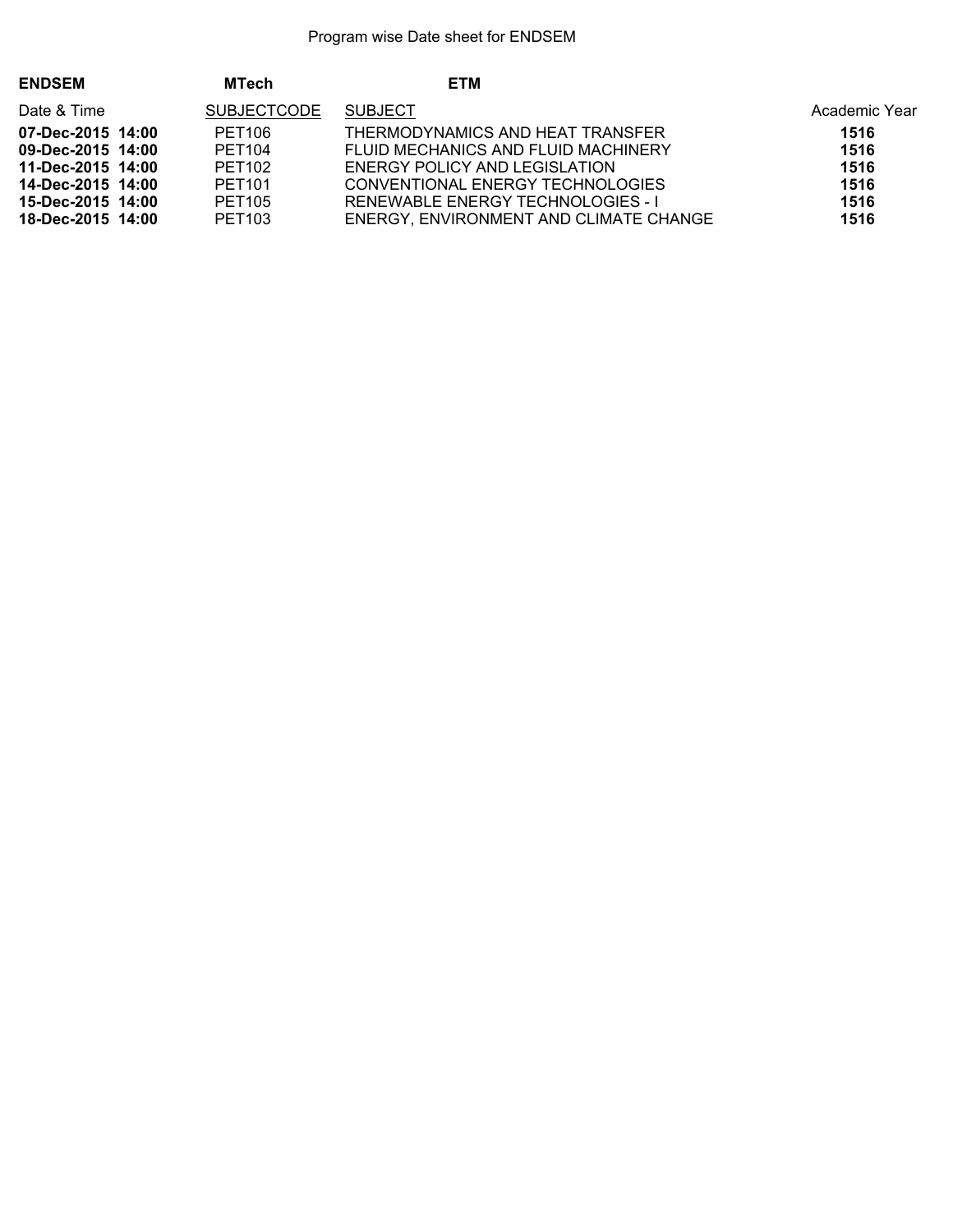| <b>ENDSEM</b>     | <b>MTech</b>                         | <b>MSE</b>                               |               |
|-------------------|--------------------------------------|------------------------------------------|---------------|
| Date & Time       | <b>SUBJECTCODE</b><br><b>SUBJECT</b> |                                          | Academic Year |
| 07-Dec-2015 14:00 | PMA <sub>102</sub>                   | RESEARCH METHODOLOGY                     | 1516          |
| 09-Dec-2015 14:00 | PMM106                               | THERMODYNAMICS AND KINETICS OF MATERIALS | 1516          |
| 11-Dec-2015 14:00 | <b>PMM101</b>                        | STRUCTURE AND PROPERTIES OF MATERIALS    | 1516          |
| 15-Dec-2015 14:00 | <b>PMM107</b>                        | MECHANICAL PROPERTIES OF MATERIALS       | 1516          |
| 18-Dec-2015 14:00 | <b>PMM105</b>                        | MATERIALS CHARACTERIZATION               | 1516          |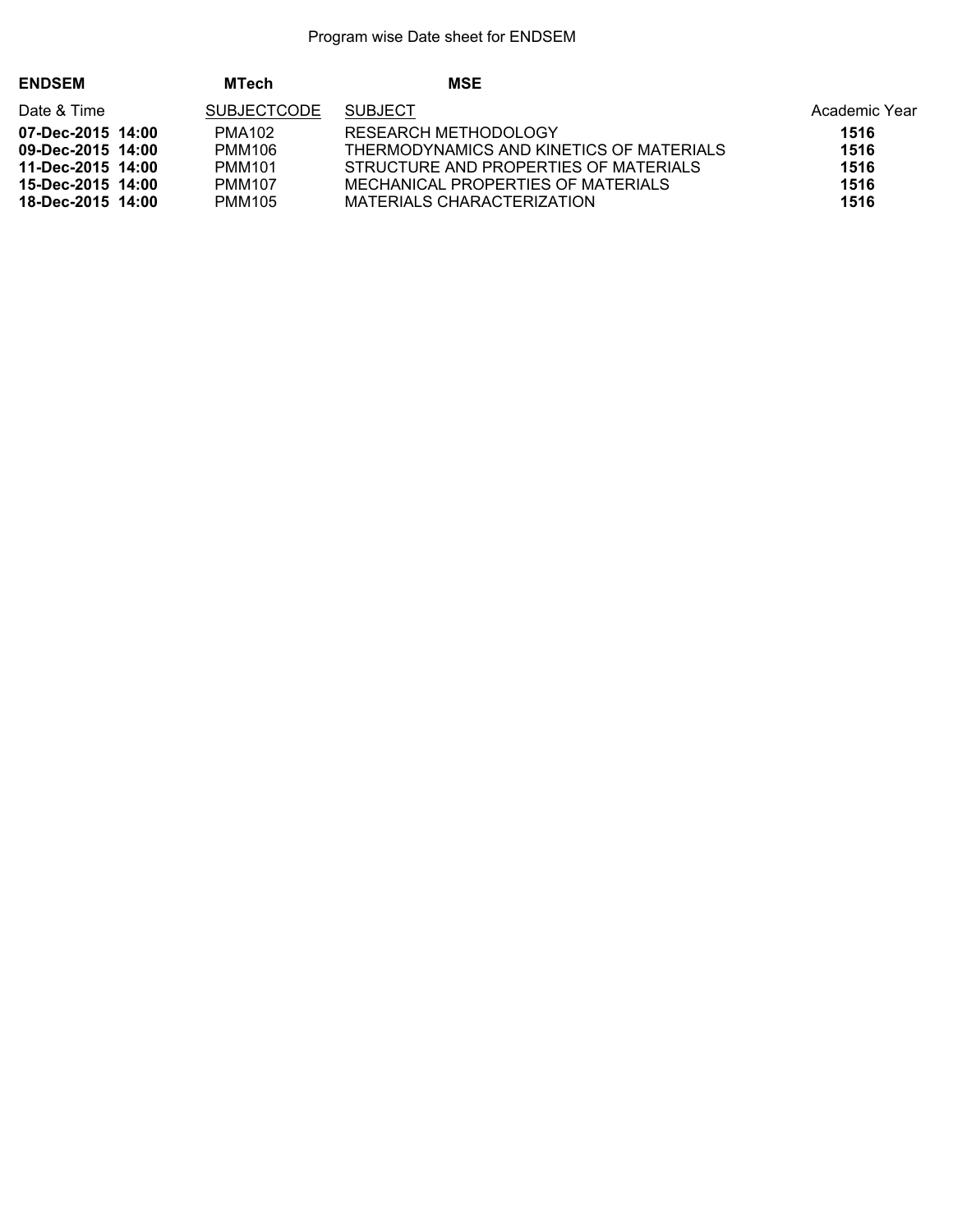| <b>ENDSEM</b>     | <b>MTech</b>       | VD                            |               |
|-------------------|--------------------|-------------------------------|---------------|
| Date & Time       | <b>SUBJECTCODE</b> | <b>SUBJECT</b>                | Academic Year |
| 07-Dec-2015 14:00 | <b>PVL110</b>      | VLSI ARCHITECTURES            | 1516          |
| 09-Dec-2015 14:00 | <b>PVL108</b>      | DEVICE PHYSICS AND TECHNOLOGY | 1516          |
| 11-Dec-2015 14:00 | PEC <sub>109</sub> | EMBEDDED SYSTEM DESIGN        | 1516          |
| 15-Dec-2015 14:00 | <b>PVL109</b>      | FPGA BASED SYSTEM DESIGN      | 1516          |
| 18-Dec-2015 14:00 | <b>PVL103</b>      | DIGITAL VLSI DESIGN           | 1516          |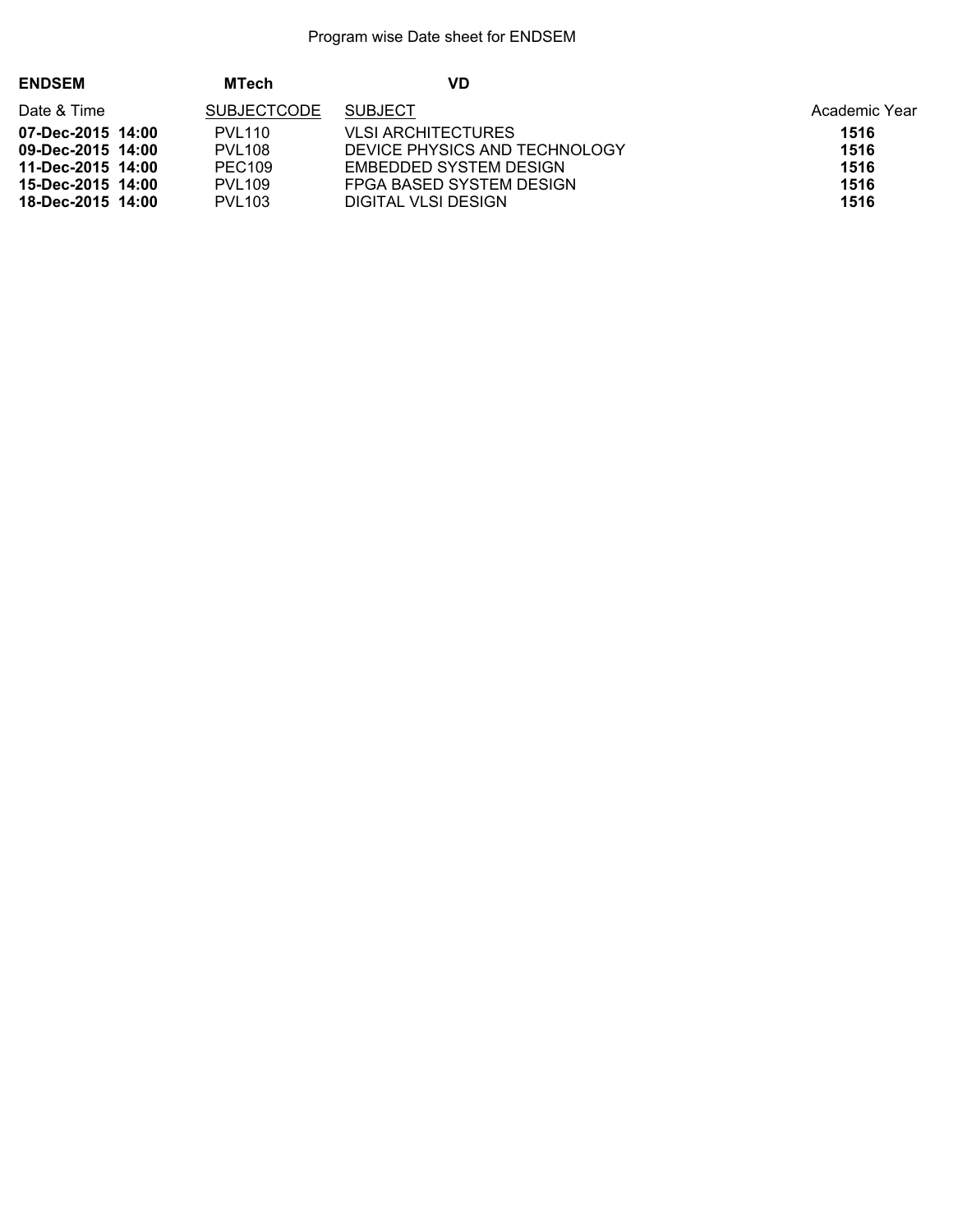| <b>ENDSEM</b>                        | <b>MTech</b>            | <b>VDC</b>                                            |               |
|--------------------------------------|-------------------------|-------------------------------------------------------|---------------|
| Date & Time                          | <b>SUBJECTCODE</b>      | <b>SUBJECT</b>                                        | Academic Year |
| 07-Dec-2015 9:00<br>15-Dec-2015 9:00 | PVL341<br><b>PVL334</b> | LOW POWER DESIGN TECHNIQUES<br>HIGH SPEED VLSI DESIGN | 1415<br>1415  |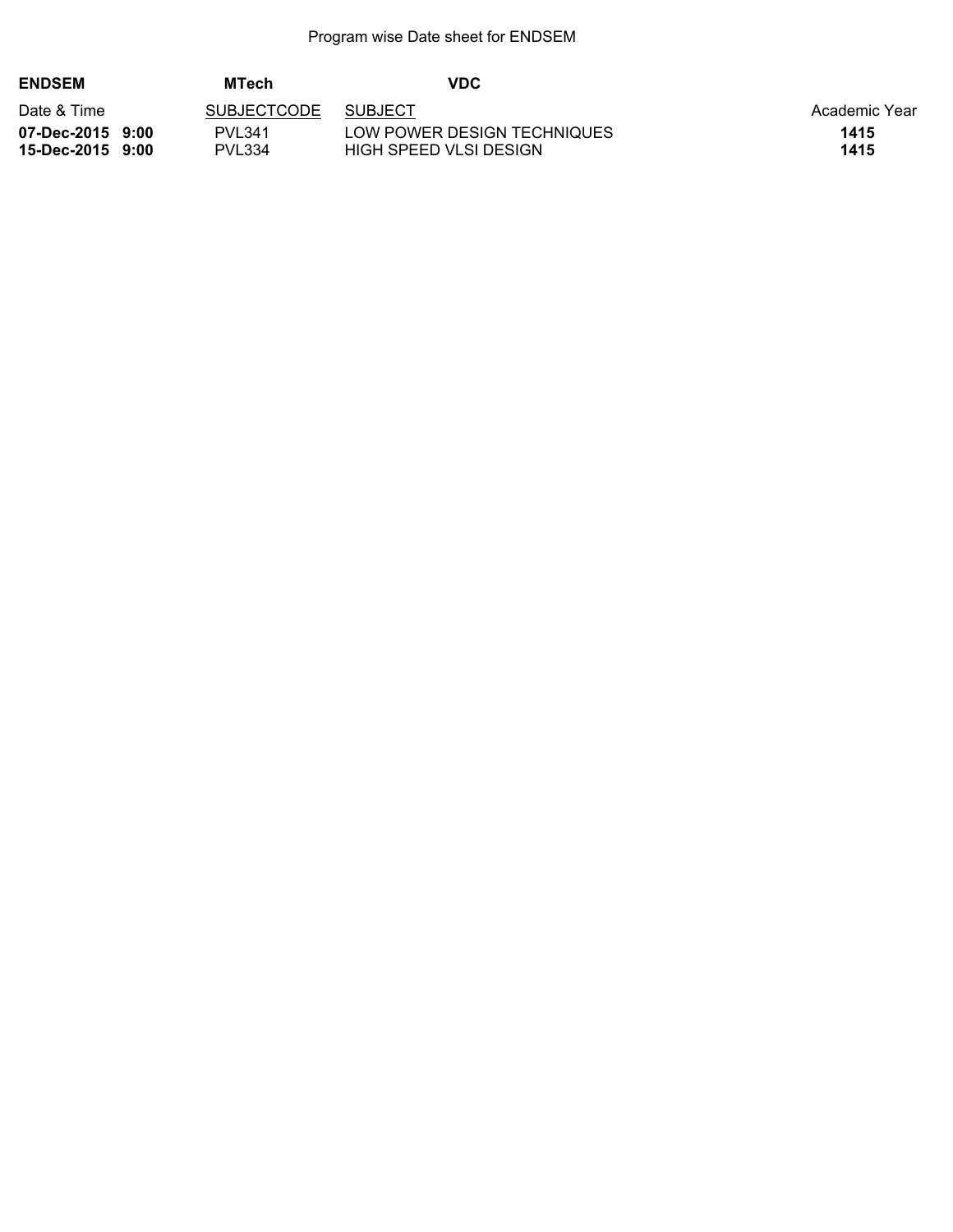| <b>ENDSEM</b>     | <b>PhD</b>         | <b>PHD</b>                                  |                                                          |
|-------------------|--------------------|---------------------------------------------|----------------------------------------------------------|
| Date & Time       | <b>SUBJECTCODE</b> | <b>SUBJECT</b>                              | Academic Year                                            |
| 07-Dec-2015 9:00  | <b>PPI312</b>      | METAL CASTING AND JOINING                   | 1516                                                     |
| 07-Dec-2015 14:00 | <b>PMC432</b>      | ADVANCED OPERATIONS RESEARCH                | 1516                                                     |
| 08-Dec-2015 9:00  | <b>PCY307</b>      | CATALYSIS AND REAGENTS                      | 1516                                                     |
| 09-Dec-2015 14:00 | <b>PVL108</b>      | DEVICE PHYSICS AND TECHNOLOGY               | 1516                                                     |
| 11-Dec-2015 14:00 | <b>PIS107</b>      | ADVANCED COMPUTER NETWORKS                  | 1516                                                     |
| 14-Dec-2015 14:00 | <b>PET101</b>      | CONVENTIONAL ENERGY TECHNOLOGIES            | 1516                                                     |
| 15-Dec-2015 9:00  | <b>PCL313</b>      | SOFT COMPUTING AND APPLICATIONS             | 1516                                                     |
| 15-Dec-2015 14:00 | <b>PCS106</b>      | PARALLEL AND DISTRIBUTED COMPUTING          | 1516                                                     |
| 18-Dec-2015 14:00 | <b>PMM105</b>      | MATERIALS CHARACTERIZATION                  | 1516                                                     |
| 07-Dec-2015 14:00 | <b>PMA102</b>      | RESEARCH METHODOLOGY                        | 1415                                                     |
| 09-Dec-2015 14:00 | PBY104             | APPLIED IMMUNOLOGY AND VACCINE TECHNOLOGY   | 1415                                                     |
| 11-Dec-2015 14:00 | <b>PCH106</b>      | REACTION ENGINEERING & REACTOR ANALYSIS     | 1415                                                     |
| 14-Dec-2015 14:00 | <b>PCH101</b>      | CHEMICAL ENGINEERING THERMODYNAMICS         | 1415                                                     |
| 15-Dec-2015 9:00  | <b>PHU301</b>      | ENTREPRENEURSHIP AND IPR                    | 1415                                                     |
| 15-Dec-2015 14:00 | DPM001             |                                             | 1415<br>MATERIALS CHARACTERIZATION AND MEASUREMENT TECHN |
| 18-Dec-2015 14:00 | <b>PMM105</b>      | MATERIALS CHARACTERIZATION                  | 1415                                                     |
| 07-Dec-2015 9:00  | <b>PCD315</b>      | MODELLING AND SIMULATION OF DYNAMIC SYSTEMS | 1213                                                     |